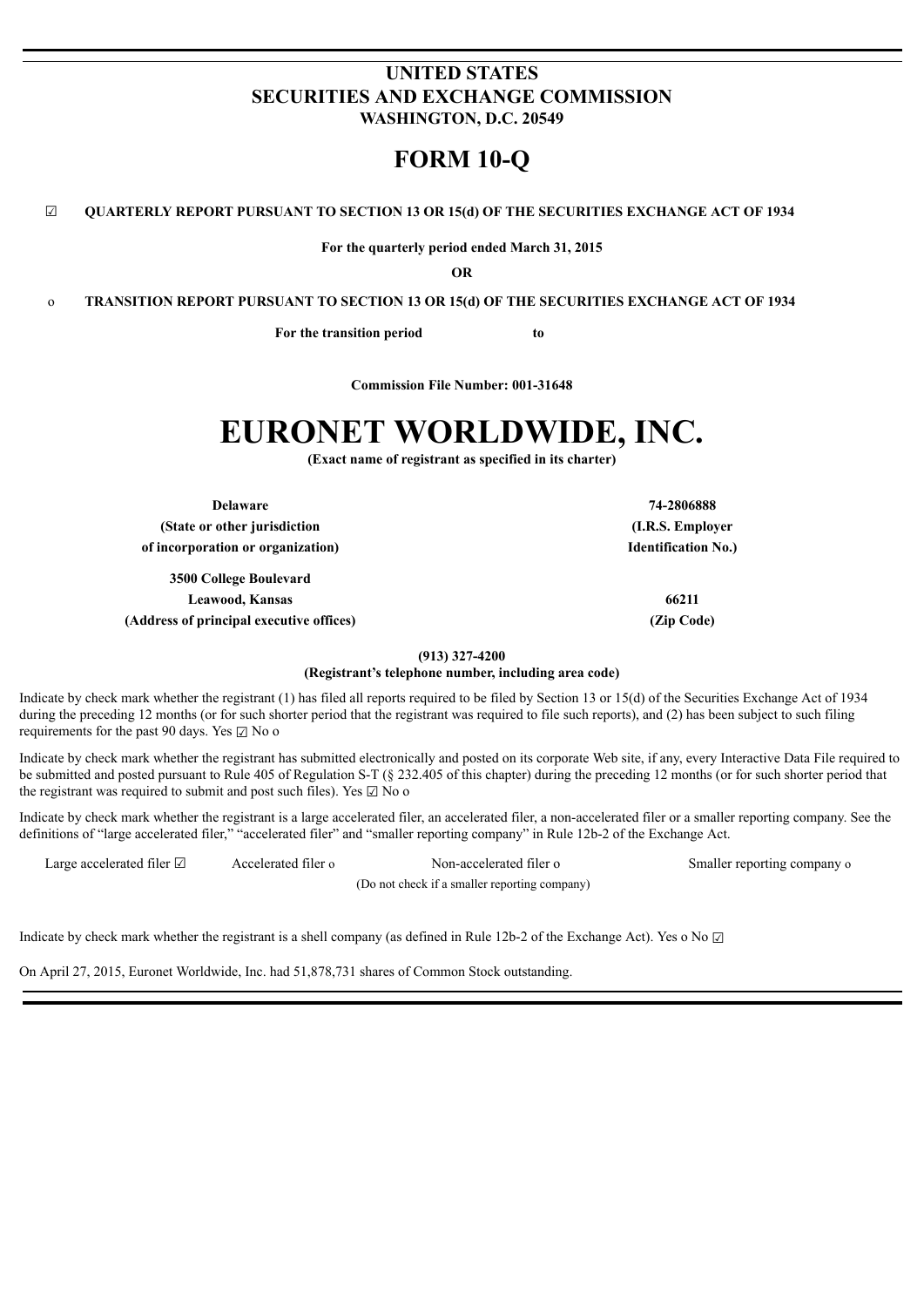# **EURONET WORLDWIDE, INC. AND SUBSIDIARIES**

# **Table of Contents**

# **PART I—FINANCIAL [INFORMATION](#page-1-0)**

<span id="page-1-0"></span>

| Item 1.  | <b>Financial Statements (unaudited)</b>                                                                   | $\overline{3}$          |
|----------|-----------------------------------------------------------------------------------------------------------|-------------------------|
|          | Consolidated Balance Sheets as of March 31, 2015 and December 31, 2014                                    |                         |
|          | Consolidated Statements of Income for the Three Months Ended March 31, 2015 and 2014                      | $\overline{4}$          |
|          | Consolidated Statements of Comprehensive Income (Loss) for the Three Months Ended March 31, 2015 and 2014 |                         |
|          | Consolidated Statements of Cash Flows for the Three Months Ended March 31, 2015 and 2014                  | $\overline{\mathbf{6}}$ |
|          | Notes to the Unaudited Consolidated Financial Statements                                                  |                         |
| Item 2.  | Management's Discussion and Analysis of Financial Condition and Results of Operations                     | <u> 17</u>              |
| Item 3.  | Quantitative and Qualitative Disclosures About Market Risk                                                | 33                      |
| Item 4.  | <b>Controls and Procedures</b>                                                                            | $\frac{34}{5}$          |
|          | <b>PART II-OTHER INFORMATION</b>                                                                          |                         |
| Item 1.  | <b>Legal Proceedings</b>                                                                                  | 34                      |
| Item 1A. | <b>Risk Factors</b>                                                                                       | $\overline{35}$         |
| Item 2.  | Unregistered Sales of Equity Securities and Use of Proceeds                                               | 35                      |
| Item 6.  | <b>Exhibits</b>                                                                                           | $\frac{36}{5}$          |
|          | Signatures                                                                                                | $\frac{37}{2}$          |

**Page**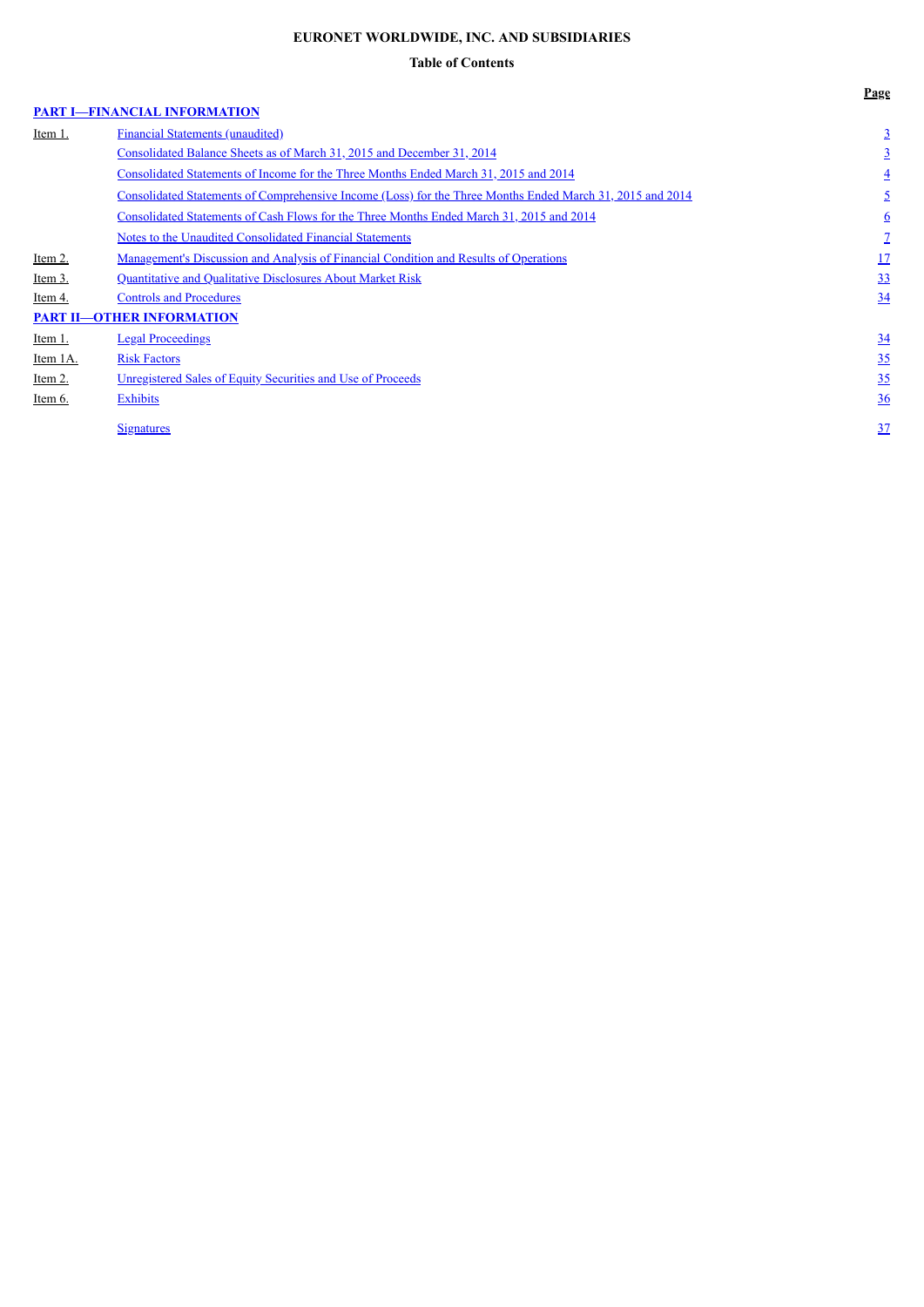# **PART I—FINANCIAL INFORMATION**

# <span id="page-2-1"></span><span id="page-2-0"></span>**ITEM 1. FINANCIAL STATEMENTS (UNAUDITED)**

# **EURONET WORLDWIDE, INC. AND SUBSIDIARIES CONSOLIDATED BALANCE SHEETS (In thousands, except share and per share data)**

|                                                                                                                                       | As of                     |                   |    |                      |  |
|---------------------------------------------------------------------------------------------------------------------------------------|---------------------------|-------------------|----|----------------------|--|
|                                                                                                                                       |                           | March 31,<br>2015 |    | December 31,<br>2014 |  |
|                                                                                                                                       |                           | (unaudited)       |    |                      |  |
| <b>ASSETS</b>                                                                                                                         |                           |                   |    |                      |  |
| Current assets:                                                                                                                       |                           |                   |    |                      |  |
| Cash and cash equivalents                                                                                                             | \$                        | 480,712           | \$ | 468,010              |  |
| Restricted cash                                                                                                                       |                           | 42,097            |    | 68,028               |  |
| Inventory - PINs and other                                                                                                            |                           | 67,145            |    | 85,675               |  |
| Trade accounts receivable, net of allowances for doubtful accounts of \$19,503 at March 31, 2015 and \$20,546 at<br>December 31, 2014 |                           | 298,190           |    | 375,579              |  |
| Prepaid expenses and other current assets                                                                                             |                           | 147,954           |    | 108,624              |  |
| Total current assets                                                                                                                  |                           | 1,036,098         |    | 1,105,916            |  |
| Property and equipment, net of accumulated depreciation of \$233,414 at March 31, 2015 and \$239,607 at December 31,<br>2014          |                           | 121,775           |    | 125,307              |  |
| Goodwill                                                                                                                              |                           | 560,747           |    | 599,863              |  |
| Acquired intangible assets, net of accumulated amortization of \$114,790 at March 31, 2015 and \$113,153 at December<br>31, 2014      |                           | 144,270           |    | 158,267              |  |
| Other assets, net of accumulated amortization of \$31,837 at March 31, 2015 and \$30,276 at December 31, 2014                         |                           | 60,147            |    | 62,206               |  |
| Total assets                                                                                                                          | $\boldsymbol{\mathsf{S}}$ | 1,923,037         | \$ | 2,051,559            |  |
| <b>LIABILITIES AND EQUITY</b>                                                                                                         |                           |                   |    |                      |  |
| Current liabilities:                                                                                                                  |                           |                   |    |                      |  |
| Trade accounts payable                                                                                                                | \$                        | 318,535           | \$ | 445,984              |  |
| Accrued expenses and other current liabilities                                                                                        |                           | 392,834           |    | 336,361              |  |
| Current portion of capital lease obligations                                                                                          |                           | 2,186             |    | 2,216                |  |
| Short-term debt obligations and current maturities of long-term debt obligations                                                      |                           | 10,453            |    | 11,156               |  |
| Income taxes payable                                                                                                                  |                           | 12,224            |    | 19,248               |  |
| Deferred revenue                                                                                                                      |                           | 31,837            |    | 33,916               |  |
| Total current liabilities                                                                                                             |                           | 768,069           |    | 848,881              |  |
| Debt obligations, net of current portion                                                                                              |                           | 411,686           |    | 410,368              |  |
| Capital lease obligations, net of current portion                                                                                     |                           | 3,177             |    | 2,148                |  |
| Deferred income taxes                                                                                                                 |                           | 37,164            |    | 38,959               |  |
| Other long-term liabilities                                                                                                           |                           | 17,478            |    | 18,391               |  |
| <b>Total liabilities</b>                                                                                                              |                           | 1,237,574         |    | 1,318,747            |  |
| Equity:                                                                                                                               |                           |                   |    |                      |  |
| Euronet Worldwide, Inc. stockholders' equity:                                                                                         |                           |                   |    |                      |  |
| Preferred Stock, \$0.02 par value. 10,000,000 shares authorized; none issued                                                          |                           |                   |    |                      |  |
| Common Stock, \$0.02 par value. 90,000,000 shares authorized; 56,804,302 issued at March 31, 2015 and                                 |                           |                   |    |                      |  |
| 56,464,187 issued at December 31, 2014                                                                                                |                           | 1,136             |    | 1,129                |  |
| Additional paid-in-capital                                                                                                            |                           | 961,481           |    | 955,715              |  |
| Treasury stock, at cost, 4,950,682 shares at March 31, 2015 and 4,867,420 shares at December 31, 2014                                 |                           | (138, 695)        |    | (133, 788)           |  |
| Retained earnings                                                                                                                     |                           | 12,797            |    | 5,619                |  |
| Accumulated other comprehensive loss                                                                                                  |                           | (153,098)         |    | (97, 922)            |  |
| Total Euronet Worldwide, Inc. stockholders' equity                                                                                    |                           | 683,621           |    | 730,753              |  |
| Noncontrolling interests                                                                                                              |                           | 1,842             |    | 2,059                |  |
| Total equity                                                                                                                          |                           | 685,463           |    | 732,812              |  |
| Total liabilities and equity                                                                                                          | $\mathbb{S}$              | 1,923,037         | \$ | 2,051,559            |  |

<span id="page-2-2"></span>See accompanying notes to the unaudited consolidated financial statements.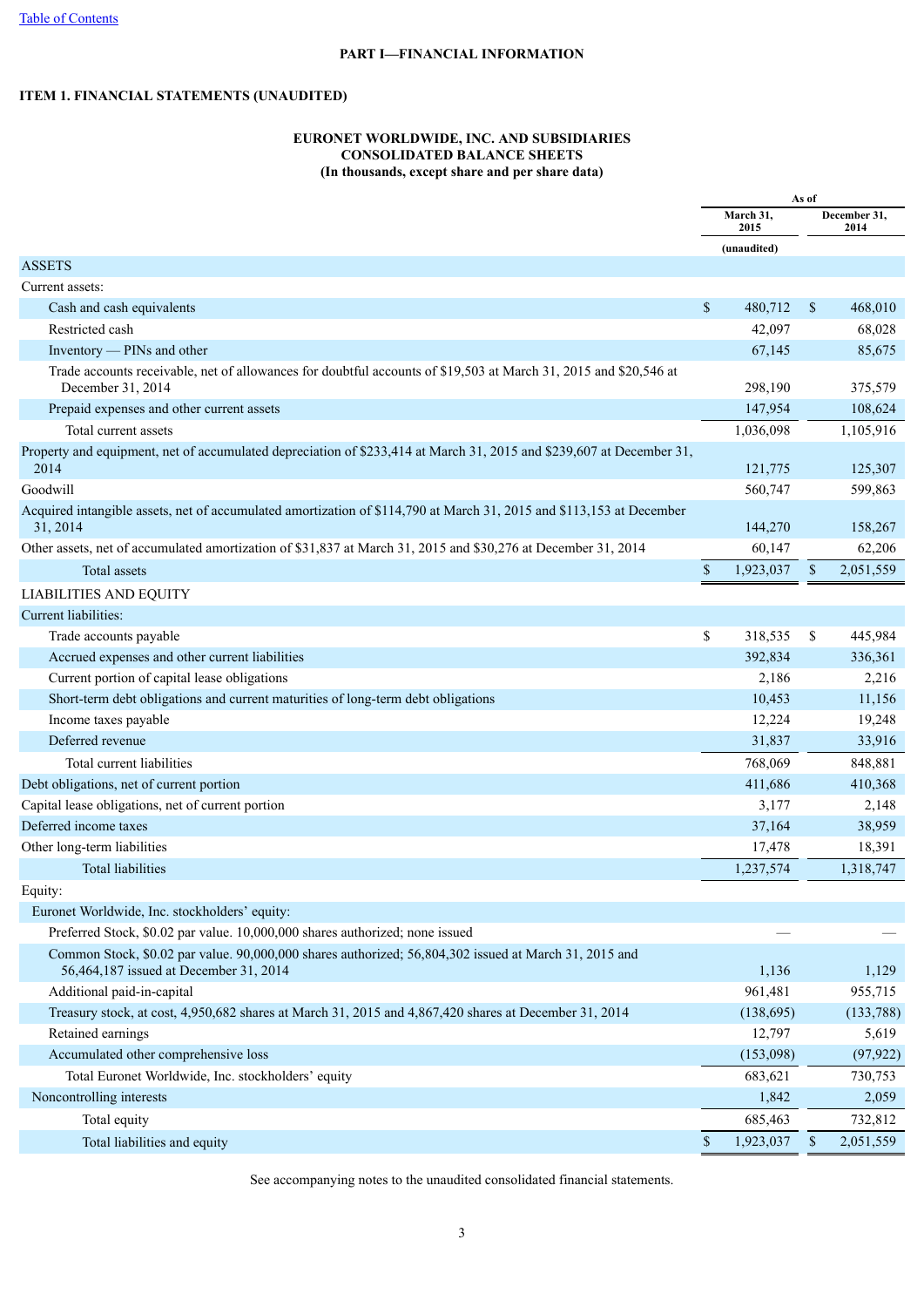# **EURONET WORLDWIDE, INC. AND SUBSIDIARIES CONSOLIDATED STATEMENTS OF INCOME (Unaudited, in thousands, except share and per share data)**

|                                                                          |                           | <b>Three Months Ended</b><br>March 31. |             |            |  |  |
|--------------------------------------------------------------------------|---------------------------|----------------------------------------|-------------|------------|--|--|
|                                                                          |                           | 2015                                   |             | 2014       |  |  |
| Revenues                                                                 | $\boldsymbol{\mathsf{S}}$ | 395,162                                | $\sqrt{\ }$ | 353,315    |  |  |
| Operating expenses:                                                      |                           |                                        |             |            |  |  |
| Direct operating costs                                                   |                           | 251,357                                |             | 226,338    |  |  |
| Salaries and benefits                                                    |                           | 60,328                                 |             | 53,574     |  |  |
| Selling, general and administrative                                      |                           | 34,034                                 |             | 32,871     |  |  |
| Depreciation and amortization                                            |                           | 17,280                                 |             | 16,150     |  |  |
| Total operating expenses                                                 |                           | 362,999                                |             | 328,933    |  |  |
| Operating income                                                         |                           | 32,163                                 |             | 24,382     |  |  |
| Other income (expense):                                                  |                           |                                        |             |            |  |  |
| Interest income                                                          |                           | 609                                    |             | 532        |  |  |
| Interest expense                                                         |                           | (5,698)                                |             | (1,988)    |  |  |
| Foreign currency exchange loss, net                                      |                           | (12,952)                               |             | (1,269)    |  |  |
| Other expense, net                                                       |                           | (18,041)                               |             | (2,725)    |  |  |
| Income before income taxes                                               |                           | 14,122                                 |             | 21,657     |  |  |
| Income tax expense                                                       |                           | (6,997)                                |             | (5, 724)   |  |  |
| Net income                                                               |                           | 7,125                                  |             | 15,933     |  |  |
| Net loss attributable to noncontrolling interests                        |                           | 53                                     |             | 89         |  |  |
| Net income attributable to Euronet Worldwide, Inc.                       | \$                        | 7,178                                  | \$          | 16,022     |  |  |
|                                                                          |                           |                                        |             |            |  |  |
| Earnings per share attributable to Euronet Worldwide, Inc. stockholders: |                           |                                        |             |            |  |  |
| <b>Basic</b>                                                             | $\$$                      | 0.14                                   | \$          | 0.32       |  |  |
| Diluted                                                                  | \$                        | 0.13                                   | \$          | 0.30       |  |  |
|                                                                          |                           |                                        |             |            |  |  |
| Weighted average shares outstanding:                                     |                           |                                        |             |            |  |  |
| <b>Basic</b>                                                             |                           | 51,673,160                             |             | 50,788,219 |  |  |
| Diluted                                                                  |                           | 53,625,641                             |             | 52,763,650 |  |  |
|                                                                          |                           |                                        |             |            |  |  |

<span id="page-3-0"></span>See accompanying notes to the unaudited consolidated financial statements.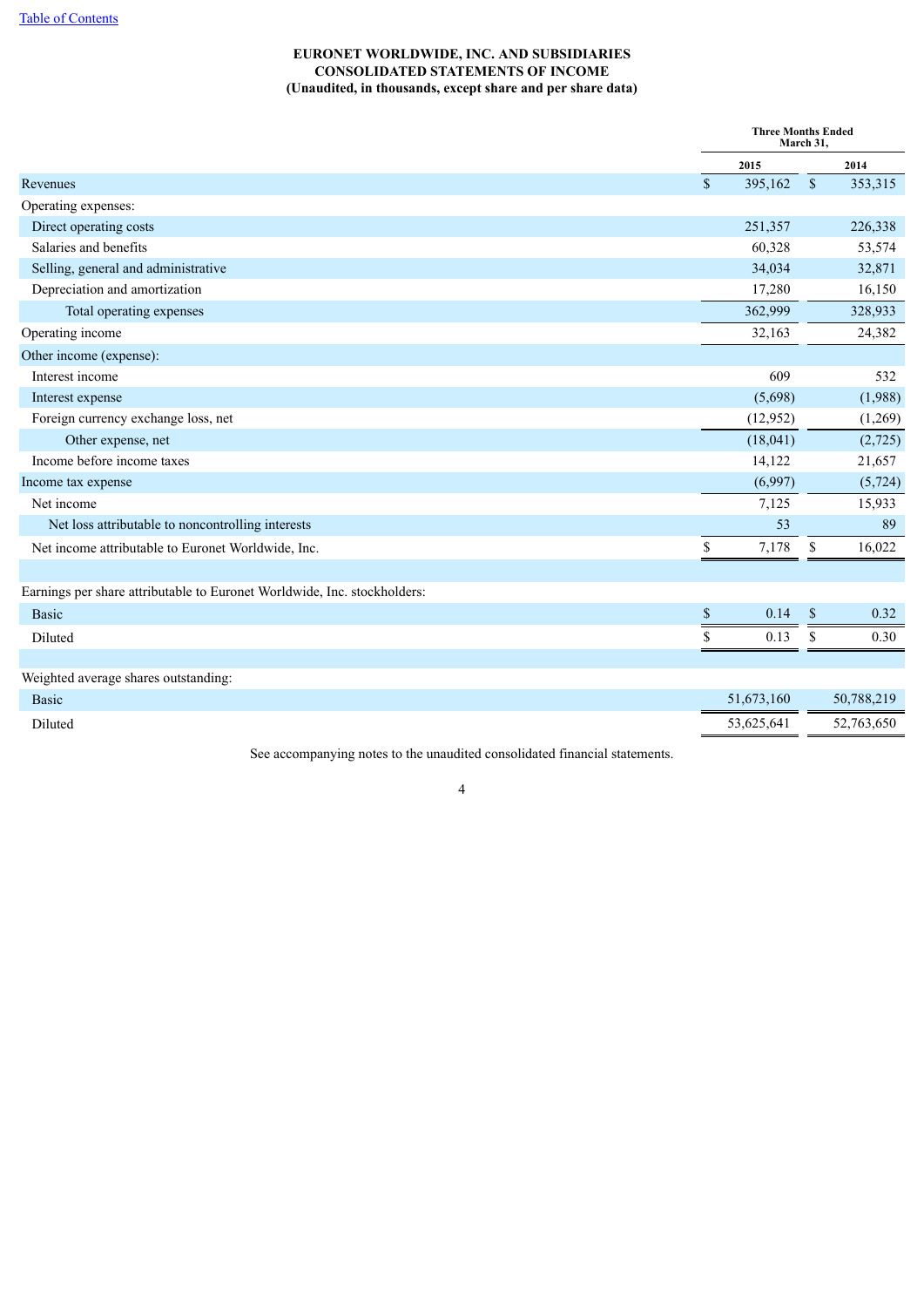# **EURONET WORLDWIDE, INC. AND SUBSIDIARIES CONSOLIDATED STATEMENTS OF COMPREHENSIVE INCOME (LOSS) (Unaudited, in thousands)**

<span id="page-4-0"></span>

|                                                                     | <b>Three Months Ended</b><br>March 31, |  |        |  |  |
|---------------------------------------------------------------------|----------------------------------------|--|--------|--|--|
|                                                                     | 2015                                   |  | 2014   |  |  |
| Net income                                                          | 7,125                                  |  | 15,933 |  |  |
| Translation adjustment                                              | (55,340)                               |  | 3,199  |  |  |
| Comprehensive (loss) income                                         | (48,215)                               |  | 19,132 |  |  |
| Comprehensive loss attributable to noncontrolling interests         | 217                                    |  | 88     |  |  |
| Comprehensive (loss) income attributable to Euronet Worldwide, Inc. | (47,998)                               |  | 19.220 |  |  |

See accompanying notes to the unaudited consolidated financial statements.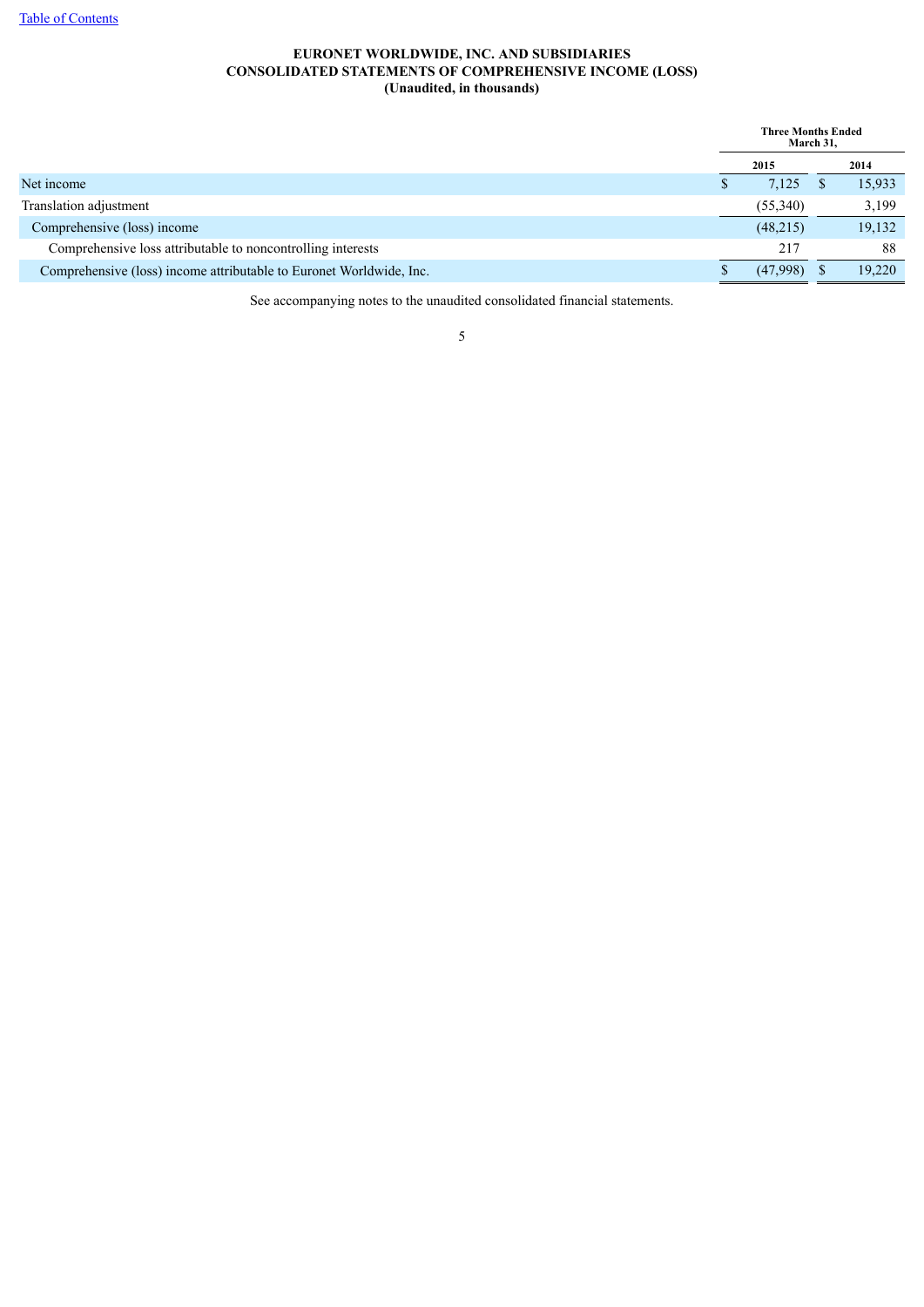# **EURONET WORLDWIDE, INC. AND SUBSIDIARIES CONSOLIDATED STATEMENTS OF CASH FLOWS (Unaudited, in thousands)**

|                                                                                   | <b>Three Months Ended</b><br>March 31, |            |              |           |  |  |  |
|-----------------------------------------------------------------------------------|----------------------------------------|------------|--------------|-----------|--|--|--|
|                                                                                   |                                        | 2015       |              | 2014      |  |  |  |
| Net income                                                                        | \$                                     | 7,125      | $\mathbb{S}$ | 15,933    |  |  |  |
| Adjustments to reconcile net income to net cash provided by operating activities: |                                        |            |              |           |  |  |  |
| Depreciation and amortization                                                     |                                        | 17,280     |              | 16,150    |  |  |  |
| Share-based compensation                                                          |                                        | 2,875      |              | 3,137     |  |  |  |
| Unrealized foreign exchange loss, net                                             |                                        | 12,952     |              | (1,269)   |  |  |  |
| Deferred income taxes                                                             |                                        | (612)      |              | (1,661)   |  |  |  |
| Accretion of convertible debt discount and amortization of debt issuance costs    |                                        | 3,014      |              | 297       |  |  |  |
| Changes in working capital, net of amounts acquired:                              |                                        |            |              |           |  |  |  |
| Income taxes payable, net                                                         |                                        | (5,092)    |              | (2,223)   |  |  |  |
| Restricted cash                                                                   |                                        | 22,726     |              | 8,405     |  |  |  |
| Inventory — PINs and other                                                        |                                        | 12,874     |              | 28,665    |  |  |  |
| Trade accounts receivable                                                         |                                        | 51,155     |              | 75,110    |  |  |  |
| Prepaid expenses and other current assets                                         |                                        | (43,700)   |              | 11,450    |  |  |  |
| Trade accounts payable                                                            |                                        | (100, 741) |              | (94, 149) |  |  |  |
| Deferred revenue                                                                  |                                        | 548        |              | 449       |  |  |  |
| Accrued expenses and other current liabilities                                    |                                        | 75,558     |              | (8, 467)  |  |  |  |
| Changes in noncurrent assets and liabilities                                      |                                        | (1,461)    |              | 1,232     |  |  |  |
| Net cash provided by operating activities                                         |                                        | 54,501     |              | 53,059    |  |  |  |
| Cash flows from investing activities:                                             |                                        |            |              |           |  |  |  |
| Purchases of property and equipment                                               |                                        | (13, 433)  |              | (11,049)  |  |  |  |
| Purchases of other long-term assets                                               |                                        | (1,806)    |              | (1,327)   |  |  |  |
| Other, net                                                                        |                                        | 456        |              | 131       |  |  |  |
| Net cash used in investing activities                                             |                                        | (14, 783)  |              | (12, 245) |  |  |  |
| Cash flows from financing activities:                                             |                                        |            |              |           |  |  |  |
| Proceeds from issuance of shares                                                  |                                        | 2,350      |              | 2,045     |  |  |  |
| Repurchase of shares                                                              |                                        | (4,997)    |              | (560)     |  |  |  |
| Borrowings from revolving credit agreements                                       |                                        | 252        |              | 413,913   |  |  |  |
| Repayments of revolving credit agreements                                         |                                        |            |              | (371,600) |  |  |  |
| Repayments of long-term debt obligations                                          |                                        | (938)      |              | (2,000)   |  |  |  |
| Repayments of capital lease obligations                                           |                                        | (697)      |              | (629)     |  |  |  |
| Repayments of short-term debt obligations, net                                    |                                        | (600)      |              | (1, 337)  |  |  |  |
| Other, net                                                                        |                                        | 262        |              | (28)      |  |  |  |
| Net cash (used in) provided by financing activities                               |                                        | (4,368)    |              | 39,804    |  |  |  |
| Effect of exchange rate changes on cash and cash equivalents                      |                                        | (22, 648)  |              | 1,856     |  |  |  |
| Increase in cash and cash equivalents                                             |                                        | 12,702     |              | 82,474    |  |  |  |
| Cash and cash equivalents at beginning of period                                  |                                        | 468,010    |              | 209,826   |  |  |  |
|                                                                                   |                                        |            |              |           |  |  |  |
| Cash and cash equivalents at end of period                                        | \$                                     | 480,712    | \$           | 292,300   |  |  |  |
|                                                                                   |                                        |            |              |           |  |  |  |
| Supplemental disclosure of cash flow information:                                 |                                        |            |              |           |  |  |  |
| Interest paid during the period                                                   | $\boldsymbol{\$}$                      | 1,118      | $\$$         | 803       |  |  |  |
| Income taxes paid during the period                                               | \$                                     | 11,944     | \$           | 8,207     |  |  |  |

<span id="page-5-0"></span>See accompanying notes to the unaudited consolidated financial statements.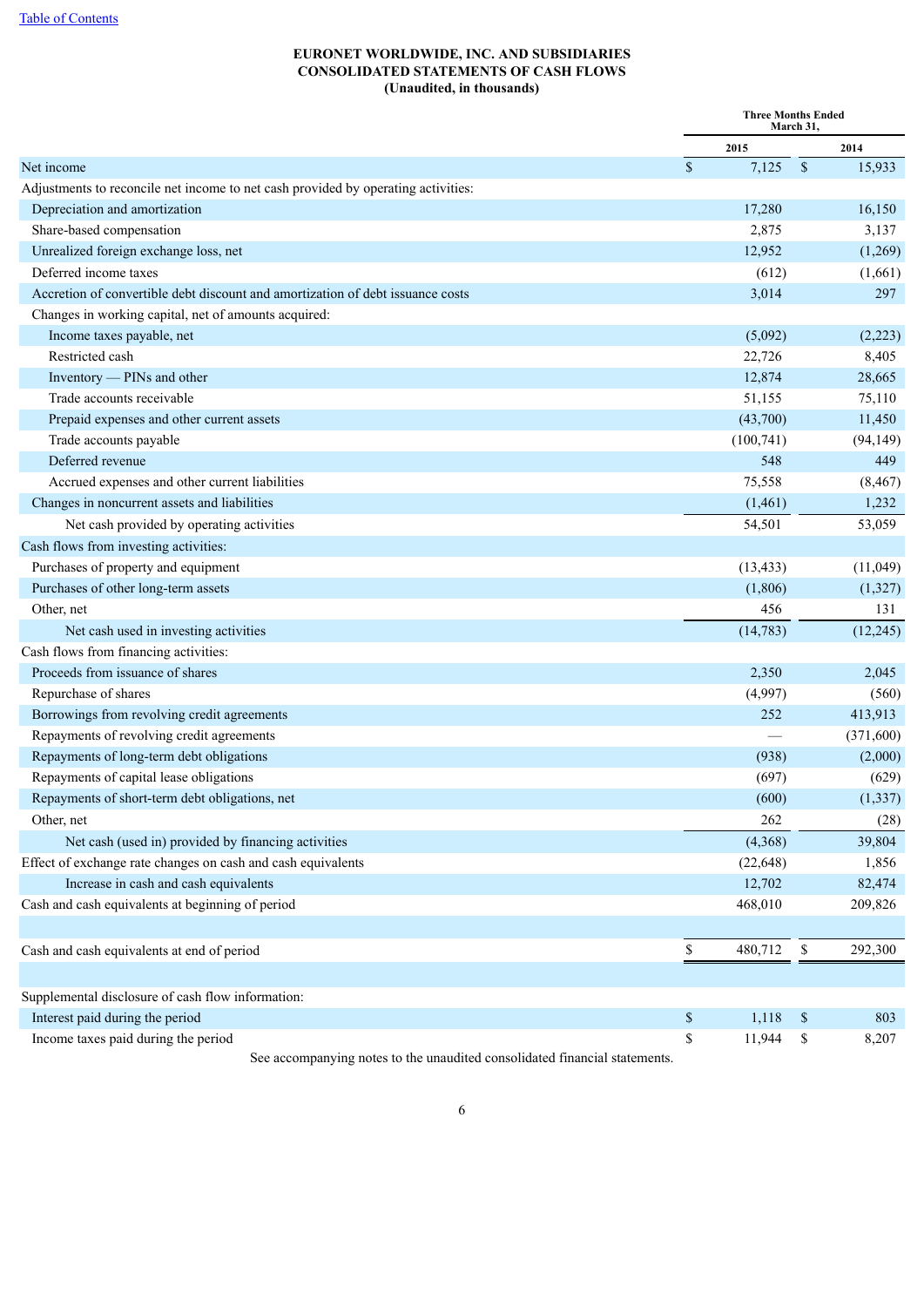# **EURONET WORLDWIDE, INC. AND SUBSIDIARIES NOTES TO THE UNAUDITED CONSOLIDATED FINANCIAL STATEMENTS**

### **(1) GENERAL**

### *Organization*

Euronet Worldwide, Inc. (together with its subsidiaries, the "Company" or "Euronet") is a leading electronic payments provider. Euronet offers payment and transaction processing and distribution solutions to financial institutions, retailers, service providers and individual consumers. Euronet's primary product offerings include comprehensive automated teller machine ("ATM"), point-of-sale ("POS"), card outsourcing, card issuing and merchant acquiring services; electronic distribution of prepaid mobile airtime and other electronic payment products; and global money transfer services.

### *Basis of Presentation*

The accompanying unaudited consolidated financial statements have been prepared from the records of the Company, in conformity with accounting principles generally accepted in the U.S. ("U.S. GAAP") and pursuant to the rules and regulations of the Securities and Exchange Commission ("SEC"). In the opinion of management, such unaudited consolidated financial statements contain all adjustments (consisting of normal interim closing procedures) necessary to present fairly on a consolidated basis the financial position of the Company as of March 31, 2015, the results of its operations for the three months ended March 31, 2015 and 2014 and cash flows for the three months ended March 31, 2015 and 2014. The unaudited consolidated financial statements should be read in conjunction with the audited consolidated financial statements of the Company for the year ended December 31, 2014, including the notes thereto, set forth in the Company's 2014 Annual Report on Form 10-K. Certain amounts in prior years have been reclassified to conform to the current year's presentation.

# *Use of Estimates*

The preparation of financial statements in conformity with U.S. GAAP requires management to make certain estimates and assumptions that affect the reported amounts of assets and liabilities and disclosures of contingent assets and liabilities at the date of the financial statements, as well as the reported amounts of revenues and expenses during the reported period. Significant items subject to such estimates and assumptions include computing income taxes, estimating the useful lives and potential impairment of long-lived assets and goodwill, as well as allocating the purchase price to assets acquired and liabilities assumed in acquisitions and revenue recognition. Actual results could differ from those estimates. The results of operations for interim periods are not necessarily indicative of the results to be expected for the full year ending December 31, 2015.

### *Seasonality*

Euronet's EFT Processing Segment experiences its heaviest demand for dynamic currency conversion services during the third quarter of the fiscal year, coinciding with tourism season. Additionally, the EFT Processing and epay Segments are impacted by seasonality during the fourth quarter and first quarter of each year due to higher transaction levels during the holiday season and lower levels following the holiday season. Seasonality in the money transfer segment varies by regions of the world. In most markets, Euronet usually experiences increased demand for money transfer services from the month of May through the fourth quarter of each year, coinciding with the increase in worker migration patterns and various holidays, and experiences its lowest transaction levels during the first quarter of each year.

# **(2) RECENTLY ISSUED ACCOUNTING PRONOUNCEMENTS**

#### *Recently Issued*

In April 2015, the Financial Accounting Standards Board ("FASB") issued Accounting Standards Update No. 2015-03, *Interest - Imputation of Interest* ("ASU 2015-03"), which requires that transaction costs related to the issuance of debt be deducted from the carrying value of the financial liability and not recorded as separate assets. ASU 2015-03 will become effective for the Company on January 1, 2016 and early adoption is permitted. The guidance is to be applied on a retrospective basis. Euronet has debt issuance costs which will be reclassified upon adoption of the guidance, but it is not expected to have a significant impact on the Company's financial position and it will have no impact upon the Company's results of operations or cash flows.

In May 2014, the FASB issued Accounting Standards Update No. 2014-09, *Revenue from Contracts with Customers* ("ASU 2014-09"), which requires an entity to recognize the amount of revenue to which it expects to be entitled for the transfer of promised goods or services to customers. ASU 2014-09 will replace most existing revenue recognition guidance in U.S. GAAP when it becomes effective. In April 2015, the FASB voted for a one-year deferral of the effective of the new revenue recognition standard. If approved, the new standard will become effective for the Company on January 1, 2018 and early adoption is not permitted. The standard permits the use of either the retrospective or cumulative effect transition method. The Company is evaluating the effect that ASU 2014-09 will have on its consolidated financial statements and related disclosures.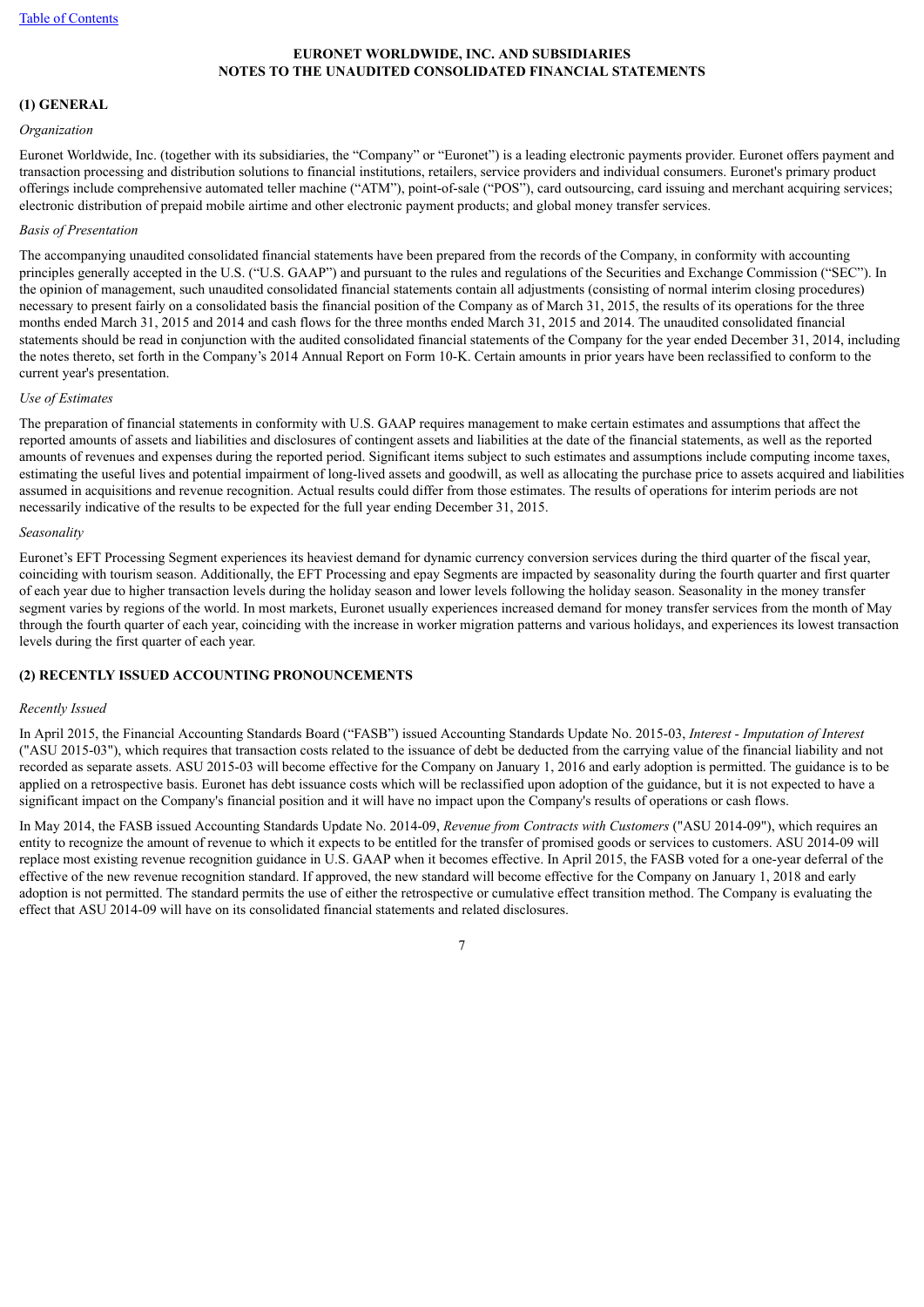The Company has not yet selected a transition method nor has it determined the effect of the standard on its ongoing financial reporting.

# **(3) STOCKHOLDERS' EQUITY**

#### *Earnings Per Share*

Basic earnings per share has been computed by dividing earnings available to common stockholders by the weighted average number of common shares outstanding during the respective period. Diluted earnings per share has been computed by dividing earnings available to common stockholders by the weighted average shares outstanding during the respective period, after adjusting for any potential dilution of options to purchase the Company's common stock, assumed vesting of restricted stock and the assumed conversion of the Company's convertible debentures. The following table provides the computation of diluted weighted average number of common shares outstanding:

|                                                                                           | <b>Three Months Ended</b><br>March 31. |            |
|-------------------------------------------------------------------------------------------|----------------------------------------|------------|
|                                                                                           | 2015                                   | 2014       |
| Computation of diluted weighted average shares outstanding:                               |                                        |            |
| Basic weighted average shares outstanding                                                 | 51,673,160                             | 50,788,219 |
| Incremental shares from assumed exercise of stock options and vesting of restricted stock | 1,952,481                              | 1,975,431  |
| Diluted weighted average shares outstanding                                               | 53,625,641                             | 52,763,650 |

The table includes the impact of all stock options and restricted stock that are dilutive to the Company's weighted average common shares outstanding during the three months ended March 31, 2015 and 2014. The calculation of diluted earnings per share excludes stock options or shares of restricted stock that are anti-dilutive to the Company's weighted average common shares outstanding of approximately 991,000 and 763,000 for the three months ended March 31, 2015 and 2014, respectively.

During the three months ended March 31, 2015, the Company had convertible notes outstanding that, if converted, would have had a potentially dilutive effect on its common stock. At issuance, the Company stated its intent to settle any conversion of these notes by paying cash for the principal value and issuing common stock for any conversion value in excess of the principal value. As of March 31, 2015, and currently, the Company maintains the intent and ability to settle any conversion as stated. Accordingly, the convertible notes would only have a dilutive effect if the market price per share of common stock exceeds the conversion price per share of common stock. Therefore, according to Accounting Standards Codification ("ASC") Topic 260, *Earnings per Share*, these notes were not dilutive to earnings per share for the three months ended March 31, 2015. See Note 6, Debt Obligations, for more information about the convertible notes.

# *Accumulated Other Comprehensive Loss*

Accumulated other comprehensive loss consists entirely of foreign currency translation adjustments. The Company recorded a foreign currency translation loss of \$55.3 million and a gain of \$3.2 million for the three months ended March 31, 2015 and 2014, respectively. There were no reclassifications of foreign currency translation into the consolidated statements of income for the three months ended March 31, 2015 and 2014.

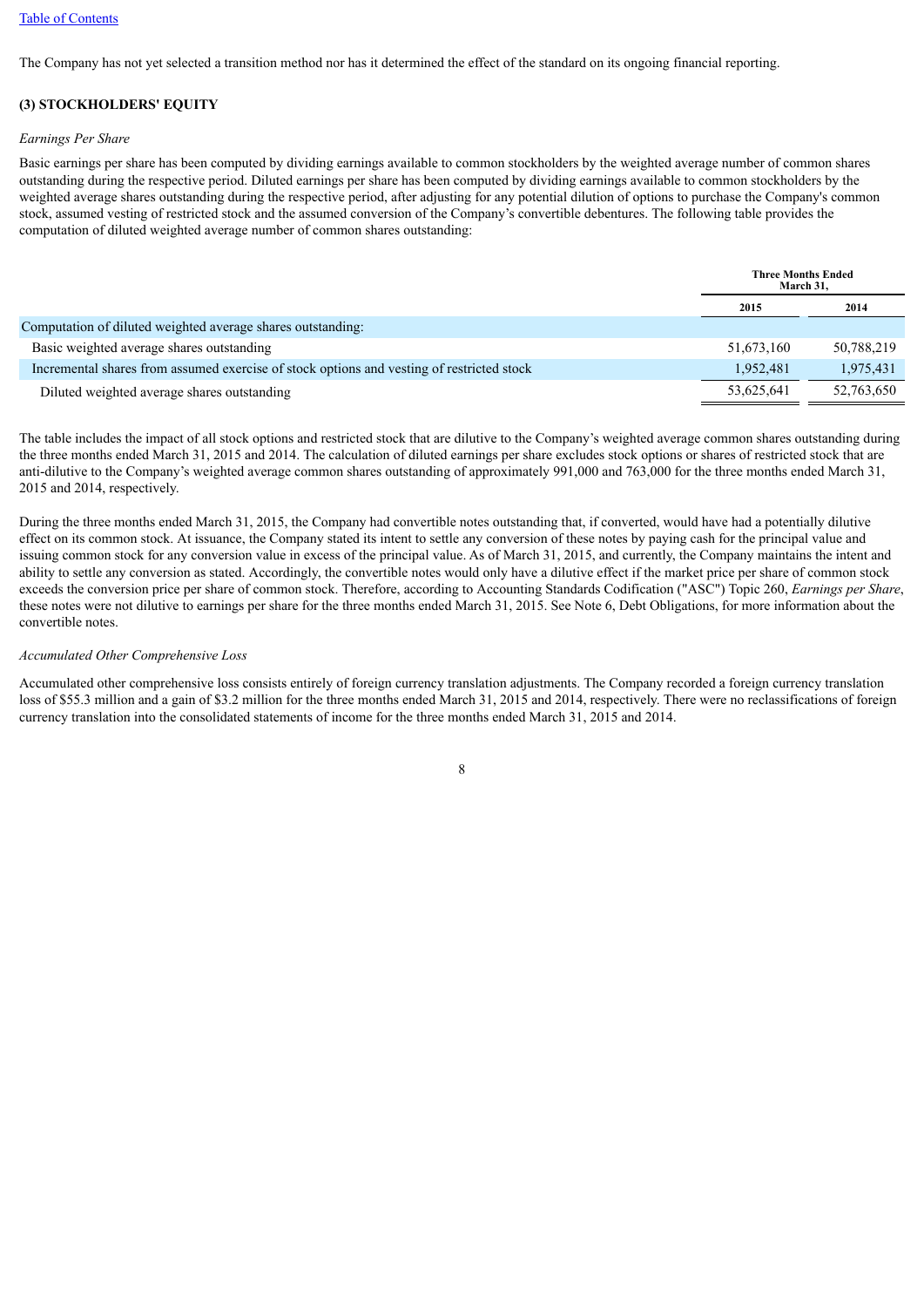# **(4) GOODWILL AND ACQUIRED INTANGIBLE ASSETS, NET**

A summary of acquired intangible assets and goodwill activity for the three months ended March 31, 2015 is presented below:

| (in thousands)                                               | Acquired<br>Intangible<br><b>Assets</b> | Goodwill | Total<br>Intangible<br><b>Assets</b> |
|--------------------------------------------------------------|-----------------------------------------|----------|--------------------------------------|
| Balance as of December 31, 2014                              | 158,267                                 | 599.863  | 758,130                              |
| Decreases:                                                   |                                         |          |                                      |
| Amortization                                                 | (6,192)                                 |          | (6,192)                              |
| Other (primarily changes in foreign currency exchange rates) | (7,805)                                 | (39,116) | (46, 921)                            |
| Balance as of March 31, 2015                                 | 144,270                                 | 560,747  | 705,017                              |

Estimated amortization expense on intangible assets with finite lives, before income taxes, as of March 31, 2015, is expected to total \$14.3 million for the remainder of 2015, \$19.0 million for 2016, \$17.1 million for 2017, \$15.0 million for 2018, \$14.3 million for 2019 and \$13.9 million for 2020.

The Company's annual goodwill impairment test is performed during the fourth quarter of its fiscal year. The annual impairment test for the year ended December 31, 2014 resulted in no impairment charge.

Determining the fair value of reporting units requires significant management judgment in estimating future cash flows and assessing potential market and economic conditions. It is reasonably possible that the Company's operations will not perform as expected, or that the estimates or assumptions included in the 2014 annual impairment test could change, which may result in the Company recording material non-cash impairment charges during the year in which these changes take place.

# **(5) ACCRUED EXPENSES AND OTHER CURRENT LIABILITIES**

Accrued expenses and other current liabilities consist of the following:

|                                                                     | As of          |         |  |                      |  |  |  |
|---------------------------------------------------------------------|----------------|---------|--|----------------------|--|--|--|
| (in thousands)                                                      | March 31, 2015 |         |  | December 31,<br>2014 |  |  |  |
| Accrued expenses                                                    | <sup>\$</sup>  | 181,731 |  | 137,543              |  |  |  |
| Money transfer settlement obligations                               |                | 83,032  |  | 96,795               |  |  |  |
| Accrued amounts due to mobile operators and other content providers |                | 63,912  |  | 64,839               |  |  |  |
| Derivative liabilities                                              |                | 63,249  |  | 36,439               |  |  |  |
| Deferred income taxes                                               |                | 910     |  | 745                  |  |  |  |
| Total                                                               |                | 392,834 |  | 336,361              |  |  |  |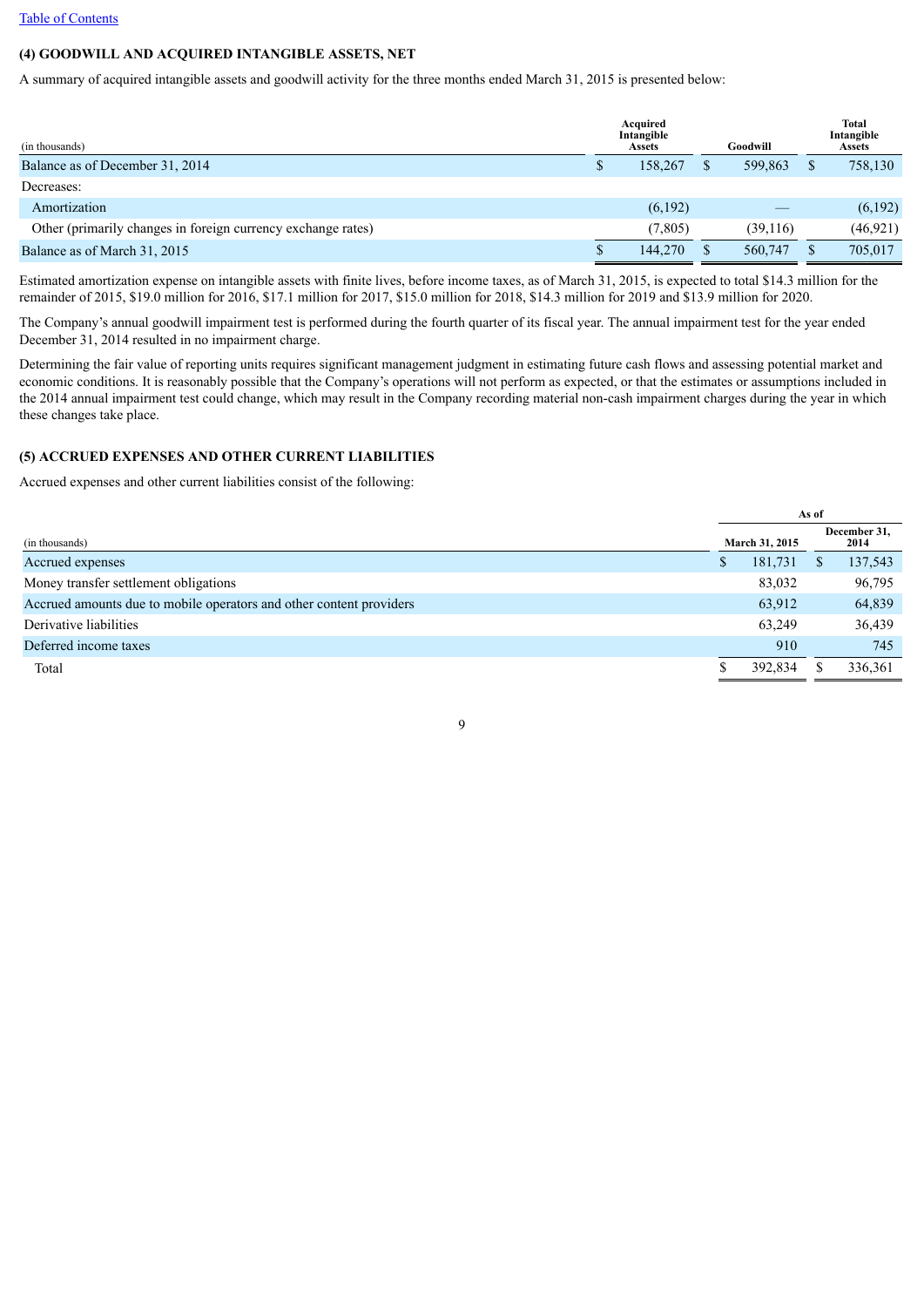# **(6) DEBT OBLIGATIONS**

A summary of debt obligation activity for the three months ended March 31, 2015 is presented below:

| (in thousands)                             |    | Revolving<br>Credit<br><b>Facilities</b> |   | <b>Other Debt</b><br><b>Obligations</b> | Capital<br><b>Leases</b> |   | 1.5%<br>Convertible<br><b>Debentures</b><br><b>Due 2044</b> | Term Loan A   |         |   | Total     |
|--------------------------------------------|----|------------------------------------------|---|-----------------------------------------|--------------------------|---|-------------------------------------------------------------|---------------|---------|---|-----------|
| Balance as of December 31, 2014            | J. | 5,316                                    | S | 6,035                                   | 4,364                    | S | 337,986                                                     | <sup>S</sup>  | 72,187  | S | 425,888   |
| Increases (decreases):                     |    |                                          |   |                                         |                          |   |                                                             |               |         |   |           |
| Net borrowings (repayments)                |    | 252                                      |   | (600)                                   | 1,264                    |   |                                                             |               | (938)   |   | (22)      |
| Accretion                                  |    |                                          |   |                                         |                          |   | 2,425                                                       |               |         |   | 2,425     |
| Capital lease interest                     |    |                                          |   |                                         | 86                       |   |                                                             |               |         |   | 86        |
| Foreign currency exchange loss (gain)      |    | 48                                       |   | (572)                                   | (351)                    |   |                                                             |               |         |   | (875)     |
| Balance as of March 31, 2015               |    | 5,616                                    |   | 4,863                                   | 5,363                    |   | 340,411                                                     |               | 71,249  |   | 427,502   |
| Less — current maturities                  |    |                                          |   | (4,828)                                 | (2,186)                  |   |                                                             |               | (5,625) |   | (12, 639) |
| Long-term obligations as of March 31, 2015 |    | 5,616                                    |   | 35                                      | 3,177                    |   | 340,411                                                     | <sup>\$</sup> | 65,624  |   | 414,863   |

#### *Credit Facility*

As of March 31, 2015, the Company had a \$675 million senior secured credit facility (the "Credit Facility") consisting of a \$600 million revolving credit facility and a \$75 million term loan ("Term Loan A"), which had been reduced to \$71.2 million through principal amortization payments. The Credit Facility expires April 9, 2019.

Interest on borrowings under the revolving credit facility and Term Loan A varies based upon the Company's consolidated total leverage ratio, as defined in the Company's credit agreement, and during the first quarter of 2015 was based on a margin over the London Inter-Bank Offered Rate ("LIBOR") rate or a margin over a base rate, as selected by the Company, with the applicable margin ranging from 1.375% to 2.375% for LIBOR loans or 0.375% to 1.375% for base rate loans. Accordingly, the weighted average interest rate for borrowings outstanding under the Company's revolving credit facility and Term Loan A was 10.75% and 1.80%, respectively, as of March 31, 2015, excluding amortization of deferred financing costs.

### *Convertible Debt*

On October 30, 2014, the Company completed the sale of \$402.5 million of Convertible Senior Notes due 2044 ("Convertible Notes"). The Convertible Notes have an interest rate of 1.5% per annum payable semi-annually in April and October, and are convertible into shares of Euronet Common Stock at a conversion price of approximately \$72.18 per share if certain conditions are met (relating to the closing prices of Euronet Common Stock exceeding certain thresholds for specified periods). Holders of the Convertible Notes have the option to require the Company to purchase their notes at par on October 1, 2020, and have additional options to require the Company to purchase their notes at par on October 1, 2024, 2029, 2034, and 2039, or upon a change in control of the Company. In connection with the issuance of the Convertible Notes, the Company recorded \$10.7 million in debt issuance costs, which are being amortized through October 1, 2020.

In accordance with Accounting Standards Codification ("ASC") 470-20-30-27, proceeds from the issuance of convertible debt are allocated between debt and equity components so that debt is discounted to reflect the Company's nonconvertible debt borrowing rate. ASC 470-20-35-13 requires the debt discount to be amortized over the period the convertible debt is expected to be outstanding as additional non-cash interest expense. The allocation resulted in an increase to additional paid in capital of \$66.1 million.

Contractual interest expense was \$1.5 million and accretion expense was \$2.4 million for the three months ended March 31, 2015. The effective interest rate was 4.7% for the three months ended March 31, 2015. As of March 31, 2015, the unamortized discount was \$62.1 million, and will be amortized through October 1, 2020.

# **(7) DERIVATIVE INSTRUMENTS AND HEDGING ACTIVITIES**

The Company is exposed to foreign currency exchange risk resulting from (i) the collection of funds or the settlement of money transfer transactions in currencies other than the U.S. Dollar, (ii) derivative contracts written to its customers in connection with providing cross-currency money transfer services and (iii) short-term borrowings that are payable in currencies other than the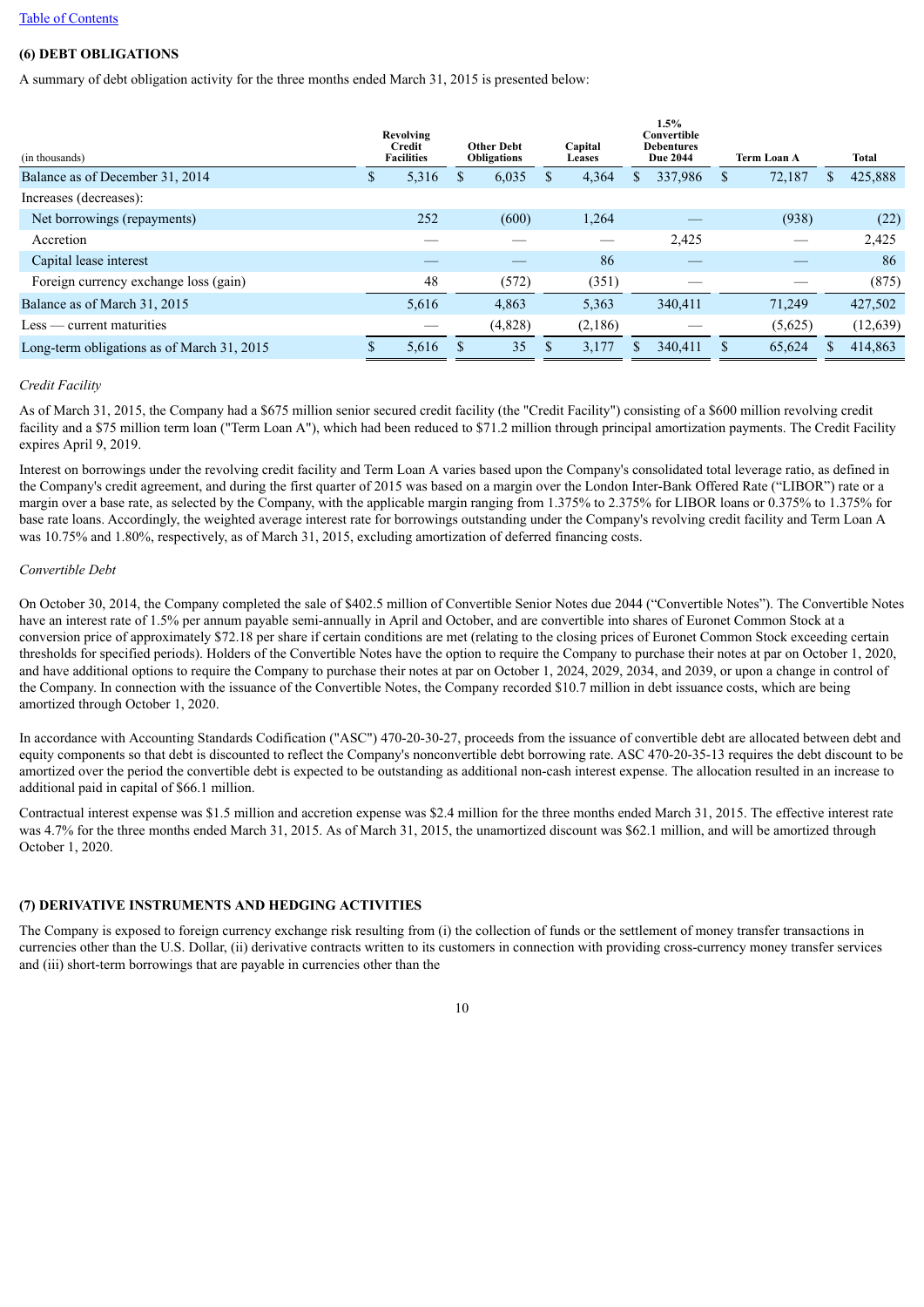## Table of [Contents](#page-0-0)

U.S dollar. The Company enters into foreign currency derivative contracts, primarily foreign currency forwards and cross-currency swaps, to minimize its exposure related to fluctuations in foreign currency exchange rates. As a matter of Company policy, the derivative instruments used in these activities are economic hedges and are not designated as hedges under ASC Topic 815, *Derivatives and Hedging,* primarily due to either the relatively short duration of the contract term or the effects of fluctuations in currency exchange rates are reflected concurrently in earnings for both the derivative instrument and the transaction and have an offsetting effect.

# *Foreign currency exchange contracts - Ria Operations*

In the United States, the Company uses short-duration foreign currency forward contracts, generally with maturities up to 14 days, to offset the fluctuation in foreign currency exchange rates on the collection of money transfer funds between initiation of a transaction and its settlement. Due to the short duration of these contracts and the Company's credit profile, the Company is generally not required to post collateral with respect to these foreign currency forward contracts. Most derivative contracts executed with counterparties in the U.S. are governed by an International Swaps and Derivatives Association agreement that includes standard netting arrangements; therefore, asset and liability positions from forward contracts and all other foreign exchange transactions with the same counterparty are net settled upon maturity.

As of March 31, 2015, the Company had foreign currency forward contracts outstanding in the U.S. with a notional value of \$119 million, primarily in Australian dollars, Canadian dollars, British pounds, euros and Mexican pesos.

### *Foreign currency exchange contracts - HiFX Operations*

HiFX writes derivative instruments, primarily foreign currency forward contracts and cross-currency swaps, mostly with counterparties comprised of individuals and small-to-medium size businesses and derives a currency margin from this activity as part of its operations. HiFX aggregates its foreign currency exposures arising from customer contracts and hedges the resulting net currency risks by entering into offsetting contracts with established financial institution counterparties. Foreign exchange revenues from HiFX's total portfolio of positions were \$15.7 million for the three months ended March 31, 2015. All of the derivative contracts used in the Company' s HiFX operations are economic hedges and are not designated as hedges under ASC Topic 815, *Derivatives and Hedging.* The duration of these derivative contracts is generally less than one year.

The fair value of HiFX's total portfolio of positions can change significantly from period to period based on, among other factors, market movements and changes in customer contract positions. HiFX manages counterparty credit risk (the risk that counterparties will default and not make payments according to the terms of the agreements) on an individual counterparty basis. It mitigates this risk by entering into contracts with collateral posting requirements and/or by performing financial assessments prior to contract execution, conducting periodic evaluations of counterparty performance and maintaining a diverse portfolio of qualified counterparties. HiFX does not expect any significant losses from counterparty defaults.

The aggregate equivalent U.S. dollar notional amounts of foreign currency derivative customer contracts held by the Company in its HiFX operations as of March 31, 2015 was approximately \$802 million. The majority of customer contracts are written in major currencies such as the euro, Canadian dollar, British pound, and Australian dollar.

#### *Balance Sheet Presentation*

The following table summarizes the fair value of the derivative instruments as recorded in the Consolidated Balance Sheets as of the dates below:

|                                                                       |                      | <b>Asset Derivatives</b> |                |                      | <b>Liability Derivatives</b> |                               |                   |                |  |                      |  |
|-----------------------------------------------------------------------|----------------------|--------------------------|----------------|----------------------|------------------------------|-------------------------------|-------------------|----------------|--|----------------------|--|
|                                                                       |                      |                          |                | <b>Fair Value</b>    |                              |                               | <b>Fair Value</b> |                |  |                      |  |
| (in thousands)<br><b>Balance Sheet Location</b>                       |                      |                          | March 31, 2015 | December 31,<br>2014 |                              | <b>Balance Sheet Location</b> |                   | March 31, 2015 |  | December 31,<br>2014 |  |
| <b>Derivatives not</b><br>designated as hedging<br><i>instruments</i> |                      |                          |                |                      |                              |                               |                   |                |  |                      |  |
| Foreign currency<br>exchange contracts                                | Other current assets |                          | 68,452         |                      | 41,151                       | Other current liabilities     |                   | $(63,249)$ \$  |  | (36, 439)            |  |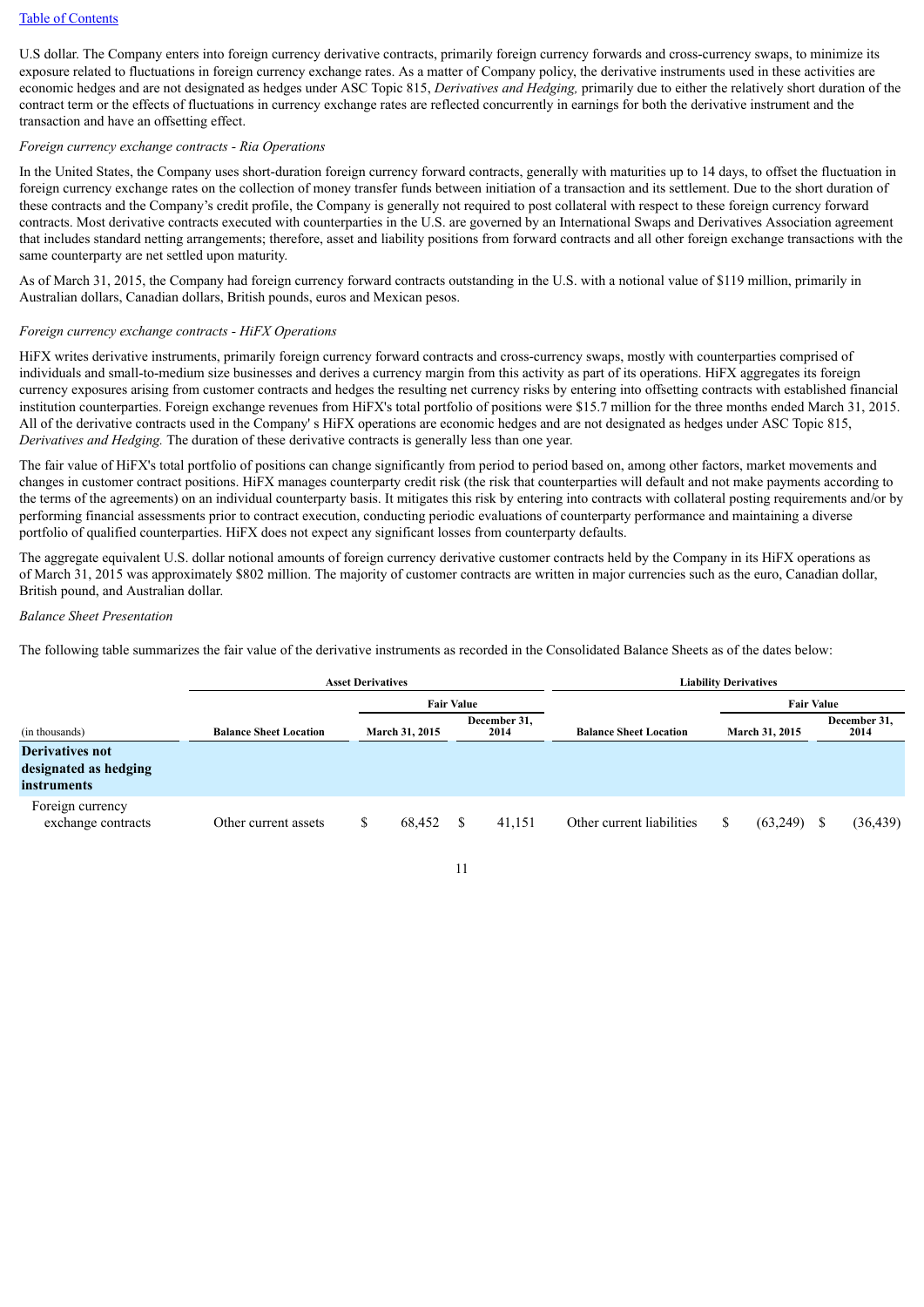The following tables summarize the gross and net fair value of derivative assets and liabilities as of March 31, 2015 and December 31, 2014 (in thousands):

*Of setting of Derivative Assets*

|                                                                             |                                                     |        |               |                                                                               |               |                                                                                | <b>Gross Amounts Not Offset in the</b><br><b>Consolidated Balance Sheet</b> |                          |  |                                    |  |                    |  |  |
|-----------------------------------------------------------------------------|-----------------------------------------------------|--------|---------------|-------------------------------------------------------------------------------|---------------|--------------------------------------------------------------------------------|-----------------------------------------------------------------------------|--------------------------|--|------------------------------------|--|--------------------|--|--|
| As of March 31, 2015                                                        | <b>Gross Amounts of</b><br><b>Recognized Assets</b> |        |               | <b>Gross Amounts</b><br>Offset in the<br>Consolidated<br><b>Balance Sheet</b> |               | <b>Net Amounts</b><br>Presented in the<br>Consolidated<br><b>Balance Sheet</b> |                                                                             | Financial<br>Instruments |  | <b>Cash Collateral</b><br>Received |  | <b>Net Amounts</b> |  |  |
| Derivatives subject to a master netting<br>arrangement or similar agreement | \$                                                  | 68,452 | <sup>\$</sup> | $\overline{\phantom{m}}$                                                      | -S            | 68,452                                                                         | S                                                                           | $(48,290)$ \$            |  | $(8,053)$ \$                       |  | 12,109             |  |  |
| As of December 31, 2014                                                     |                                                     |        |               |                                                                               |               |                                                                                |                                                                             |                          |  |                                    |  |                    |  |  |
| Derivatives subject to a master netting<br>arrangement or similar agreement | \$                                                  | 41,151 | <sup>\$</sup> | $\overline{\phantom{0}}$                                                      | <sup>\$</sup> | 41,151                                                                         | S                                                                           | $(28,113)$ \$            |  | $(5,279)$ \$                       |  | 7,759              |  |  |
| Offsetting of Derivative Liabilities                                        |                                                     |        |               |                                                                               |               |                                                                                |                                                                             |                          |  |                                    |  |                    |  |  |

|                                                                             |   |                                                             |      |                                                                                      |              |                                                                                |   | <b>Gross Amounts Not Offset in the</b><br><b>Consolidated Balance Sheet</b> |  |                                |    |                    |  |
|-----------------------------------------------------------------------------|---|-------------------------------------------------------------|------|--------------------------------------------------------------------------------------|--------------|--------------------------------------------------------------------------------|---|-----------------------------------------------------------------------------|--|--------------------------------|----|--------------------|--|
| As of March 31, 2015                                                        |   | <b>Gross Amounts of</b><br>Recognized<br><b>Liabilities</b> |      | <b>Gross Amounts</b><br>Offset in the<br><b>Consolidated</b><br><b>Balance Sheet</b> |              | <b>Net Amounts</b><br>Presented in the<br>Consolidated<br><b>Balance Sheet</b> |   | Financial<br><b>Instruments</b>                                             |  | <b>Cash Collateral</b><br>Paid |    | <b>Net Amounts</b> |  |
| Derivatives subject to a master netting<br>arrangement or similar agreement | S | (63,249)                                                    | - \$ |                                                                                      | $\mathbb{S}$ | (63,249)                                                                       | S | 48,290                                                                      |  | 4.233                          |    | (10, 726)          |  |
| As of December 31, 2014                                                     |   |                                                             |      |                                                                                      |              |                                                                                |   |                                                                             |  |                                |    |                    |  |
| Derivatives subject to a master netting<br>arrangement or similar agreement | S | (36, 439)                                                   | - \$ |                                                                                      | S            | (36, 439)                                                                      | S | 28,113                                                                      |  | 176                            | -S | (8,150)            |  |

### *Income Statement Presentation*

The following tables summarize the location and amount of gains and losses of derivatives in the Consolidated Statements of Income for the three months ended March 31, 2015 and 2014:

|                                                      |                                                                                       | <b>Amount of Gain (Loss) Recognized in</b><br>Income on Derivative Contracts (a) |           |       |
|------------------------------------------------------|---------------------------------------------------------------------------------------|----------------------------------------------------------------------------------|-----------|-------|
|                                                      |                                                                                       | <b>Three Months Ended</b>                                                        | March 31. |       |
| (in thousands)                                       | <b>Location of Gain (Loss) Recognized in</b><br><b>Income on Derivative Contracts</b> | 2015                                                                             |           | 2014  |
|                                                      | Foreign currency exchange loss,                                                       |                                                                                  |           |       |
| Foreign currency exchange contracts - Ria Operations | net                                                                                   | 1,889                                                                            |           | (747) |

(a) The Company enters into derivative contracts such as foreign currency exchange forwards and cross-currency swaps as part of its HiFX operations. These derivative contracts are excluded from this table as they are part of the broader disclosure of foreign currency exchange revenues for this business discussed above.

See Note 8, Fair Value Measurements, for the determination of the fair values of derivatives.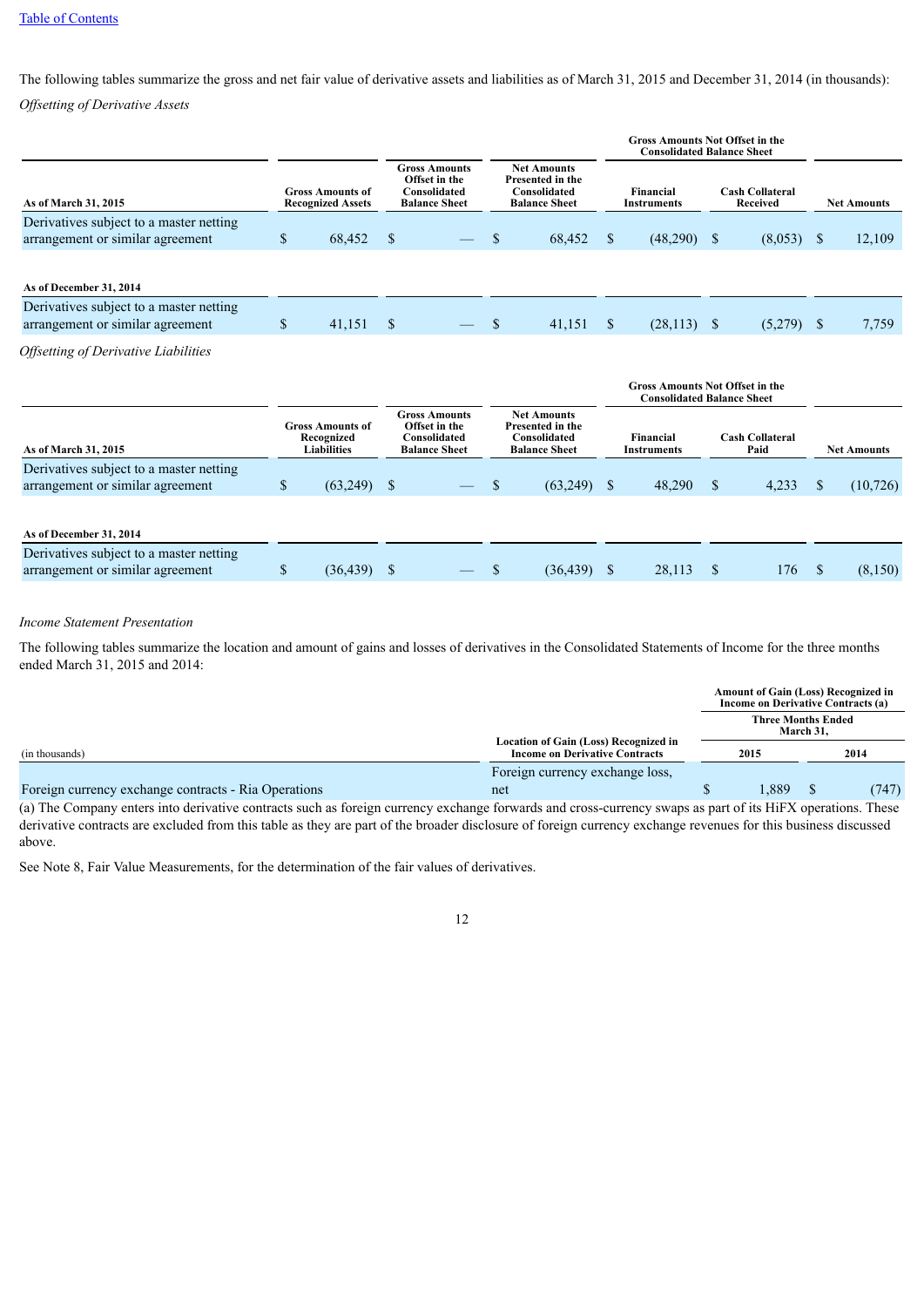# **(8) FAIR VALUE MEASUREMENTS**

Fair value measurements used in the consolidated financial statements are based upon the price that would be received to sell an asset or paid to transfer a liability in an orderly transaction between market participants at the measurement date. The fair value hierarchy distinguishes between (1) market participant assumptions developed based on market data obtained from independent sources (observable inputs) and (2) an entity's own assumptions about market participant assumptions developed based on the best information available in the circumstances (unobservable inputs). The fair value hierarchy consists of three broad levels, which gives the highest priority to unadjusted quoted prices in active markets for identical assets or liabilities (Level 1) and the lowest priority to unobservable inputs (Level 3). The three levels of the fair value hierarchy are described below:

- Level 1 Unadjusted quoted prices in active markets for identical assets or liabilities.
- Level 2 Valuations based on quoted prices for similar assets or liabilities, quoted prices in markets that are not active, or other inputs that are observable or can be corroborated by observable data for substantially the full term of the assets or liabilities.
- Level 3 Unobservable inputs in which little or no market activity exists, therefore requiring an entity to develop its own assumptions about the inputs that market participants would use in pricing.

The following table details financial assets and liabilities measured and recorded at fair value on a recurring basis:

|                                     |                                     | As of March 31, 2015 |                   |                         |                |               |                          |               |           |  |  |
|-------------------------------------|-------------------------------------|----------------------|-------------------|-------------------------|----------------|---------------|--------------------------|---------------|-----------|--|--|
| (in thousands)                      | <b>Balance Sheet Classification</b> | Level 1              |                   | Level 2                 |                | Level 3       |                          | Total         |           |  |  |
| <b>Assets</b>                       |                                     |                      |                   |                         |                |               |                          |               |           |  |  |
| Foreign currency exchange contracts | Other current assets                | \$                   |                   | S                       | 68,452         | <sup>\$</sup> |                          | <sup>\$</sup> | 68,452    |  |  |
| <b>Liabilities</b>                  |                                     |                      |                   |                         |                |               |                          |               |           |  |  |
| Foreign currency exchange contracts | Other current liabilities           | \$                   | $\qquad \qquad -$ |                         | $(63,249)$ \$  |               | $\overline{\phantom{0}}$ | <sup>\$</sup> | (63,249)  |  |  |
|                                     |                                     |                      |                   | As of December 31, 2014 |                |               |                          |               |           |  |  |
| (in thousands)                      | <b>Balance Sheet Classification</b> |                      | <b>Level 1</b>    |                         | Level 2        |               | Level 3                  |               | Total     |  |  |
| <b>Assets</b>                       |                                     |                      |                   |                         |                |               |                          |               |           |  |  |
| Foreign currency exchange contracts | Other current assets                | \$                   | $\qquad \qquad -$ | S                       | 41,151         | <sup>\$</sup> |                          | <sup>\$</sup> | 41,151    |  |  |
| <b>Liabilities</b>                  |                                     |                      |                   |                         |                |               |                          |               |           |  |  |
| Foreign currency exchange contracts | Other current liabilities           | \$                   | $\qquad \qquad -$ |                         | $(36, 439)$ \$ |               |                          |               | (36, 439) |  |  |
|                                     |                                     |                      |                   |                         |                |               |                          |               |           |  |  |

### *Other Fair Value Disclosures*

The carrying amounts of cash and cash equivalents, accounts receivable, trade accounts payable, accrued expenses and other current obligations approximate their fair values because of the relatively short-term maturities of these financial instruments. The carrying values of the Company's long-term debt (other than the Convertible Notes), including the current portion, approximate fair value because interest is primarily based on LIBOR, which resets at various intervals of less than one year. The Company estimates the fair value of the Convertible Notes using quoted prices in inactive markets for identical liabilities (Level 2). As of March 31, 2015 and December 31, 2014, the fair values of the convertible notes were \$432.3 million and \$408.0 million, respectively, with carrying values of \$340.4 million and \$338.0 million, respectively.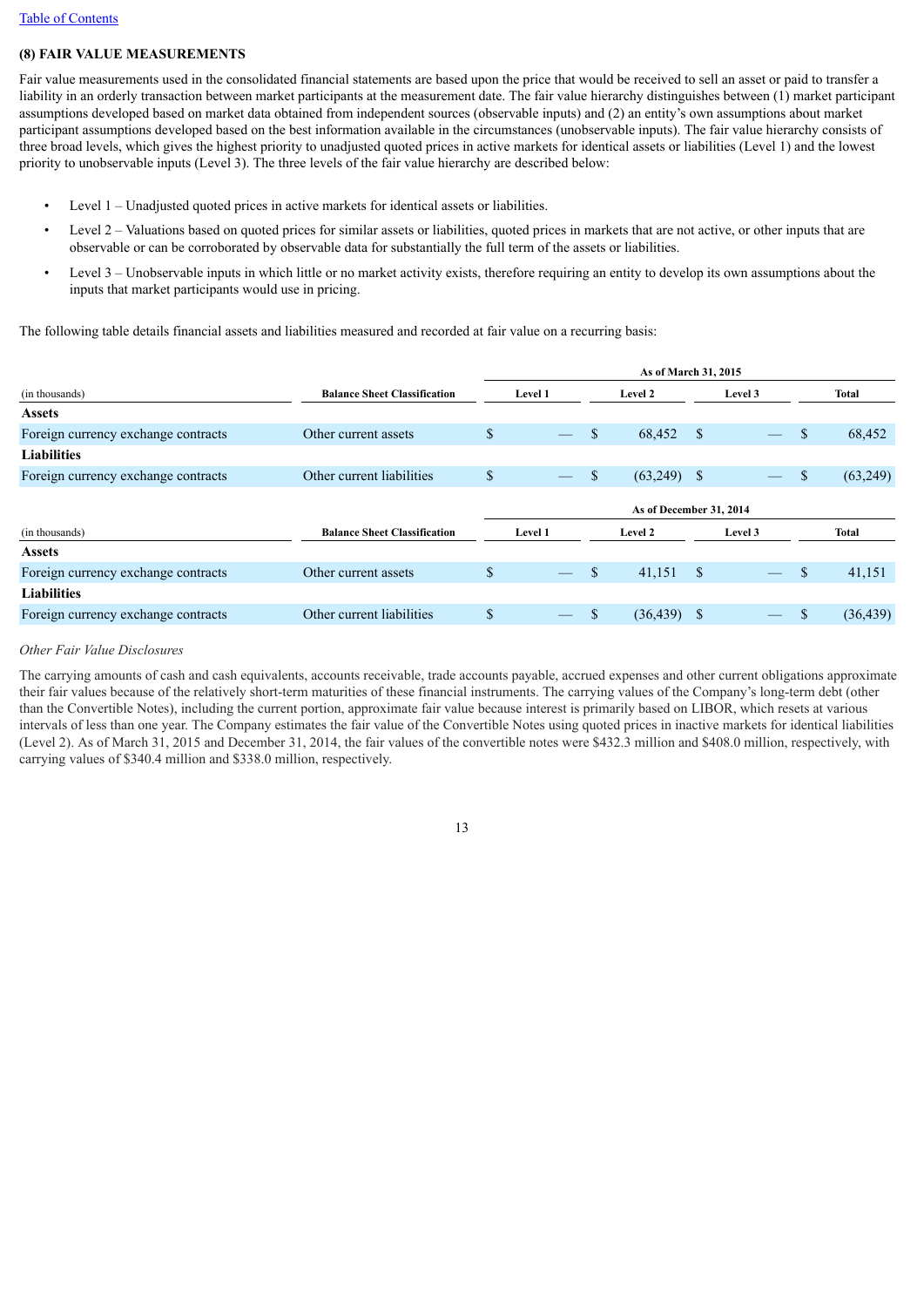# **(9) SEGMENT INFORMATION**

The Company's reportable operating segments have been determined in accordance with ASC Topic 280, *Segment Reporting.* The Company currently operates in the following three reportable operating segments:

- 1) Through the EFT Processing Segment, the Company processes transactions for a network of ATMs and POS terminals across Europe, the Middle East and Asia Pacific. The Company provides comprehensive electronic payment solutions consisting of ATM cash withdrawal services, ATM network participation, outsourced ATM and POS management solutions, credit and debit card outsourcing, dynamic currency conversion and other value added services. Through this segment, the Company also offers a suite of integrated electronic financial transaction software solutions for electronic payment and transaction delivery systems.
- 2) Through the epay Segment, the Company provides distribution, processing and collection services for prepaid mobile airtime and other electronic payment products in Europe, the Middle East, Asia Pacific, the United States and South America.
- 3) Through the Money Transfer Segment, the Company provides global money transfer services under the brand names Ria and HiFX. Ria provides global consumer-to-consumer money transfer services through a network of sending agents, Company-owned stores and a Companyowned website, disbursing money transfers through a worldwide correspondent network. HiFX offers account-to-account international payment services to high-income individuals and small-to-medium sized businesses. The Company also offers customers bill payment services, payment alternatives such as money orders and prepaid debit cards, comprehensive check cashing services, foreign currency exchange services and mobile top-up. The Company provides cash management solutions and foreign currency risk management services to small-to-medium sized businesses under the brand name HiFM.

In addition, the Company accounts for non-operating activity, most share-based compensation expense, certain intersegment eliminations and the costs of providing corporate and other administrative services in its administrative division, "Corporate Services, Eliminations and Other." These services are not directly identifiable with the Company's reportable operating segments.

The following tables present the Company's reportable segment results for the three months ended March 31, 2015 and 2014:

|                                     |                          |         | For the Three Months Ended March 31, 2015 |   |                                                            |              |
|-------------------------------------|--------------------------|---------|-------------------------------------------|---|------------------------------------------------------------|--------------|
| (in thousands)                      | <b>EFT</b><br>Processing | epay    | Money<br><b>Transfer</b>                  |   | Corporate<br>Services,<br><b>Eliminations</b><br>and Other | Consolidated |
| Total revenues                      | 74,680                   | 175,925 | 144,806                                   | S | (249)                                                      | 395,162      |
| Operating expenses:                 |                          |         |                                           |   |                                                            |              |
| Direct operating costs              | 39,129                   | 137,217 | 75,220                                    |   | (209)                                                      | 251,357      |
| Salaries and benefits               | 11,006                   | 12,045  | 31,093                                    |   | 6,184                                                      | 60,328       |
| Selling, general and administrative | 5,770                    | 8,013   | 17,961                                    |   | 2,290                                                      | 34,034       |
| Depreciation and amortization       | 7,405                    | 3,077   | 6,728                                     |   | 70                                                         | 17,280       |
| Total operating expenses            | 63,310                   | 160,352 | 131,002                                   |   | 8,335                                                      | 362,999      |
| Operating income (expense)          | 11,370                   | 15,573  | 13,804                                    |   | (8, 584)                                                   | 32,163       |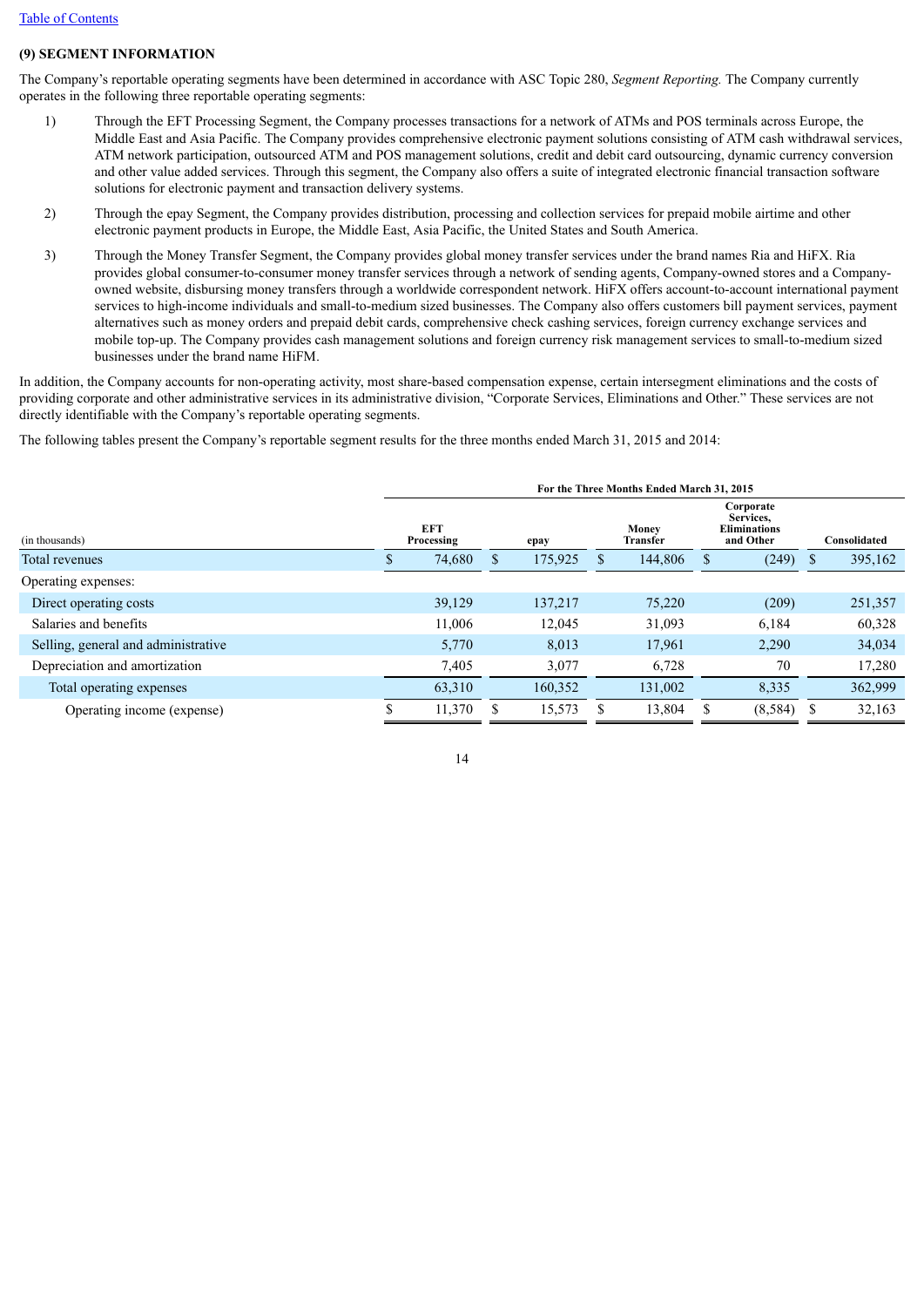#### Table of [Contents](#page-0-0)

|                                     |                          |     |         | For the Three Months Ended March 31, 2014 |          |                                                            |   |              |
|-------------------------------------|--------------------------|-----|---------|-------------------------------------------|----------|------------------------------------------------------------|---|--------------|
| (in thousands)                      | <b>EFT</b><br>Processing |     | epay    | Money<br>Transfer                         |          | Corporate<br>Services,<br><b>Eliminations</b><br>and Other |   | Consolidated |
| Total revenues                      | 74,605                   | \$. | 185,064 | 94,000                                    | <b>S</b> | (354)                                                      | S | 353,315      |
| Operating expenses:                 |                          |     |         |                                           |          |                                                            |   |              |
| Direct operating costs              | 37,338                   |     | 143,341 | 45,972                                    |          | (313)                                                      |   | 226,338      |
| Salaries and benefits               | 11,095                   |     | 13,594  | 23,310                                    |          | 5,575                                                      |   | 53,574       |
| Selling, general and administrative | 6,102                    |     | 9,087   | 16,145                                    |          | 1,537                                                      |   | 32,871       |
| Depreciation and amortization       | 7,296                    |     | 4,146   | 4,633                                     |          | 75                                                         |   | 16,150       |
| Total operating expenses            | 61,831                   |     | 170,168 | 90,060                                    |          | 6,874                                                      |   | 328,933      |
| Operating income (expense)          | 12,774                   |     | 14,896  | 3,940                                     |          | (7,228)                                                    |   | 24,382       |

The following table presents the Company's property and equipment and total assets by reportable segment:

|                                            | Property and Equipment, net as of |                                            |  |         |  |                | <b>Total Assets as of</b> |           |  |  |
|--------------------------------------------|-----------------------------------|--------------------------------------------|--|---------|--|----------------|---------------------------|-----------|--|--|
| (in thousands)                             |                                   | <b>March 31, 2015</b><br>December 31, 2014 |  |         |  | March 31, 2015 | December 31, 2014         |           |  |  |
| <b>EFT</b> Processing                      |                                   | 71,545                                     |  | 72,749  |  | 396,003        |                           | 390,398   |  |  |
| epay                                       |                                   | 22,323                                     |  | 24,859  |  | 593,175        |                           | 754,448   |  |  |
| <b>Money Transfer</b>                      |                                   | 27,722                                     |  | 27,528  |  | 863.072        |                           | 837,360   |  |  |
| Corporate Services, Eliminations and Other |                                   | 185                                        |  | 171     |  | 70.787         |                           | 69,353    |  |  |
| Total                                      |                                   | 121,775                                    |  | 125.307 |  | .923,037       |                           | 2,051,559 |  |  |

# **(10) INCOME TAXES**

The Company's effective income tax rates were 49.5% and 26.4% for the three months ended March 31, 2015 and 2014, respectively. The effective income tax rate for the three months ended March 31, 2015 was significantly influenced by foreign currency exchange losses. Excluding this item from pre-tax income, as well as the related tax effect, the effective income tax rate for the three months ended March 31, 2015 was comparable to the rate for the three months ended March 31, 2014.

The Company's effective income tax rates for the three months ended March 31, 2015, as adjusted for foreign currency exchange losses, and 2014 were lower than the applicable statutory income tax rate of 35% primarily because of the Company's U.S. income tax positions. The Company does not have a history of significant taxable income in the U.S.; therefore, the Company has recorded a valuation allowance against its U.S. federal tax net operating loss carryforwards. Accordingly, in instances when the Company's U.S. legal entities generate pre-tax U.S. GAAP income, no income tax expense is recognized to the extent there are net operating loss carryforwards to offset pre-tax U.S. GAAP income.

# **(11) COMMITMENTS**

As of March 31, 2015, the Company had \$73.9 million of stand-by letters of credit/bank guarantees issued on its behalf, of which \$41.5 million are outstanding under the revolving credit facility. The remaining stand-by letters of credit/bank guarantees are collateralized by \$3.8 million of cash deposits held by the respective issuing banks.

Under certain circumstances, Euronet grants guarantees in support of obligations of subsidiaries. As of March 31, 2015, the Company had granted off balance sheet guarantees for cash in various ATM networks amounting to \$14.4 million over the terms of the cash supply agreements and performance guarantees amounting to approximately \$24.0 million over the terms of agreements with the customers.

Once each of Euronet's subsidiaries reaches a certain size, it is required under the Credit Agreement to provide a guarantee of all or a portion of the outstanding obligations under the Credit Agreement depending upon whether the subsidiary is a domestic or foreign entity.

From time to time, the Company enters into agreements with commercial counterparties that contain indemnification provisions, the terms of which may vary depending on the negotiated terms of each respective agreement. The amount of such potential obligations is generally not stated in the agreements. Euronet's liability under such indemnification provisions may be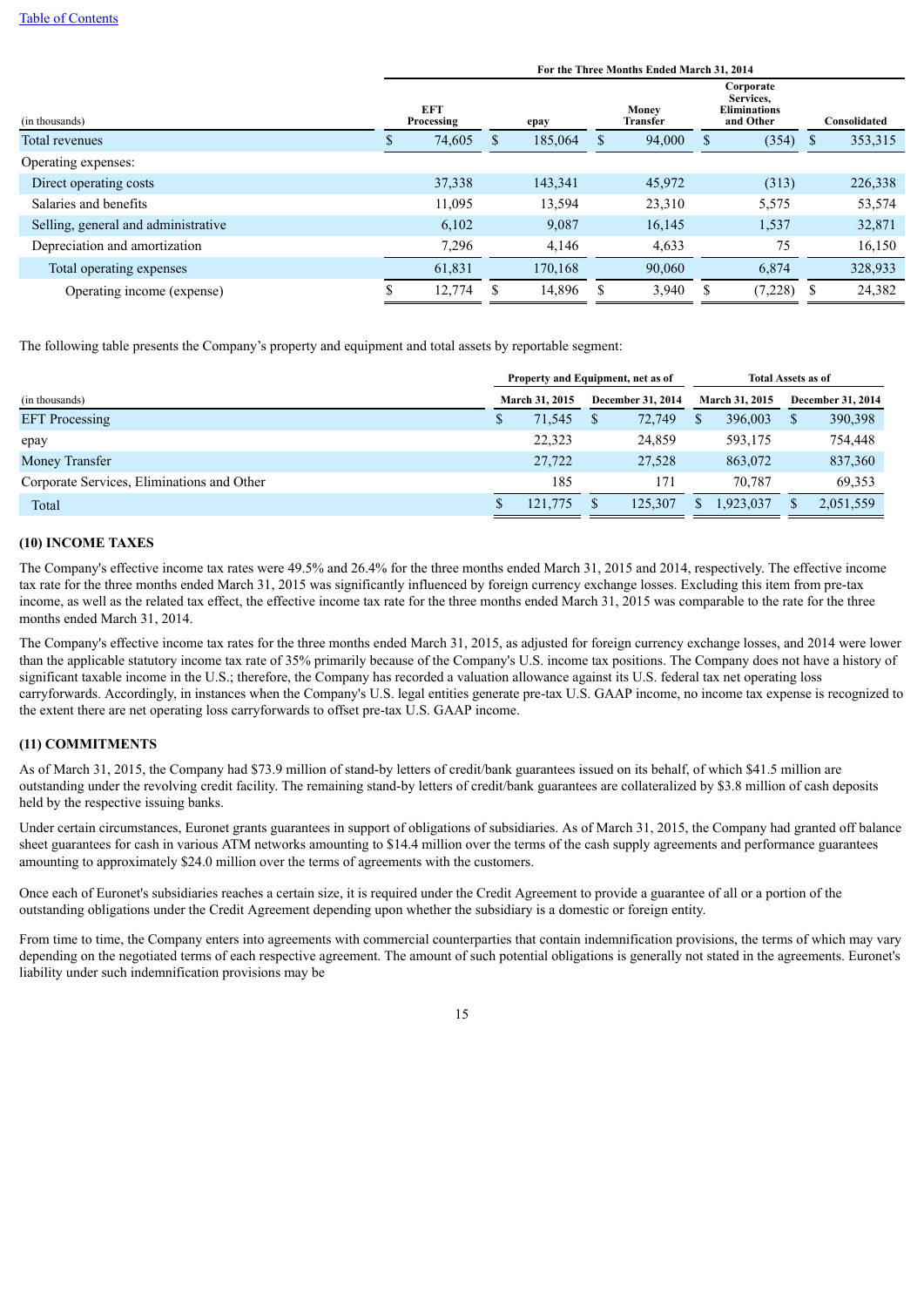mitigated by relevant insurance coverage and may be subject to time and materiality limitations, monetary caps and other conditions and defenses. Such indemnification obligations include the following:

- In connection with contracts with financial institutions in the EFT Processing Segment, the Company is responsible for damage to ATMs and theft of ATM network cash that is not recorded on the Company's Consolidated Balance Sheets. As of March 31, 2015, the balance of ATM network cash for which the Company was responsible was approximately \$390 million. The Company maintains insurance policies to mitigate this exposure;
- In connection with contracts with financial institutions in the EFT Processing Segment, the Company is responsible for losses suffered by its customers and other parties as a result of the breach of its computer systems, including in particular, losses arising from fraudulent transactions made using information stolen through its processing systems. The Company maintains insurance policies to mitigate this exposure;
- In connection with the license of proprietary systems to customers, the Company provides certain warranties and infringement indemnities to the licensee, which generally warrant that such systems do not infringe on intellectual property owned by third parties and that the systems will perform in accordance with their specifications;
- Euronet has entered into purchase and service agreements with vendors and consulting agreements with providers of consulting services, pursuant to which the Company has agreed to indemnify certain of such vendors and consultants, respectively, against third-party claims arising from the Company's use of the vendor's product or the services of the vendor or consultant;
- In connection with acquisitions and dispositions of subsidiaries, operating units and business assets, the Company has entered into agreements containing indemnification provisions, which can be generally described as follows: (i) in connection with acquisitions of operating units or assets made by Euronet, the Company has agreed to indemnify the seller against third-party claims made against the seller relating to the operating unit or asset and arising after the closing of the transaction, and (ii) in connection with dispositions made by Euronet, Euronet has agreed to indemnify the buyer against damages incurred by the buyer due to the buyer's reliance on representations and warranties relating to the subject subsidiary, operating unit or business assets in the disposition agreement if such representations or warranties were untrue when made; and
- Euronet has entered into agreements with certain third parties, including banks that provide fiduciary and other services to Euronet or to the Company's benefit plans. Under such agreements, the Company has agreed to indemnify such service providers for third-party claims relating to carrying out their respective duties under such agreements.

The Company is also required to meet minimum capitalization and cash requirements of various regulatory authorities in the jurisdictions in which the Company has money transfer operations. The Company has obtained surety bonds in compliance with money transfer licensing requirements of the applicable governmental authorities.

To date, the Company is not aware of any significant claims made by the indemnified parties or third parties to guarantee agreements with the Company and, accordingly, no liabilities were recorded as of March 31, 2015 or December 31, 2014.

# **(12) LITIGATION AND CONTINGENCIES**

### *Contingencies*

Unclaimed property compliance *-* In September 2013, the Company entered into a voluntary disclosure agreement with the Secretary of State of the State of Delaware to determine compliance with Delaware unclaimed property laws. Types of property under examination include, but are not limited to, certain unmatched receipts from money transfer agents, payroll checks, accounts payable checks and accounts receivable credits for the period 1996 through 2007. The total amount of exposure of this contingency is dependent upon the manner in which the State of Delaware applies its unclaimed property laws. The Company does not currently expect the outcome of this matter to have a material adverse effect on the Company's consolidated financial condition or results of operations.

# *Legal Proceedings*

<span id="page-15-0"></span>From time to time, the Company is a party to legal or regulatory proceedings arising in the ordinary course of its business. Currently, there are no legal proceeding or regulatory findings that management believes, either individually or in the aggregate, would have a material adverse effect on the Company's consolidated financial condition or results of operations. In accordance with U.S. GAAP, the Company records a liability when it is both probable that a liability has been incurred and the amount of the loss can be reasonably estimated. These provisions are reviewed at least quarterly and adjusted to reflect the impacts of negotiations, settlements, rulings, advice of legal counsel, and other information and events pertaining to a particular case.

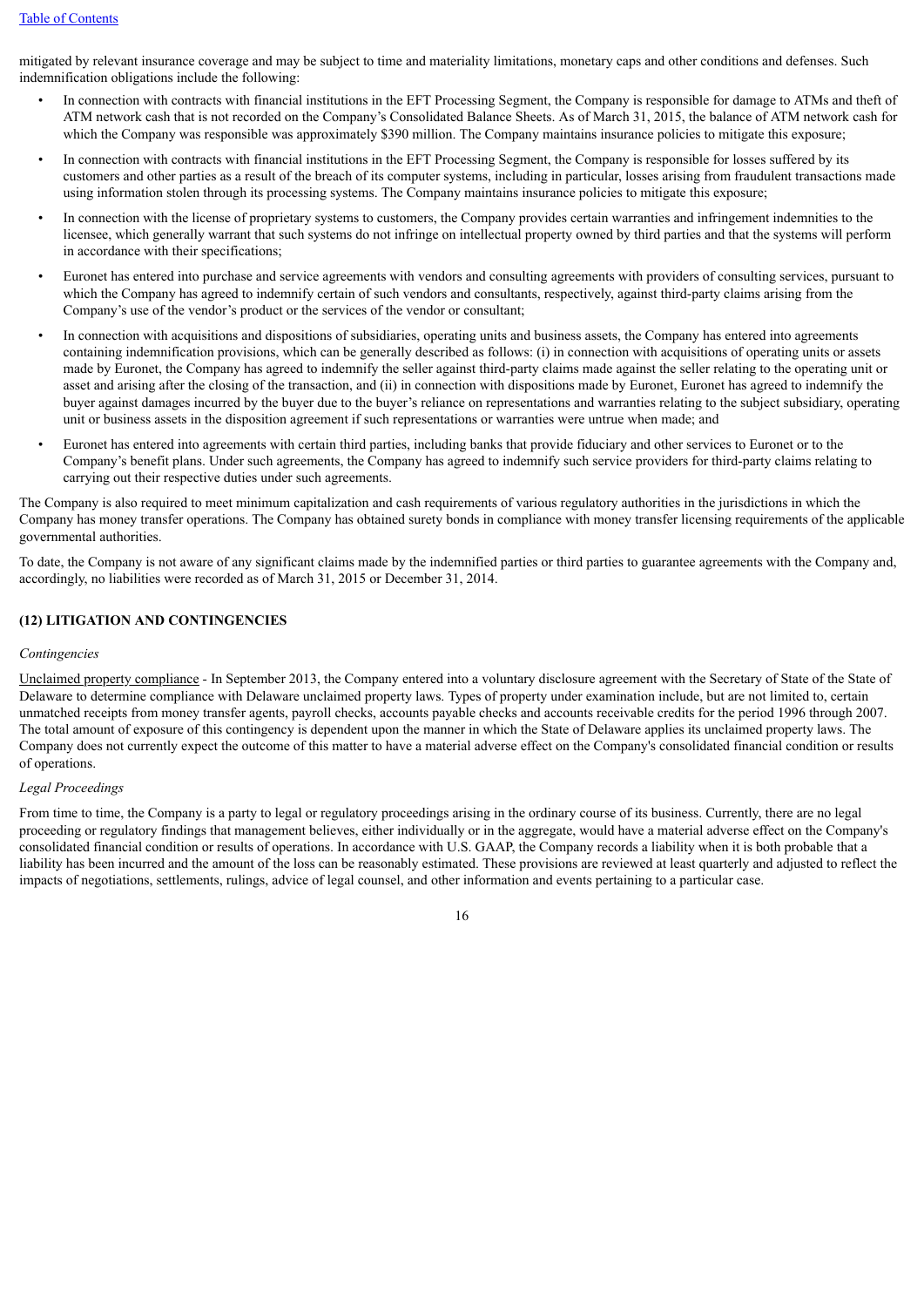# **ITEM 2. MANAGEMENT'S DISCUSSION AND ANALYSIS OF FINANCIAL CONDITION AND RESULTS OF OPERATIONS**

The terms "Euronet," the "Company," "we" and "us" as used herein refer to Euronet Worldwide, Inc. and its subsidiaries.

# **CAUTIONARY STATEMENT REGARDING FORWARD-LOOKING STATEMENTS**

This report contains statements that constitute forward-looking statements within the meaning of section 27A of the Securities Act of 1933 and section 21E of the Securities Exchange Act of 1934 ("Exchange Act"). Generally, the words "believe," "expect," "anticipate," "intend," "estimate," "will" and similar expressions identify forward-looking statements. However, the absence of these words or similar expressions does not mean the statement is not forwardlooking. All statements other than statements of historical facts included in this document are forward-looking statements, including, but not limited to, statements regarding the following:

- our business plans and financing plans and requirements;
- trends affecting our business plans and financing plans and requirements;<br>• trends affecting our business:
- trends affecting our business;
- the adequacy of capital to meet our capital requirements and expansion plans;
- the assumptions underlying our business plans;<br>our ability to repay indebtedness;<br>our estimated capital expenditures;<br>the potential outcome of loss contingencies;
- our ability to repay indebtedness:
- our estimated capital expenditures;
- the potential outcome of loss contingencies;
- our expectations regarding the closing of any pending acquisitions;
- business strategy;
- government regulatory action;
- technological advances; and
- projected costs and revenues.

Although we believe that the expectations reflected in these forward-looking statements are reasonable, we can give no assurance that these expectations will prove to be correct.

Investors are cautioned that any forward-looking statements are not guarantees of future performance and involve risks and uncertainties. Actual results may materially differ from those in the forward-looking statements as a result of various factors, including, but not limited to, conditions in world financial markets and general economic conditions, including economic conditions in specific countries and regions; technological developments affecting the market for our products and services; our ability to successfully introduce new products and services; foreign currency exchange rate fluctuations; the effects of any breach of our computer systems, including our financial processing networks; our ability to renew existing contracts at profitable rates; changes in fees payable for transactions performed for cards bearing international logos or over switching networks such as card transactions on ATMs; our ability to comply with increasingly stringent regulatory requirements, including anti-money laundering, anti-terrorism and anti-bribery requirements; changes in laws and regulations affecting our business, including immigration laws; changes in our relationships with, or in fees charged by, our business partners; competition; the outcome of claims and other loss contingencies affecting Euronet; and those other factors referred to above and as set forth and more fully described in Part I, Item 1A — Risk Factors of our Annual Report on Form 10-K for the year ended December 31, 2014. Our Annual Report on Form 10-K is available on the SEC's EDGAR website at www.sec.gov, and a copy may also be obtained by contacting the Company. All forward-looking statements made in this Form 10-Q speak only as of the date of this report. We do not intend, and do not undertake any obligation, to update any forward-looking statements to reflect future events or circumstances after the date of such statements.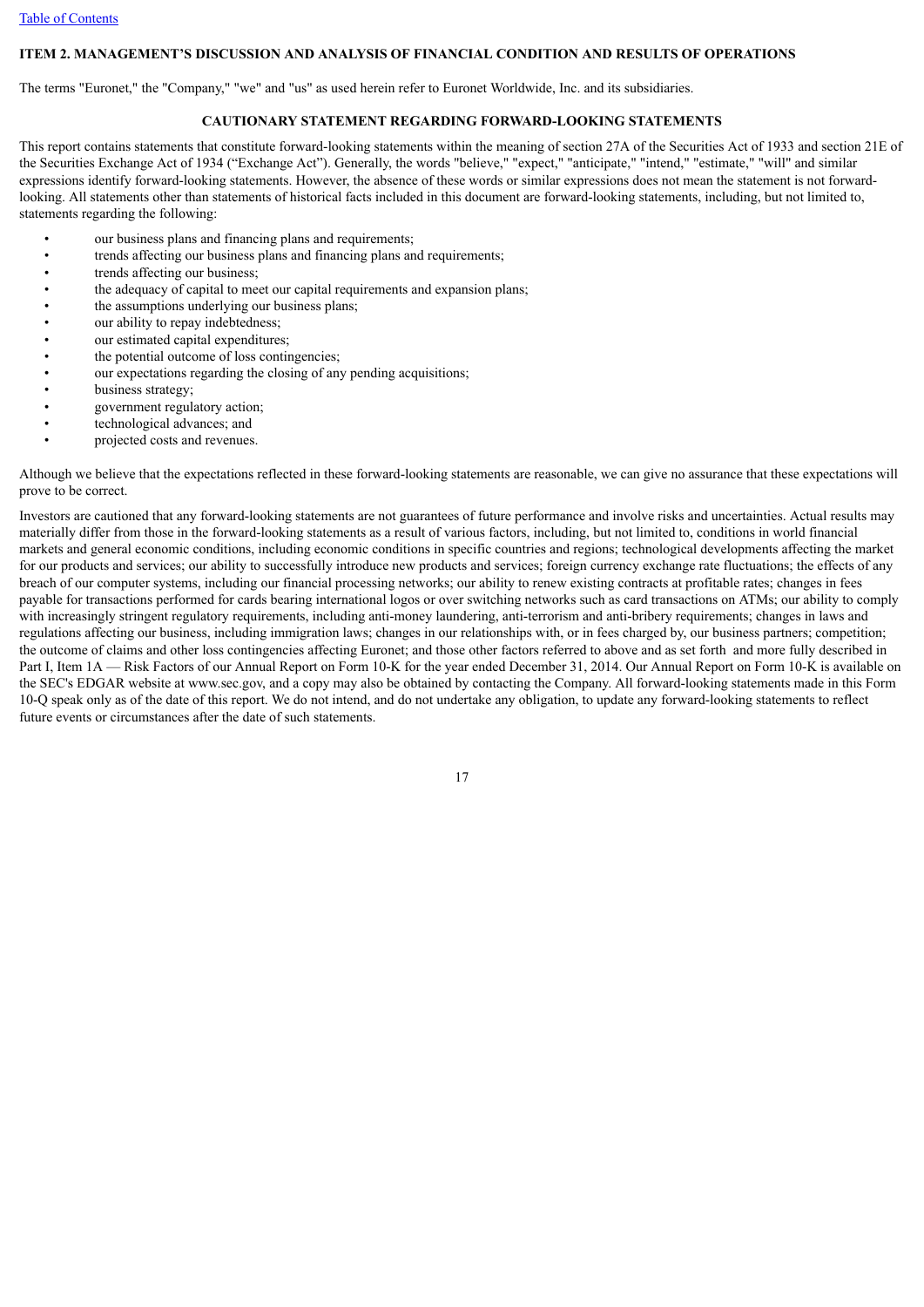# **OVERVIEW**

### **COMPANY OVERVIEW, GEOGRAPHIC LOCATIONS AND PRINCIPAL PRODUCTS AND SERVICES**

We are a leading electronic payments provider. We offer payment and transaction processing and distribution solutions to financial institutions, retailers, service providers and individual consumers. Our primary product offerings include comprehensive automated teller machine ("ATM"), point-of-sale ("POS"), card outsourcing, card issuing and merchant acquiring services, software solutions, electronic distribution of prepaid mobile airtime and other electronic payment products, and global money transfer services. We operate in the following three segments:

- The EFT Processing Segment, which processes transactions for a network of 20,863 ATMs and approximately 76,000 POS terminals across Europe, the Middle East and Asia Pacific. We provide comprehensive electronic payment solutions consisting of ATM cash withdrawal and deposit services, ATM network participation, outsourced ATM and POS management solutions, credit and debit card outsourcing, dynamic currency conversion, and other value added services. Through this segment, we also offer a suite of integrated electronic financial transaction software solutions for electronic payment and transaction delivery systems.
- The epay Segment, which provides distribution, processing and collection services for prepaid mobile airtime and other electronic payment products. We operate a network of approximately 672,000 POS terminals providing electronic processing of prepaid mobile airtime top-up services and other electronic payment products in Europe, the Middle East, Asia Pacific, the United States and South America. We also provide vouchers and physical gift fulfillment services in Europe.
- The Money Transfer Segment, which provides global consumer-to-consumer money transfer services, primarily under the brand name Ria and global account-to-account money transfer services under the brand name HiFX. We offer services under the brand name Ria, through a network of sending agents, Company-owned stores (primarily in North America and Europe) and our Ria website (riamoneytransfer.com), disbursing money transfers through a worldwide correspondent network that includes approximately 246,000 locations. We offer services under the brand name HiFX through our HiFX websites (www.hifx.co.uk and www.hifx.com.au) and HiFX customer service representatives. In addition to money transfers, we also offer customers bill payment services (primarily in the U.S.), payment alternatives such as money orders and prepaid debit cards, comprehensive check cashing services for a wide variety of issued checks, along with competitive foreign currency exchange services and mobile top-up. Through our HiFM brand, we offer cash management solutions and foreign currency risk management services to small-to-medium sized businesses.

We have five processing centers in Europe, four in Asia Pacific and two in North America. We have 30 principal offices in Europe, 11 in Asia Pacific, seven in North America, three in the Middle East, two in South America and one in Africa. Our executive offices are located in Leawood, Kansas, USA. With approximately 70% of our revenues denominated in currencies other than the U.S. dollar, any significant changes in foreign currency exchange rates will likely have a significant impact on our results of operations.

# **SOURCES OF REVENUES AND CASH FLOW**

Euronet primarily earns revenues and income based on ATM management fees, transaction fees, commissions and foreign currency exchange margin. Each operating segment's sources of revenues are described below.

*EFT Processing Segment* — Revenues in the EFT Processing Segment, which represented approximately 19% of our total consolidated revenues for the first quarter of 2015, are primarily derived from fees charged for transactions made by cardholders on our proprietary network of ATMs, fixed management fees and transaction fees we charge to customers for operating ATMs and processing debit and credit cards under outsourcing and cross-border acquiring agreements, foreign currency exchange margin on dynamic currency conversion transactions, and fees received for other value added services such as advertising, prepaid telecommunication recharges, bill payment, and money transfers provided over ATMs. Revenues in this segment are also derived from license fees, professional services and maintenance fees for proprietary application software and sales of related hardware.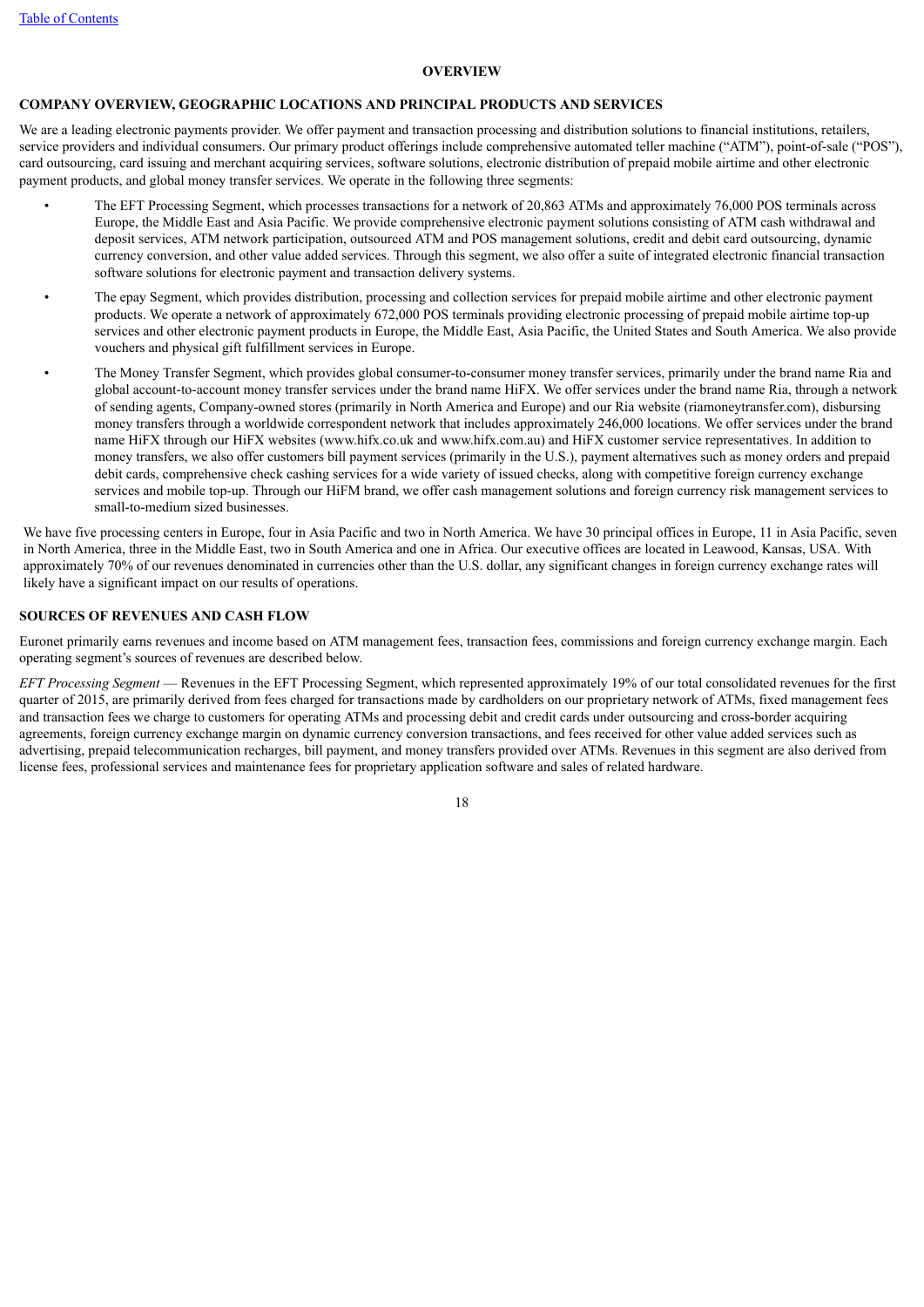*epay Segment* — Revenues in the epay Segment, which represented approximately 44% of our total consolidated revenues for the first quarter of 2015, are primarily derived from commissions or processing fees received from mobile phone operators for the processing and distribution of prepaid mobile airtime and commissions earned from the distribution of other electronic payment products, vouchers, and physical gifts. Due to certain provisions in our mobile phone operator agreements, the operators have the ability to reduce the overall commission paid on top-up transactions. However, by virtue of our agreements with retailers (distributors where POS terminals are located) in certain markets, not all of these reductions are absorbed by us because we are able to pass a significant portion of the reductions to retailers. Accordingly, under certain retailer agreements, the effect is to reduce revenues and reduce our direct operating costs, resulting in only a small impact on gross profit and operating income. In some markets, reductions in commissions can significantly impact our results as it may not be possible, either contractually or commercially in the concerned market, to pass a reduction in commissions to the retailers. In certain markets, retailers may negotiate directly with the mobile phone operators and prepaid content providers for their own commission rates, which also limits our ability to pass through reductions in commissions. Agreements with mobile operators and prepaid content providers are important to the success of our business. These agreements permit us to distribute prepaid mobile airtime and other electronic payment products to the end consumer. Other electronic payment products offered by this segment include prepaid long distance calling card plans, prepaid Internet plans, prepaid debit cards, gift cards, vouchers, transport payments, lottery payments, bill payment, money transfer and digital content such as music, games and software.

*Money Transfer Segment* — Revenues in the Money Transfer Segment, which represented approximately 37% of our total consolidated revenues for the first quarter of 2015, are primarily derived from transaction fees, as well as the margin earned from purchasing foreign currency at wholesale exchange rates and selling the foreign currency to customers at retail exchange rates. We have a sending network in place comprised of agents, customer service representatives, Company-owned stores, primarily in North America and Europe, and our websites riamoneytransfer.com, www.hifx.co.uk and www.hifx.com.au, along with a worldwide network of correspondent agents, consisting primarily of financial institutions in the transfer destination countries. Sending and correspondent agents each earn fees for cash collection and distribution services, which are recognized as direct operating costs at the time of sale.

*Corporate Services, Eliminations and Other* - In addition to operating in our principal operating segments described above, our "Corporate Services, Eliminations and Other" category includes non-operating activity, certain inter-segment eliminations and the cost of providing corporate and other administrative services to the operating segments, including most share-based compensation expense. These services are not directly identifiable with our reportable operating segments.

# **OPPORTUNITIES AND CHALLENGES**

Our expansion plans and opportunities are currently focused on eight primary areas:

- increasing the number of ATMs in our independent ATM networks;
- increasing transactions processed on our network of owned and operated ATMs and POS devices;
- signing new outsourced ATM and POS terminal management contracts;
- expanding value added services in our EFT Processing Segment, including the sale of dynamic currency conversion services to banks and retailers;
- expanding our epay processing network and portfolio of electronic payment products;
- expanding our money transfer services, cross-currency payment products and bill payment network;
- expanding our cash management solutions and foreign currency risk management services; and
- developing our credit and debit card outsourcing business.

*EFT Processing Segment* — The continued expansion and development of our EFT Processing Segment business will depend on various factors including, but not necessarily limited to, the following:

- the impact of competition by banks and other ATM operators and service providers in our current target markets;
- the demand for our ATM outsourcing services in our current target markets;
- our ability to develop products or services, including value added services, to drive increases in transactions and revenues;
- the expansion of our various business lines in markets where we operate and in new markets;
- our entry into additional card acceptance and ATM management agreements with banks;
- our ability to obtain required licenses in markets we intend to enter or expand services;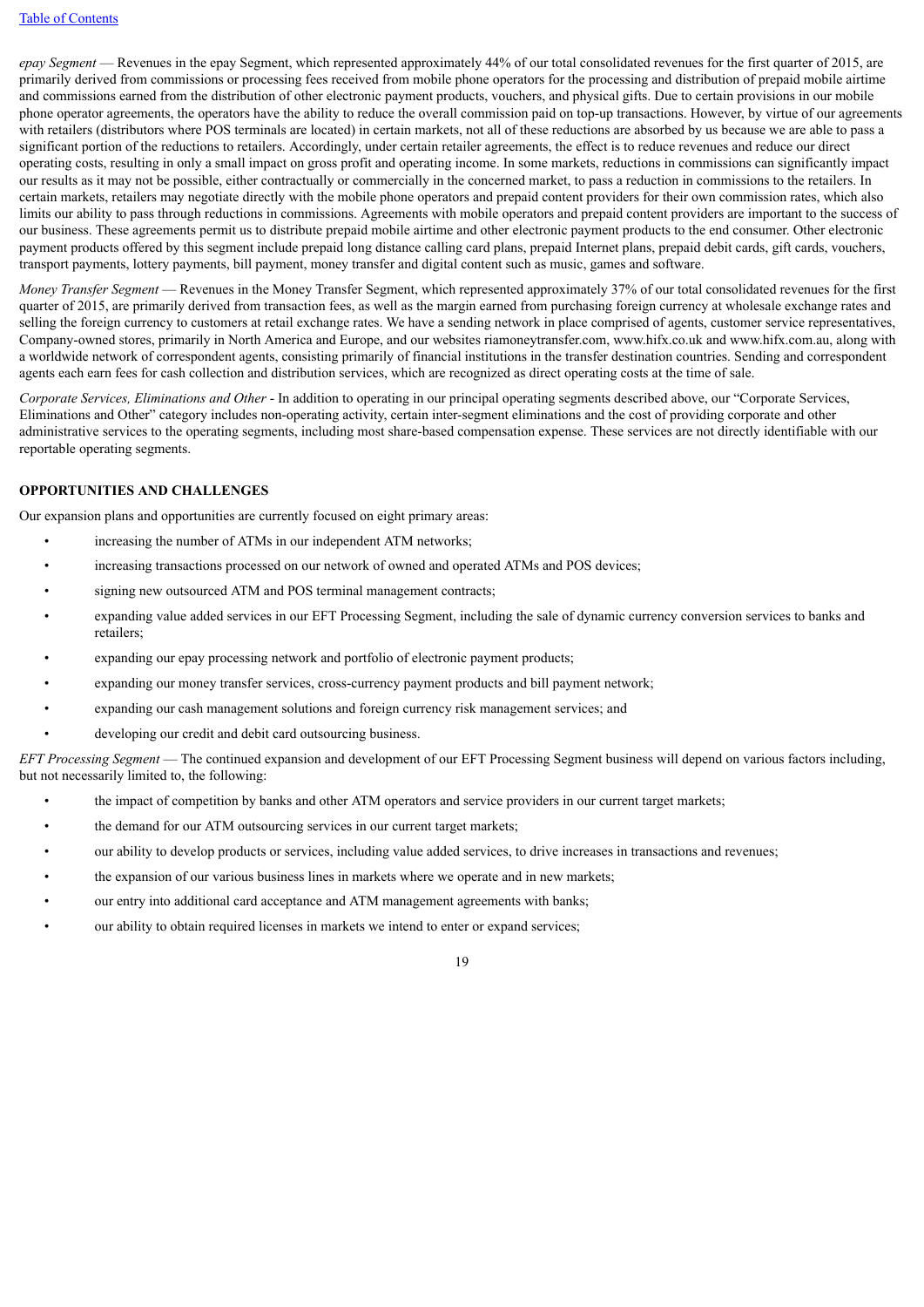- our ability to enter into and renew ATM network cash supply agreements with financial institutions;
- the availability of financing for expansion;
- our ability to efficiently install ATMs contracted under newly awarded outsourcing agreements;
- our ability to renew existing contracts at profitable rates;
- our ability to maintain pricing at current levels or mitigate price reductions in certain markets;
- the impact of reductions in ATM interchange fees;
- our ability to expand and sign additional customers for the cross-border merchant processing and acquiring business; and
- the continued development and implementation of our software products and their ability to interact with other leading products.

We consistently evaluate and add prospects to our list of potential ATM outsourcing customers. However, we cannot predict any increase or decrease in the number of ATMs we manage under outsourcing agreements because this depends largely on the willingness of banks to enter into outsourcing contracts with us. Due to the thorough internal reviews and extensive negotiations conducted by existing and prospective banking customers in choosing outsource vendors, the process of entering into or renewing outsourcing agreements can take several months. The process is further complicated by legal and regulatory considerations in local countries. These agreements tend to cover large numbers of ATMs, so significant increases and decreases in our pool of managed ATMs could result from the acquisition or termination of one or more of these management contracts. Therefore, the timing of both current and new contract revenues is uncertain and unpredictable.

Software products are an integral part of our product lines, and our investment in research, development, delivery and customer support reflects our ongoing commitment to an expanded customer base.

*epay Segment* — The continued expansion and development of our epay Segment business will depend on various factors, including, but not necessarily limited to, the following:

- our ability to maintain and renew existing agreements, and to negotiate new agreements in additional markets with mobile phone operators, content providers, agent financial institutions and retailers;
- our ability to use existing expertise and relationships with mobile operators, content providers and retailers to our advantage;
- the continued use of third-party providers such as ourselves to supply electronic processing solutions for existing and additional content;
- the development of mobile phone networks in the markets in which we do business and the increase in the number of mobile phone users;
- the overall pace of growth in the prepaid mobile phone market, including consumer shifts between prepaid and postpaid services;
- our market share of the retail distribution capacity;
- the development of new technologies that may compete with POS distribution of prepaid mobile airtime and other products;
- the level of commission that is paid to the various intermediaries in the electronic payment distribution chain;
- our ability to fully recover monies collected by retailers;
- our ability to add new and differentiated products in addition to those offered by mobile operators;
- our ability to develop and effectively market additional value added services;
- our ability to take advantage of cross-selling opportunities with our EFT Processing and Money Transfer Segments, including providing money transfer services through our distribution network; and
- the availability of financing for further expansion.

In all of the markets in which we operate, we are experiencing significant competition which will impact the rate at which we may be able to grow organically. Competition among prepaid mobile airtime distributors results in the increase of commissions paid to retailers and increases in retailer attrition rates. To grow, we must capture market share from other prepaid mobile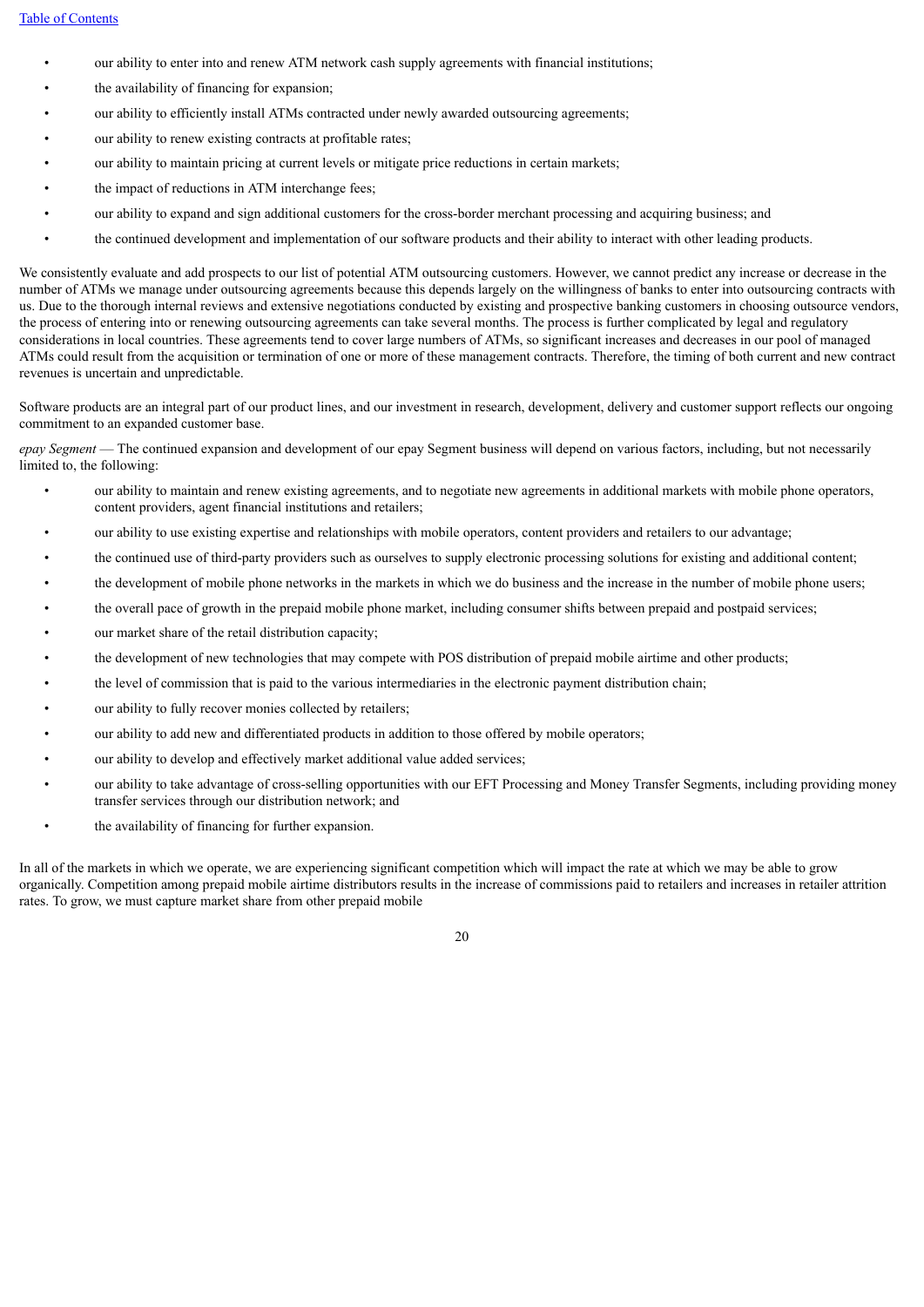### Table of [Contents](#page-0-0)

airtime distributors, offer a superior product offering and demonstrate the value of a global network. In certain markets in which we operate, we believe that many of the factors that may contribute to rapid growth (growth in electronic payment products, expansion of our network of retailers and access to all mobile operators' products) remain present.

*Money Transfer Segment* — The continued expansion and development of our Money Transfer Segment business will depend on various factors, including, but not necessarily limited to, the following:

- the continued growth in worker migration and employment opportunities;
- the mitigation of economic and political factors that have had an adverse impact on money transfer volumes, such as changes in the economic sectors in which immigrants work and the developments in immigration policies in the U.S.;
- the continuation of the trend of increased use of electronic money transfer and bill payment services among high-income individuals, immigrant workers and the unbanked population in our markets;
- our ability to maintain our agent and correspondent networks;
- our ability to offer our products and services or develop new products and services at competitive prices to drive increases in transactions;
- the development of new technologies that may compete with our money transfer network;
- the expansion of our services in markets where we operate and in new markets;
- our ability to strengthen our brands;
- our ability to fund working capital requirements;
- our ability to recover from agents funds collected from customers and our ability to recover advances made to correspondents;
- our ability to maintain compliance with the regulatory requirements of the jurisdictions in which we operate or plan to operate;
- our ability to take advantage of cross-selling opportunities with our epay Segment, including providing prepaid services through Ria's stores and agents worldwide;
- our ability to leverage our banking and merchant/retailer relationships to expand money transfer corridors to Europe, Asia and Africa, including high growth corridors to Central and Eastern European countries;
- the availability of financing for further expansion;
- the ability to maintain banking relationships necessary for us to service our customers; and
- our ability to successfully expand our agent network in Europe using our payment institution licenses under the Payment Services Directive and in the United States.

For all segments, our continued expansion may involve additional acquisitions that could divert our resources and management time and require integration of new assets with our existing networks and services. Our ability to effectively manage our growth has required us to expand our operating systems and employee base, particularly at the management level, which has added incremental operating costs. Any inability to continue to effectively manage expansion could have a material adverse effect on our business, growth, financial condition and results of operations. Inadequate technology and resources would impair our ability to maintain current processing technology and efficiencies, as well as deliver new and innovative services to compete in the marketplace.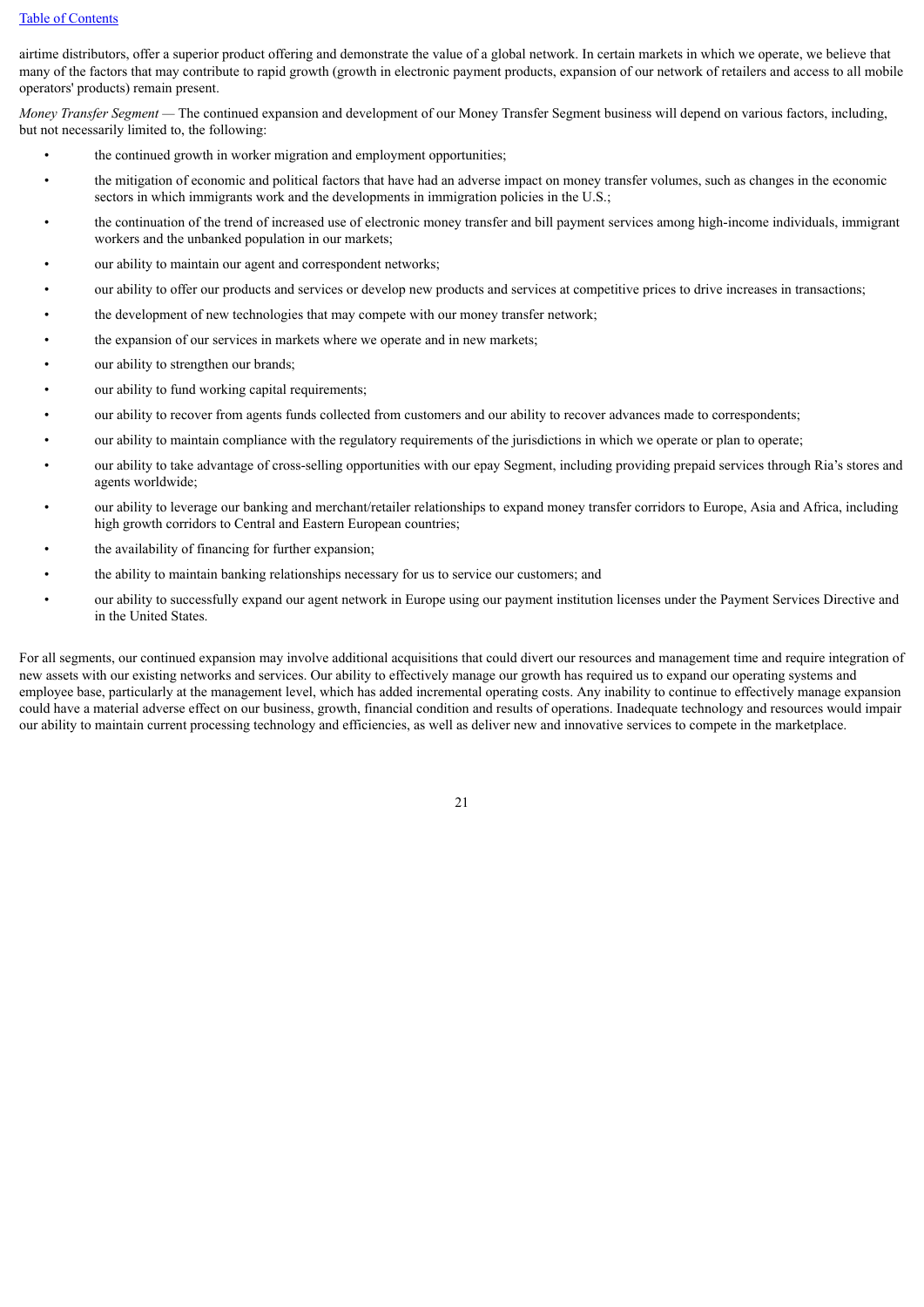# **SEGMENT SUMMARY RESULTS OF OPERATIONS**

Revenues and operating income by segment for the three months ended March 31, 2015 and 2014 are summarized in the tables below:

|                                            |   | <b>Revenues for the Three Months</b><br><b>Ended March 31.</b> |   |         |   |                                  | Year-over-Year Change             |
|--------------------------------------------|---|----------------------------------------------------------------|---|---------|---|----------------------------------|-----------------------------------|
| (dollar amounts in thousands)              |   | 2015                                                           |   | 2014    |   | Increase<br>(Decrease)<br>Amount | Increase<br>(Decrease)<br>Percent |
| <b>EFT</b> Processing                      | S | 74,680                                                         | Ф | 74,605  | S | 75                               | $- \frac{9}{6}$                   |
| epay                                       |   | 175,925                                                        |   | 185,064 |   | (9,139)                          | $(5)\%$                           |
| Money Transfer                             |   | 144,806                                                        |   | 94,000  |   | 50,806                           | 54 %                              |
| Total                                      |   | 395,411                                                        |   | 353,669 |   | 41,742                           | $12\%$                            |
| Corporate services, eliminations and other |   | (249)                                                          |   | (354)   |   | 105                              | $(30)\%$                          |
| Total                                      |   | 395,162                                                        | S | 353,315 | S | 41,847                           | $12\%$                            |

|                                            |   | <b>Operating Income (Expense) for</b><br>the Three Months Ended March | 31, |         |   | <b>Year-over-Year Change</b>        |                                          |  |
|--------------------------------------------|---|-----------------------------------------------------------------------|-----|---------|---|-------------------------------------|------------------------------------------|--|
| (dollar amounts in thousands)              |   | 2015                                                                  |     | 2014    |   | <b>Increase</b><br>(Decrease)Amount | <b>Increase</b><br>(Decrease)<br>Percent |  |
| <b>EFT</b> Processing                      | ъ | 11,370                                                                | S   | 12,774  | S | (1,404)                             | (11)%                                    |  |
| epay                                       |   | 15,573                                                                |     | 14,896  |   | 677                                 | $5\%$                                    |  |
| Money Transfer                             |   | 13,804                                                                |     | 3,940   |   | 9,864                               | 250%                                     |  |
| Total                                      |   | 40,747                                                                |     | 31,610  |   | 9,137                               | 29%                                      |  |
| Corporate services, eliminations and other |   | (8,584)                                                               |     | (7,228) |   | (1,356)                             | 19%                                      |  |
| Total                                      |   | 32,163                                                                |     | 24,382  |   | 7,781                               | $32\%$                                   |  |

# *Impact of changes in foreign currency exchange rates*

Our revenues and local expenses are recorded in the functional currencies of our operating entities and translated into U.S. dollars for financial reporting purposes; therefore, amounts we earn outside the U.S. are negatively impacted by the stronger U.S. dollar and positively impacted by the weaker U.S. dollar. On average, the U.S. dollar was considerably stronger in the first quarter of 2015 than the same period of 2014 compared to currencies of most markets in which we operate. Considering the results by country and the associated functional currency, we estimate that our reported consolidated operating income for the first quarter of 2015 was 15% less due to the changes in foreign currency exchange rates when compared to the same period of 2014. This translation impact does not represent a realized reduction in our earnings since we typically do not repatriate our foreign earnings.

To provide further perspective on the impact of foreign currency exchange rates, the following table shows the changes in values relative to the U.S. dollar of the currencies of the countries in which we have our most significant operations:

|                                         |        | <b>Average Translation Rate</b><br>Three Months Ended March 31, |               |        |                     |  |  |  |  |
|-----------------------------------------|--------|-----------------------------------------------------------------|---------------|--------|---------------------|--|--|--|--|
| Currency (dollars per foreign currency) |        | 2015                                                            |               | 2014   | Decrease<br>Percent |  |  |  |  |
| Australian dollar                       |        | 0.7862                                                          | - \$          | 0.8961 | (12)%               |  |  |  |  |
| Brazilian real                          | S      | 0.3506                                                          | <sup>S</sup>  | 0.4236 | (17)%               |  |  |  |  |
| <b>British pound</b>                    | S      | 1.5149                                                          | <sup>S</sup>  | 1.6551 | $(8)\%$             |  |  |  |  |
| euro                                    | Ф      | 1.1265                                                          | - \$          | 1.3703 | (18)%               |  |  |  |  |
| Hungarian forint                        | ¢<br>D | 0.0037                                                          | <sup>S</sup>  | 0.0045 | (18)%               |  |  |  |  |
| Indian rupee                            | S      | 0.0161                                                          | <sup>\$</sup> | 0.0162 | (1)%                |  |  |  |  |
| Polish zloty                            | S      | 0.2690                                                          | \$            | 0.3278 | (18)%               |  |  |  |  |
|                                         |        |                                                                 |               |        |                     |  |  |  |  |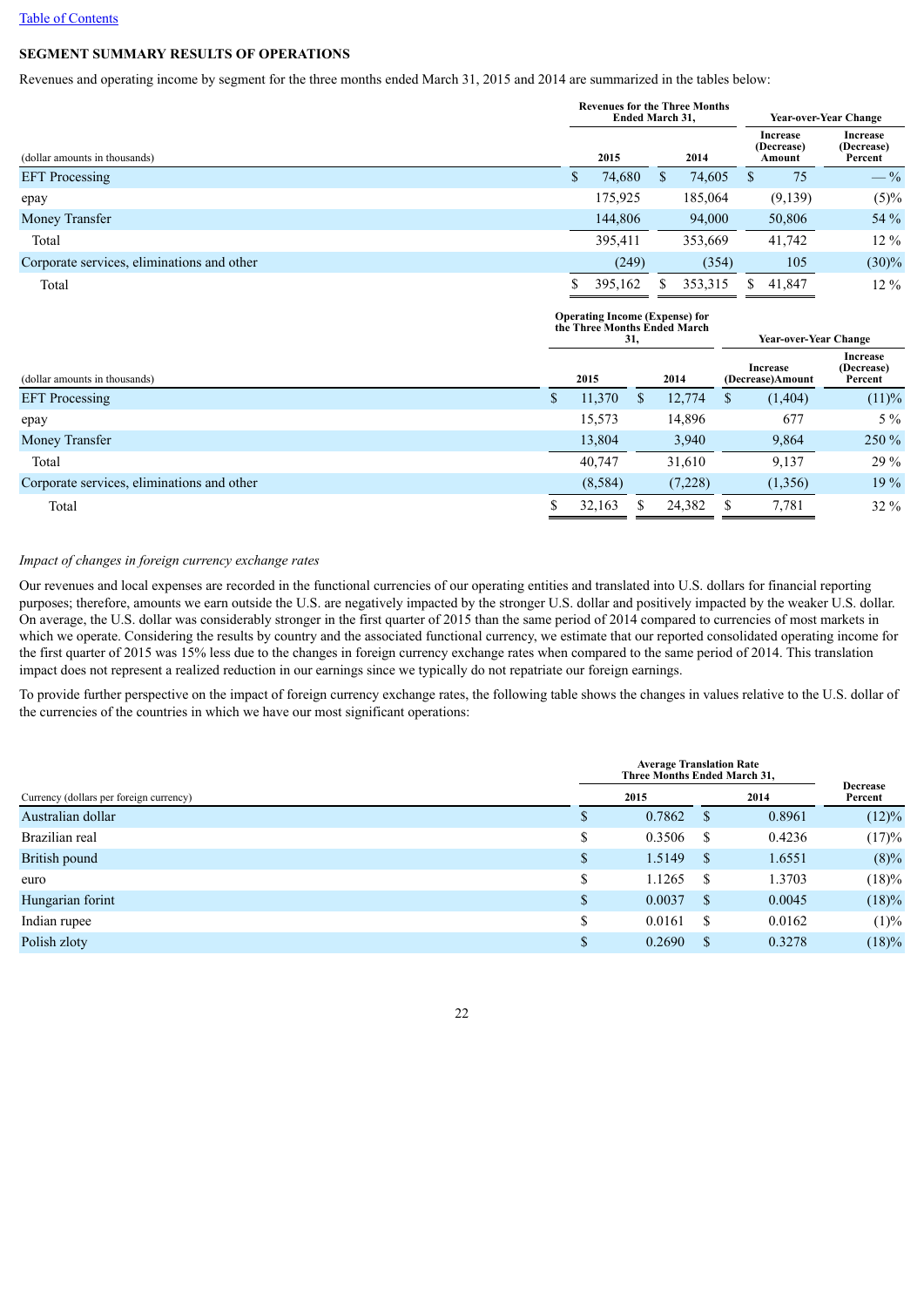# **COMPARISON OF OPERATING RESULTS FOR THE THREE MONTHS ENDED MARCH 31, 2015 AND 2014**

# **EFT PROCESSING SEGMENT**

The following table presents the results of operations for the three months ended March 31, 2015 and 2014 for our EFT Processing Segment:

|                                     |              | <b>Three Months Ended</b> | March 31, |        |                                         | Year-over-Year Change             |
|-------------------------------------|--------------|---------------------------|-----------|--------|-----------------------------------------|-----------------------------------|
| (dollar amounts in thousands)       |              | 2015                      |           | 2014   | <b>Increase</b><br>(Decrease)<br>Amount | Increase<br>(Decrease)<br>Percent |
| Total revenues                      | $\mathbb{S}$ | 74,680                    | \$.       | 74,605 | 75                                      | $- \frac{9}{6}$                   |
| Operating expenses:                 |              |                           |           |        |                                         |                                   |
| Direct operating costs              |              | 39,129                    |           | 37,338 | 1,791                                   | $5\%$                             |
| Salaries and benefits               |              | 11,006                    |           | 11,095 | (89)                                    | (1)%                              |
| Selling, general and administrative |              | 5,770                     |           | 6,102  | (332)                                   | $(5)\%$                           |
| Depreciation and amortization       |              | 7,405                     |           | 7,296  | 109                                     | $1\%$                             |
| Total operating expenses            |              | 63,310                    |           | 61,831 | 1,479                                   | $2\%$                             |
| Operating income                    |              | 11,370                    |           | 12,774 | (1,404)                                 | (11)%                             |
| Transactions processed (millions)   |              | 303                       |           | 301    | $\overline{c}$                          | $1\%$                             |
| ATMs as of March 31,                |              | 20,863                    |           | 18,558 | 2,305                                   | $12\%$                            |
| Average ATMs                        |              | 20,615                    |           | 18,411 | 2,204                                   | $12\%$                            |

#### *Revenues*

Our revenues for the first quarter of 2015 were largely unchanged when compared to the same period of 2014, primarily due to an increase in the number of ATMs under management being largely offset by the impact of the U.S. dollar strengthening against key foreign currencies. The increase in ATMs and POS devices under management also contributed to an increase in dynamic currency conversion ("DCC") revenues which were partly offset by a decrease in rates charged for certain debit and credit card outsourcing services as a result of our actions to amend and extend a contract with a large European customer.

Average monthly revenues per ATM were \$1,208 for the first quarter of 2015 compared to \$1,351 for the first quarter of 2014. The decrease was primarily due to the strengthening of the U.S. dollar against key foreign currencies, partly offset by revenue growth from an increase in ATMs under management and DCC. Revenues per transaction were \$0.25 for both the first quarter of 2015 and 2014. Revenue growth from DCC, which earns higher revenues per transaction than other ATM or card based services, was offset by the impact of the U.S. dollar strengthening against key foreign currencies.

### *Direct operating costs*

Direct operating costs consist primarily of site rental fees, cash delivery costs, cash supply costs, maintenance, insurance, telecommunications, data center operations-related personnel, as well as the processing centers' facility-related costs and other processing center-related expenses and commissions paid to retail merchants, banks and card processors involved with POS DCC transactions. Direct operating costs increased for the first quarter of 2015 compared to the same period of 2014, primarily due to an increase in the number of ATMs under management, partly offset by the impact of the U.S. dollar strengthening against key foreign currencies.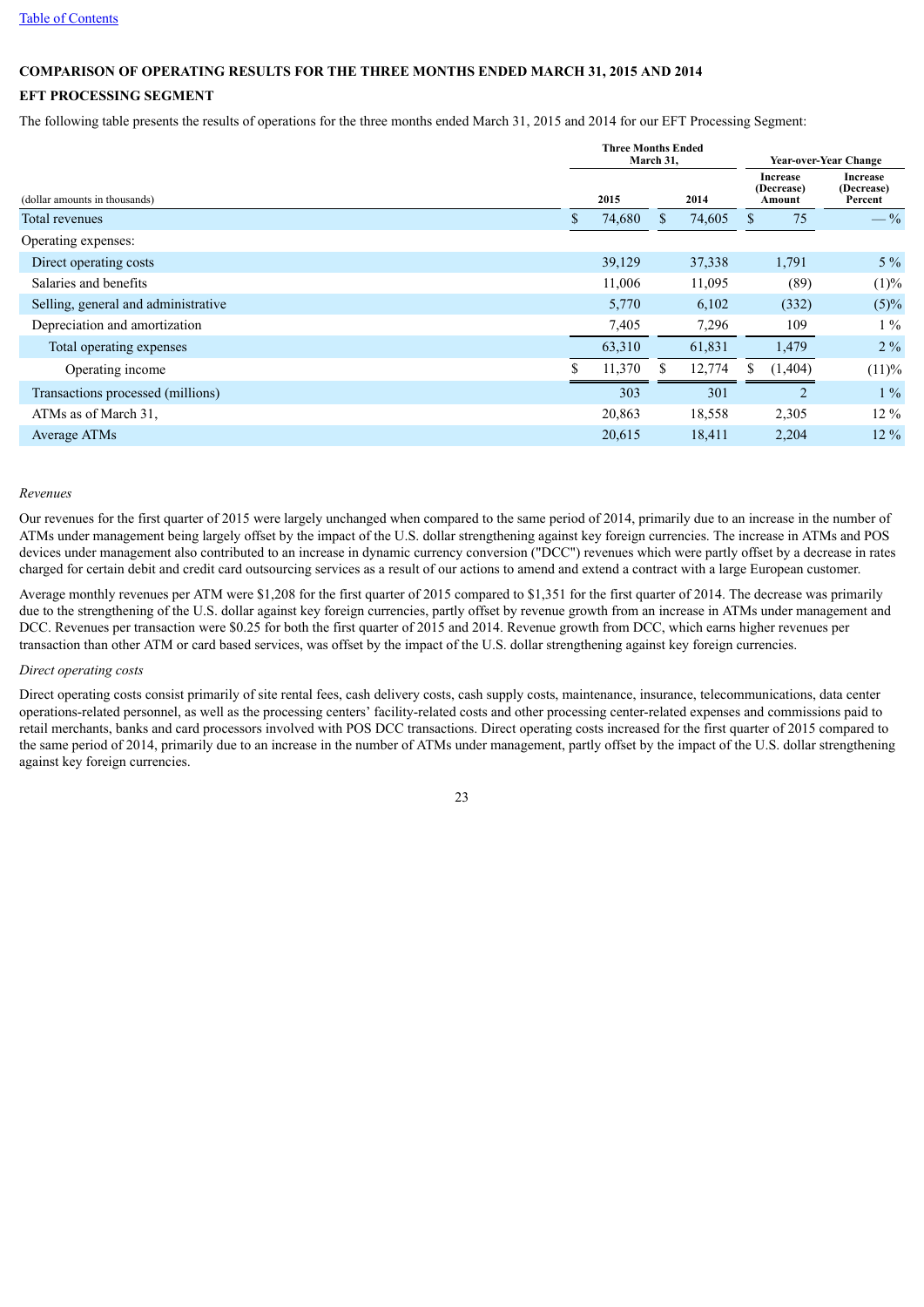### *Gross profit*

Gross profit, which is calculated as revenues less direct operating costs, was \$35.6 million for the first quarter 2015 compared to \$37.3 million for the first quarter of 2014. The decrease in gross profit was primarily due to the impact of the U.S dollar strengthening against key foreign currencies and decreases in rates charged for certain debit and credit card outsourcing services exceeding the growth in revenues from DCC and the increase in ATMs under management. Gross profit as a percentage of revenues ("gross margin") was 47.6% for the first quarter of 2015 compared to 50.0% for the first quarter of 2014. The decrease in gross margin was primarily due to the decrease in rates charged for certain debit and credit card outsourcing services.

### *Salaries and benefits*

The slight decrease in salaries and benefits for the first quarter of 2015 compared to the same period of 2014 was primarily due to the impact of the U.S. dollar strengthening against key foreign currencies being largely offset by additional headcount to support an increase in the number of ATMs and POS devices under management. As a percentage of revenues, these costs decreased to 14.7% for the first quarter of 2015 from 14.9% for first quarter of 2014. These decreases were primarily due to the growth in revenues earned from DCC and other value added service transactions on our ATMs under management, which require minimal incremental support costs.

### *Selling, general and administrative*

The decrease in selling, general and administrative expenses for the first quarter of 2015 compared to the same period of 2014 was primarily due to the impact of the U.S. dollar strengthening against key foreign currencies, partly offset by increased support costs as a result of the increase in the number of ATMs under management. As a percentage of revenues, these expenses decreased to 7.7% for the first quarter of 2015 from 8.2% for the first quarter of 2014. These decreases were primarily due to the growth in revenues earned from DCC and other value added service transactions on our ATMs and POS devices under management, which require minimal incremental support costs.

### *Depreciation and amortization*

The increase in depreciation and amortization expense for the first quarter of 2015 compared to the same period of 2014 was primarily due to an increase in depreciation on our ATMs under management and software assets, partly offset by the impact of the U.S. dollar strengthening against key foreign currencies. As a percentage of revenues, depreciation and amortization expense increased slightly to 9.9% for the first quarter of 2015 from 9.8% for the first quarter of 2014, primarily due to the growth in our ATMs under management and increased software capitalization.

### *Operating income*

The decrease in operating income for the first quarter of 2015 compared to the same period of 2014 was primarily due to the impact of the U.S. dollar strengthening against key foreign currencies and the decrease in rates charged for certain debit and credit card management services, partly offset by the increase in the number of ATMs under management and growth in revenues earned from DCC and other value added service transactions.

Operating income as a percentage of revenues ("operating margin") decreased to 15.2% for the first quarter of 2015 from 17.1% for the first quarter of 2014 and operating income per transaction remained at \$0.04 for the first quarter of 2015 and 2014. The decrease in operating margin was primarily due to the decrease in rates charged for certain debit and credit card management services.

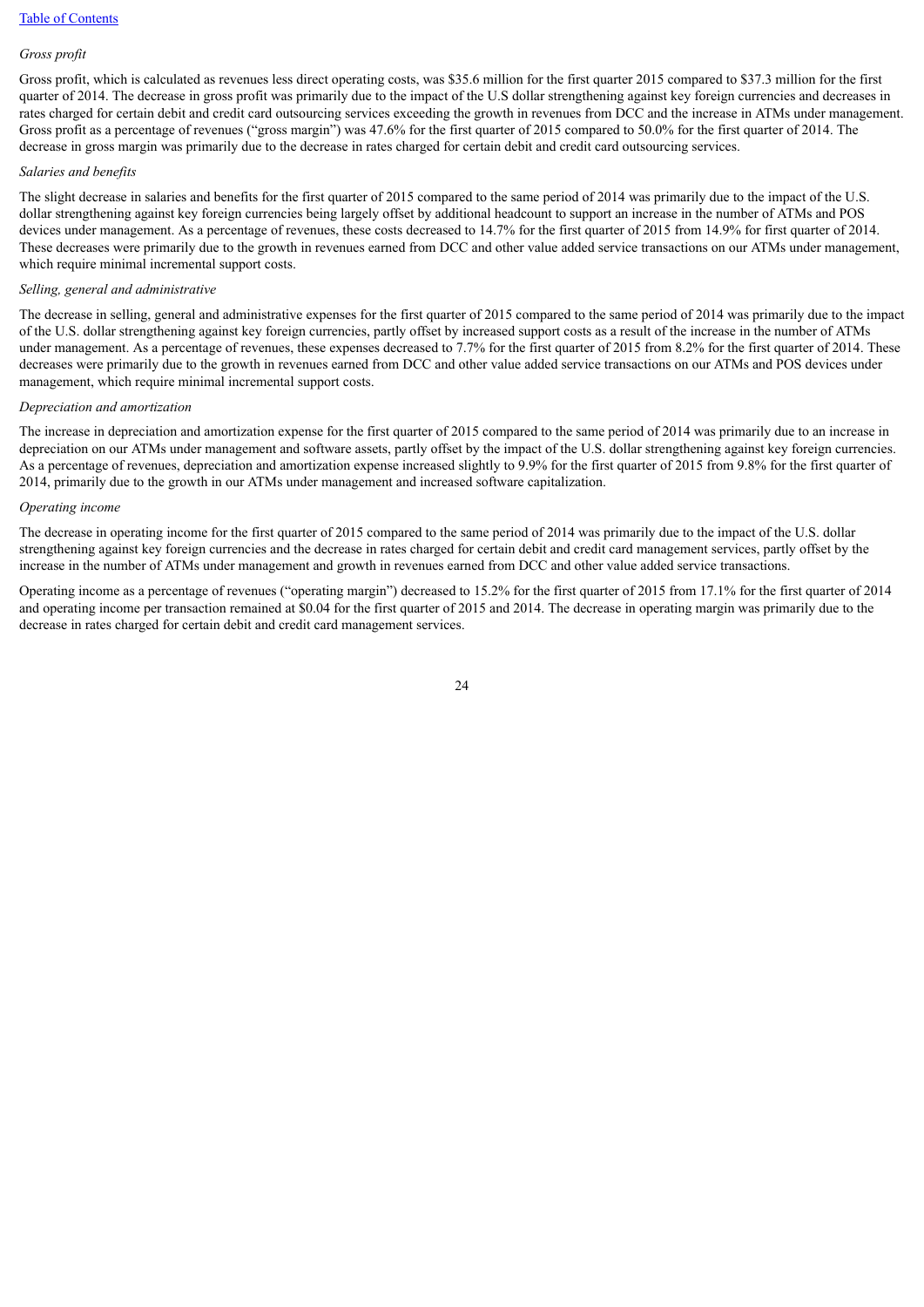# **EPAY SEGMENT**

The following table presents the results of operations for the three months ended March 31, 2015 and 2014 for our epay Segment:

|                                     |              | <b>Three Months Ended</b> | March 31, |         | Year-over-Year Change |                                  |                                   |  |
|-------------------------------------|--------------|---------------------------|-----------|---------|-----------------------|----------------------------------|-----------------------------------|--|
| (dollar amounts in thousands)       |              | 2015                      |           | 2014    |                       | Increase<br>(Decrease)<br>Amount | Increase<br>(Decrease)<br>Percent |  |
| Total revenues                      | <sup>S</sup> | 175,925                   | Ж         | 185,064 | S                     | (9,139)                          | $(5)\%$                           |  |
| Operating expenses:                 |              |                           |           |         |                       |                                  |                                   |  |
| Direct operating costs              |              | 137,217                   |           | 143,341 |                       | (6,124)                          | (4)%                              |  |
| Salaries and benefits               |              | 12,045                    |           | 13,594  |                       | (1, 549)                         | (11)%                             |  |
| Selling, general and administrative |              | 8,013                     |           | 9,087   |                       | (1,074)                          | (12)%                             |  |
| Depreciation and amortization       |              | 3,077                     |           | 4,146   |                       | (1,069)                          | $(26)\%$                          |  |
| Total operating expenses            |              | 160,352                   |           | 170,168 |                       | (9,816)                          | $(6)\%$                           |  |
| Operating income                    |              | 15,573                    |           | 14,896  |                       | 677                              | $5\%$                             |  |
| Transactions processed (millions)   |              | 318                       |           | 280     |                       | 38                               | $14\%$                            |  |

### *Revenues*

The decrease in revenues for the first quarter of 2015 compared to the same period of 2014 was primarily due to the impact of the U.S. dollar strengthening against key foreign currencies, a decrease in prepaid mobile transactions processed in Brazil and the U.K. and lower rates charged for certain transactions in the U.S. Partially offsetting the decrease in revenues for the first quarter of 2015 was an increase in the number of non-mobile transactions processed in Germany and an increase in voucher redemptions in our cadooz subsidiary following strong year-end holiday sales.

We currently expect most of our future revenue growth in the epay segment to be derived from: (i) additional electronic payment products sold over the base of POS terminals, (ii) value added services, (iii) developing markets or markets in which there is organic growth in the electronic top-up sector overall, and (iv) acquisitions, if available and commercially appropriate.

Revenues per transaction decreased to \$0.55 for the first quarter of 2015 from \$0.66 for the first quarter of 2014, primarily due to the impact of the U.S. dollar weakening against key foreign currencies and growth in the number of prepaid mobile transactions processed in India, where revenues per transaction are considerably lower than average. The decrease in revenues per transaction was partly offset by the increase in the number of non-mobile transactions processed in Germany, for which we generally earn higher revenues per transaction than mobile transactions.

#### *Direct operating costs*

Direct operating costs in our epay Segment include the commissions we pay to retail merchants for the distribution and sale of prepaid mobile airtime and other prepaid products, expenses required to operate POS terminals and the cost of vouchers sold and physical gifts fulfilled. The decrease in direct operating costs for the first quarter of 2015 compared to the same period of 2014 was primarily due to the net impact of the U.S. dollar strengthening against key foreign currencies and the decrease in prepaid mobile transactions processed in the U.K. and Brazil, partly offset by the increases in vouchers redeemed in our cadooz subsidiary and non-mobile transactions processed in Germany.

#### *Gross profit*

Gross profit was \$38.7 million for the first quarter of 2015 compared to \$41.7 million for the first quarter of 2014. The decrease in gross profit was primarily due to the net impact of the U.S. dollar strengthening against key foreign currencies and the decreases in revenues in Brazil and the U.K., partly offset by growth in non-mobile transactions processed in Germany and the increase in vouchers redeemed in our cadooz subsidiary.

Gross margin decreased to 22.0% for the first quarter of 2015 from 22.5% for the same period of 2014, primarily due to a decrease in revenues in the Brazil and lower gross margins realized on voucher redemptions.

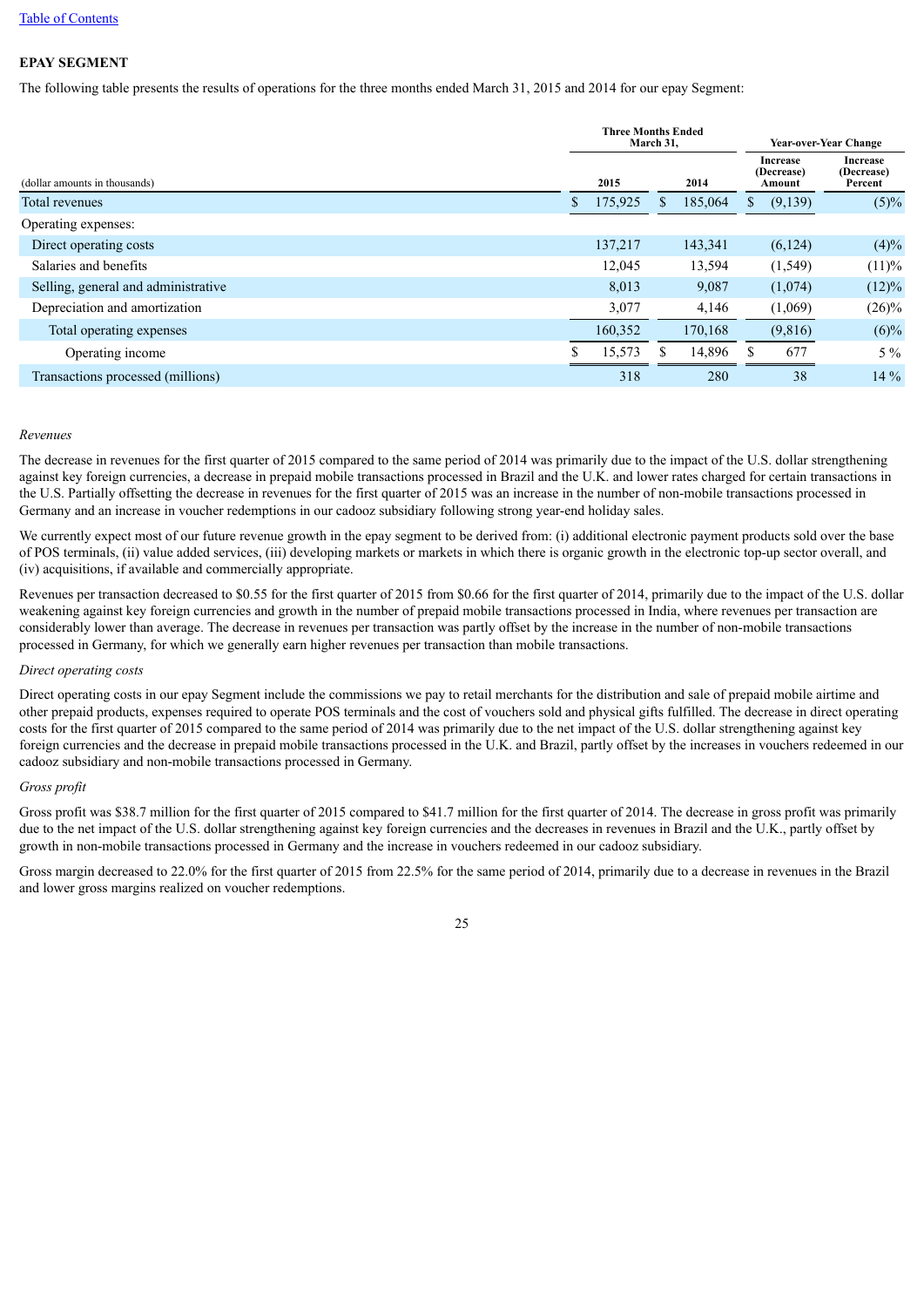### *Salaries and benefits*

The decrease in salaries and benefits for the first quarter of 2015 compared to the same period of 2014 was primarily due the U.S. dollar strengthening against key foreign currencies, partly offset by an increase in bonus expense related to the improved results.

As a percentage of revenues, salaries and benefits decreased to 6.8% for the first quarter of 2015 compared to 7.3% for the same period of 2014, primarily due to transaction growth exceeding headcount growth.

#### *Selling, general and administrative*

The decrease in selling, general and administrative expenses for the first quarter of 2015 compared to the same period of 2014 was primarily due to the net impact of the U.S. dollar strengthening against key foreign currencies.

As a percentage of revenues, selling, general and administrative expenses decreased to 4.6% for the first quarter of 2015 compared to 4.9% for the same period of 2014. The decrease for the first quarter of 2015 compared to same period of 2014 was due to transaction growth with little increase in support costs.

### *Depreciation and amortization*

Depreciation and amortization expense primarily represents depreciation of POS terminals we place in retail stores and the amortization of acquired intangible assets. Depreciation and amortization expense decreased for the first quarter of 2015 compared to the same period of 2014 primarily due to the net impact of the U.S. dollar strengthening against key foreign currencies and certain assets becoming fully depreciated without yet being replaced. As a percentage of revenues, depreciation and amortization expense decreased to 1.7% for the first quarter of 2015 from 2.2% for the first quarter of 2014 mainly as a result of the fully depreciated assets not being replaced.

### *Operating income*

The increase in operating income for the first quarter of 2015 compared to the same period of 2014 was primarily due to the growth in transactions processed exceeding the growth in support costs, partly offset by the net impact of the U.S. dollar strengthening against key foreign currencies.

Operating margin increased to 8.9% for the first quarter of 2015 from 8.0% for the same period of 2014, primarily due to the growth in transactions processed while keeping costs stable. Operating income per transaction remained at \$0.05 for the first quarters of 2015 and 2014.

### **MONEY TRANSFER SEGMENT**

The following table presents the results of operations for the three months ended March 31, 2015 and 2014 for the Money Transfer Segment:

|                                     | <b>Three Months Ended</b> | March 31, |        | <b>Year-over-Year Change</b> |                    |                     |  |
|-------------------------------------|---------------------------|-----------|--------|------------------------------|--------------------|---------------------|--|
| (dollar amounts in thousands)       | 2015                      |           | 2014   |                              | Increase<br>Amount | Increase<br>Percent |  |
| Total revenues                      | \$<br>144,806             | S         | 94,000 | S.                           | 50,806             | 54%                 |  |
| Operating expenses:                 |                           |           |        |                              |                    |                     |  |
| Direct operating costs              | 75,220                    |           | 45,972 |                              | 29,248             | 64%                 |  |
| Salaries and benefits               | 31,093                    |           | 23,310 |                              | 7.783              | 33%                 |  |
| Selling, general and administrative | 17,961                    |           | 16,145 |                              | 1,816              | $11\%$              |  |
| Depreciation and amortization       | 6,728                     |           | 4,633  |                              | 2,095              | 45%                 |  |
| Total operating expenses            | 131,002                   |           | 90,060 |                              | 40,942             | 45%                 |  |
| Operating income                    | 13,804                    |           | 3,940  |                              | 9,864              | 250%                |  |
| Transactions processed (millions)   | 13.9                      |           | 8.8    |                              | 5.1                | 58%                 |  |

*Revenues*

The increase in revenues for the first quarter of 2015 compared to the same period of 2014 was primarily due to an increase in the number of money transfers processed, driven by growth in our U.S and foreign agent and correspondent payout networks,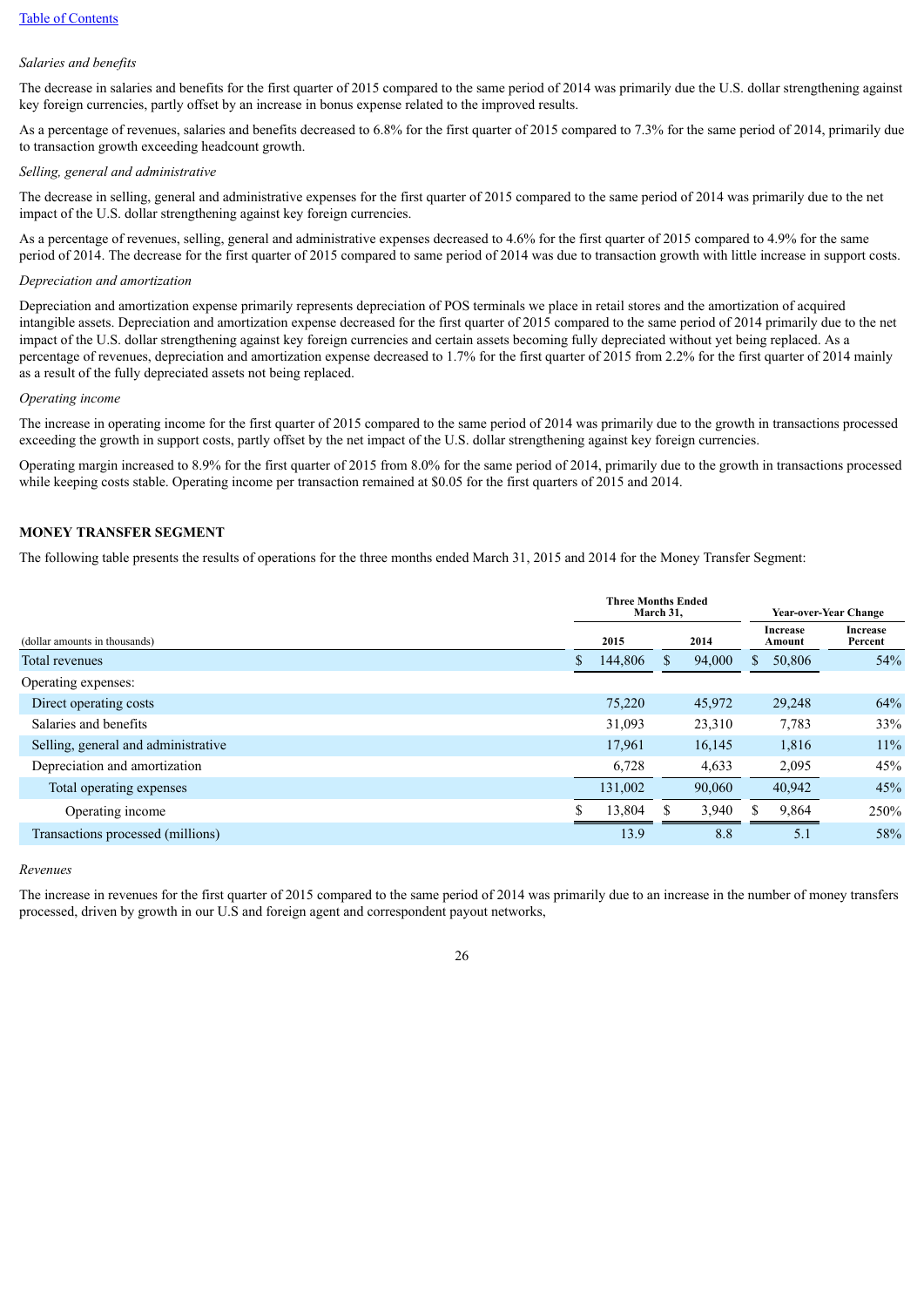### Table of [Contents](#page-0-0)

the April 2014 launch of the domestic Walmart money transfer product and the impact of our May 2014 acquisition of EIM (FX) Limited, which owns subsidiaries that operate under the brand name HiFX. The increase was partly offset by the U.S. dollar strengthening against key foreign currencies.

Revenues per transaction decreased to \$10.42 for the first quarter of 2015 from \$10.68 for the first quarter of 2014, primarily due to the impact of the U.S. dollar strengthening against key foreign currencies and the launch of our Walmart money transfer product during the second quarter of 2014, which earns lower revenues per transaction than other money transfer services. Partly offsetting these decreases in revenues per transaction was the impact of the HiFX transactions which earn higher revenues per transaction than other money transfer services.

### *Direct operating costs*

Direct operating costs in the Money Transfer Segment primarily represent commissions paid to agents who originate money transfers on our behalf and correspondent agents who disburse funds to the customers' destination beneficiaries, together with less significant costs, such as bank depository fees. The increase in direct operating costs for the first quarter of 2015 compared to the same period of 2014 was primarily due to growth in the number of money transfer transactions processed in both the U.S. and non-U.S. locations. Partly offsetting the increase in direct operating costs was the impact of the U.S. dollar strengthening against key foreign currencies.

#### *Gross profit*

Gross profit was \$69.6 million for the first quarter of 2015 compared to \$48.0 million for the first quarter of 2014. The increase in gross profit was primarily due to growth in the number of money transfer transactions processed in both the U.S. and foreign markets and the impact of our acquisition of HiFX. Partly offsetting the increase in gross profit was the impact of the U.S. dollar strengthening against key foreign currencies.

Gross margin decreased to 48.1% for the first quarter 2015 from 51.1% for first quarter of 2014, primarily due to the launch of our Walmart money transfer product in the U.S., which earns a lower gross profit per transaction than other money transfer services, partly offset by the impact of our acquisition of HiFX, which has higher margin transactions.

### *Salaries and benefits*

The increase in salaries and benefits for the first quarter of 2015 compared to the same period of 2014 was primarily due to the impact of our acquisition of HiFX and an increase in headcount as a result of the launch of our Walmart money transfer product, the development of our online money transfer service and expansion of our operations in foreign markets. As a percentage of revenues, salaries and benefits improved to 21.5% for the first quarter of 2015 from 24.8% for first quarter of 2014, primarily due to the increase in the number of money transfers processed in the U.S, which did not require a similar increase in support costs.

### *Selling, general, and administrative*

The increase in selling, general and administrative expenses for the first quarter of 2015 compared to the same period of 2014 was primarily due to the impact of our acquisition of HiFX and expenses incurred to support the expansion of our money transfer products in both the U.S. and foreign markets. Partly offsetting the increase in selling, general and administrative expenses was the impact of the U.S. dollar strengthening against key foreign currencies and the write-down of certain customer acquisition costs in the first quarter of 2014.

As a percentage of revenues, selling, general and administrative expenses decreased to 12.4% for the first quarter of 2015 from 17.2% for the same period of 2014, primarily due to an increase in the number of money transfers processed in the U.S., which did not require a similar increase in support costs and the first quarter 2014 write-down of certain customer acquisition costs.

#### *Depreciation and amortization*

Depreciation and amortization primarily represents amortization of acquired intangible assets and depreciation of money transfer terminals, computers and software, leasehold improvements and office equipment. The increase in depreciation and amortization for the first quarter of 2015 compared to the same period of 2014 was primarily due to the amortization of intangible assets related to the acquisition of HiFX and investments made to support the growth in the business. As a percentage of revenues, depreciation and amortization decreased to 4.6% for the first quarter of 2015 from 4.9% for the same period of 2014. This decrease was primarily due to the revenues earned from our Walmart money transfer product, which required less capital investment than other money transfer products.

#### *Operating income*

The increase in operating income for the first quarter of 2015 compared to the same period of 2014 was primarily due to the increase in the number of money transfers processed, the impact of our acquisition of HiFX and the write-down of certain customer acquisition costs during the first quarter of 2014, partly offset by an increase in salaries and benefits and other costs to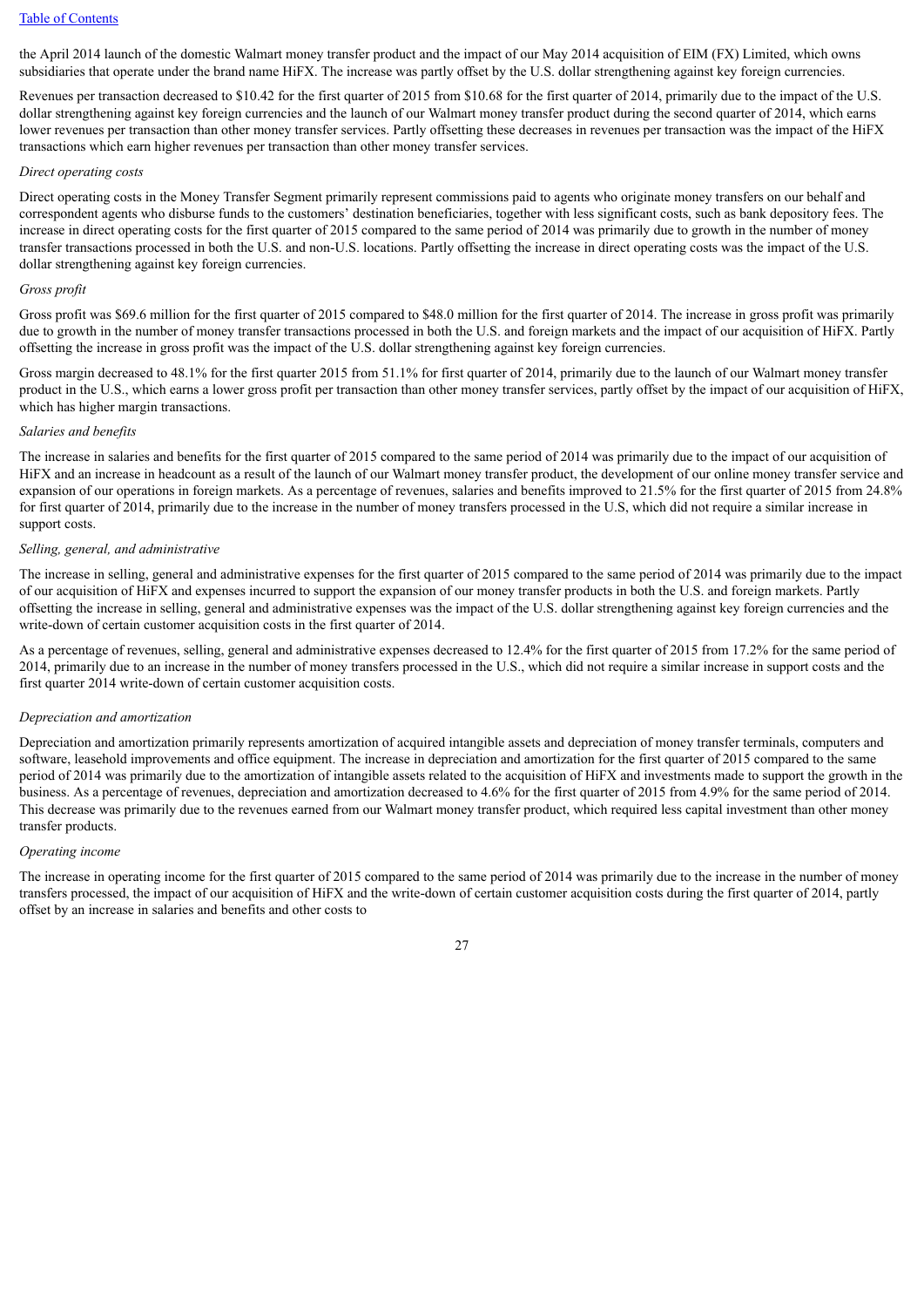support the growth in the business. Also partly offsetting the increase in operating income was the impact of the U.S. dollar strengthening against key foreign currencies.

As a percentage of revenues, operating margin increased to 9.5% for the first quarter of 2015 from 4.2% for same period of 2014, primarily due to the increase in the number of money transfers processed in the U.S., the acquisition of HiFX and the write-down of certain customer acquisition costs in the first quarter of 2014.

Operating income per transaction increased to \$0.99 for the first quarter of 2015 from \$0.45 for the same period of 2014, primarily due to the increase in the number of money transfers processed, which did not require a similar increase in support costs, along with the impact of the higher margin HiFX transactions and the first quarter 2014 write-down of customer acquisition costs, partly offset by the impact of the U.S. dollar strengthening against key foreign currencies.

### **CORPORATE SERVICES**

The following table presents the operating expenses for the three months ended March 31, 2015 and 2014 for Corporate Services:

|                                     | <b>Three Months Ended</b> | March 31, |       | Year-over-Year Change            |                                          |  |
|-------------------------------------|---------------------------|-----------|-------|----------------------------------|------------------------------------------|--|
| (dollar amounts in thousands)       | 2015                      |           | 2014  | Increase<br>(Decrease)<br>Amount | <b>Increase</b><br>(Decrease)<br>Percent |  |
| Salaries and benefits               | 6,184                     |           | 5,575 | 609                              | $11\%$                                   |  |
| Selling, general and administrative | 2,330                     |           | 1,578 | 752                              | 48 %                                     |  |
| Depreciation and amortization       | 70                        |           | 75    | (5)                              | (7)%                                     |  |
| Total operating expenses            | 8.584                     |           | 7.228 | .356                             | $19\%$                                   |  |

### *Corporate operating expenses*

Overall, operating expenses for Corporate Services increased for the first quarter of 2015 compared to the same period of 2014. The increase in salaries and benefits was primarily due to increased headcount, employee raises and an increase in bonus expense related to the timing of meeting higher bonus targets. The increase in selling, general and administrative expense was primarily due to a charge for a contingency related to a prior year.

# **OTHER EXPENSE, NET**

|                                     | <b>Three Months Ended</b><br>March 31. |  |         | <b>Year-over-Year Change</b>            |                     |  |  |
|-------------------------------------|----------------------------------------|--|---------|-----------------------------------------|---------------------|--|--|
| (dollar amounts in thousands)       | 2015                                   |  | 2014    | <b>Increase</b><br>(Decrease)<br>Amount | Increase<br>Percent |  |  |
| Interest income                     | 609                                    |  | 532     | 77                                      | 14%                 |  |  |
| Interest expense                    | (5,698)                                |  | (1,988) | (3,710)                                 | 187%                |  |  |
| Foreign currency exchange loss, net | (12.952)                               |  | (1,269) | (11, 683)                               | n/m                 |  |  |
| Other expense, net                  | (18,041)                               |  | (2,725) | (15,316)                                | n/m                 |  |  |

### n/m — Not meaningful

*Interest income*

The increase in interest income for the first quarter of 2015 compared to the same period of 2014 was primarily due to an increase in interest earned on customer funds held on deposit related to money transfer operations.

#### *Interest expense*

The increase in interest expense for the first quarter of 2015 compared to the same period of 2014 was the result of the issuance of the Convertible Notes in the fourth quarter of 2014, partly offset by lower average borrowings outstanding under our revolving credit facility during the period.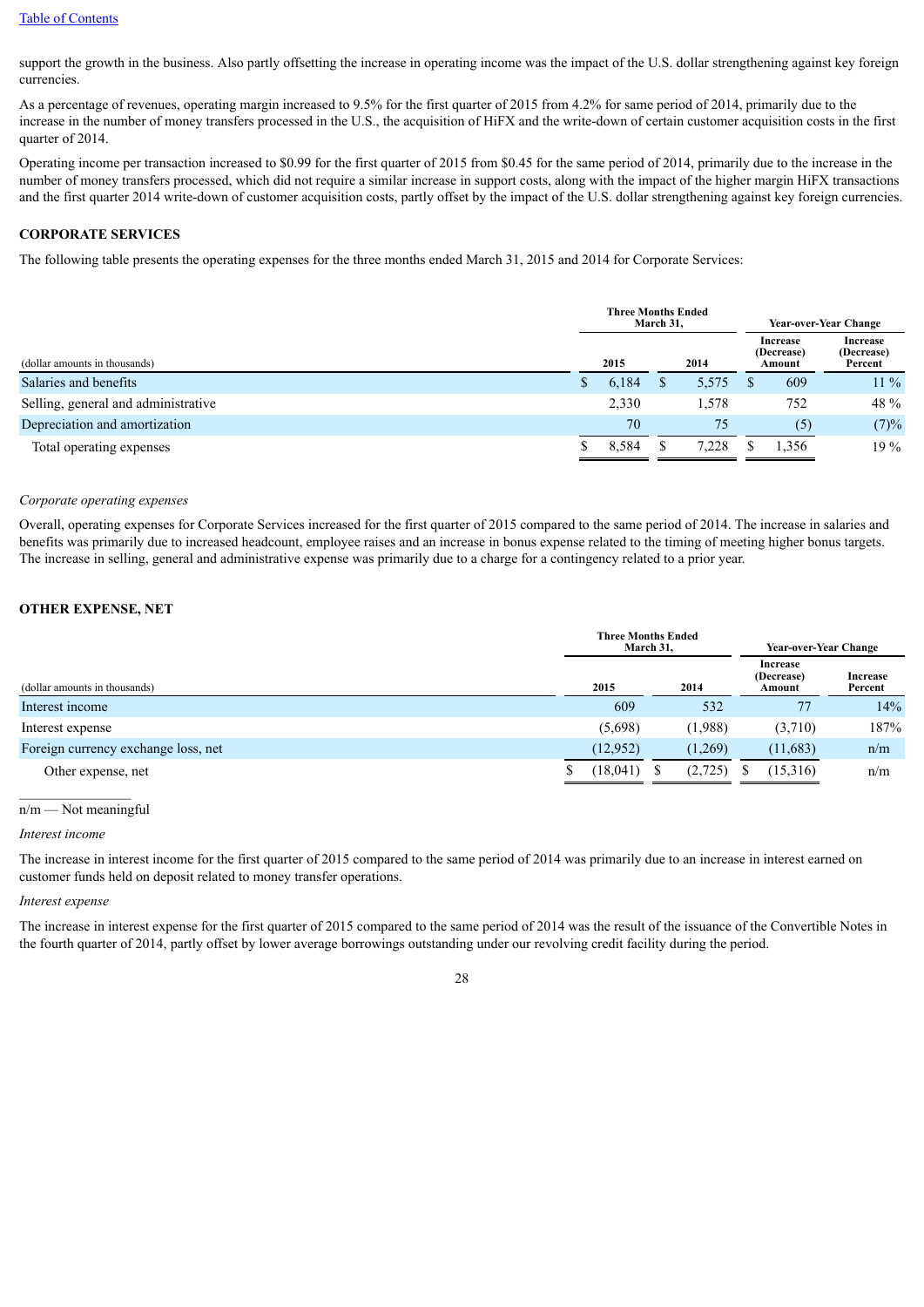# *Foreign currency exchange loss, net*

Assets and liabilities denominated in currencies other than the local currency of each of our subsidiaries give rise to foreign currency exchange gains and losses. Foreign currency exchange gains and losses that result from re-measurement of these assets and liabilities are recorded in determining net income. The majority of our foreign currency exchange gains or losses are due to the re-measurement of intercompany loans which are not considered a long-term investment in nature and are in a currency other than the functional currency of one of the parties to the loan. For example, we make intercompany loans based in euros from our corporate division, which is comprised of U.S. dollar functional currency entities, to certain European entities that use the euro as the functional currency. As the U.S. dollar strengthens against the euro, foreign currency exchange losses are recognized by our corporate entities because the number of euros to be received in settlement of the loans decreases in U.S. dollar terms. Conversely, in this example, in periods where the U.S. dollar weakens, our corporate entities will record foreign currency exchange gains.

We recorded a net foreign currency exchange loss of \$13.0 million and \$1.3 million for the first quarter of 2015 and 2014, respectively. These realized and unrealized net foreign currency exchange losses reflect the fluctuation in the value of the U.S. dollar against the currencies of the countries in which we operated during the respective periods.

# **INCOME TAX EXPENSE**

The Company's effective income tax rates were 49.5% and 26.4% for the first quarter of 2015 and 2014, respectively. The effective income tax rate for the three months ended March 31, 2015 was significantly influenced by foreign currency exchange losses. Excluding this item from pre-tax income, as well as the related tax effect, the effective income tax rate was 26.3% for the three months ended March 31, 2015.

The Company's effective income tax rates for the three months ended March 31, 2015, as adjusted for foreign currency exchange losses, and 2014 were lower than the applicable statutory income tax rate of 35% primarily because of the Company's U.S. income tax positions. The Company does not have a history of significant taxable income in the U.S.; therefore, the Company has recorded a valuation allowance against its U.S. federal tax net operating loss carryforwards. Accordingly, in instances when the Company's U.S. legal entities generate pre-tax U.S. GAAP income, no income tax expense is recognized to the extent there are net operating loss carryforwards to offset pre-tax U.S. GAAP income. Other than the impact of foreign currency exchange losses, there was no material change in the effective income tax rate for the three months ended March 31, 2015 compared to the same period of 2014.

# **NET INCOME OR LOSS ATTRIBUTABLE TO NONCONTROLLING INTERESTS**

Noncontrolling interests represents the elimination of net income or loss attributable to the minority shareholders' portion of the following consolidated subsidiaries that are not wholly owned:

| Subsidiary                   | Percent<br>Owned | <b>Segment - Country</b> |
|------------------------------|------------------|--------------------------|
| Movilcarga                   | 95%              | epay - Spain             |
| Euronet China                | 75%              | EFT - China              |
| Euronet Pakistan             | 70%              | EFT - Pakistan           |
| Universal Solutions Partners | 51%              | EFT - UAE                |

# **NET INCOME ATTRIBUTABLE TO EURONET**

Net income attributable to Euronet was \$7.2 million for the first quarter of 2015 compared to \$16.0 million for the first quarter of 2014. As more fully discussed above, the \$8.8 million decrease in net income was primarily due to an increase in net foreign currency exchange loss of \$11.7 million, an increase in interest expense of \$3.7 million and an increase in income tax expense of \$1.3 million. These decreases to net income were partly offset by an increase in operating income of \$7.8 million and a decrease in other non-operating costs of \$0.1 million.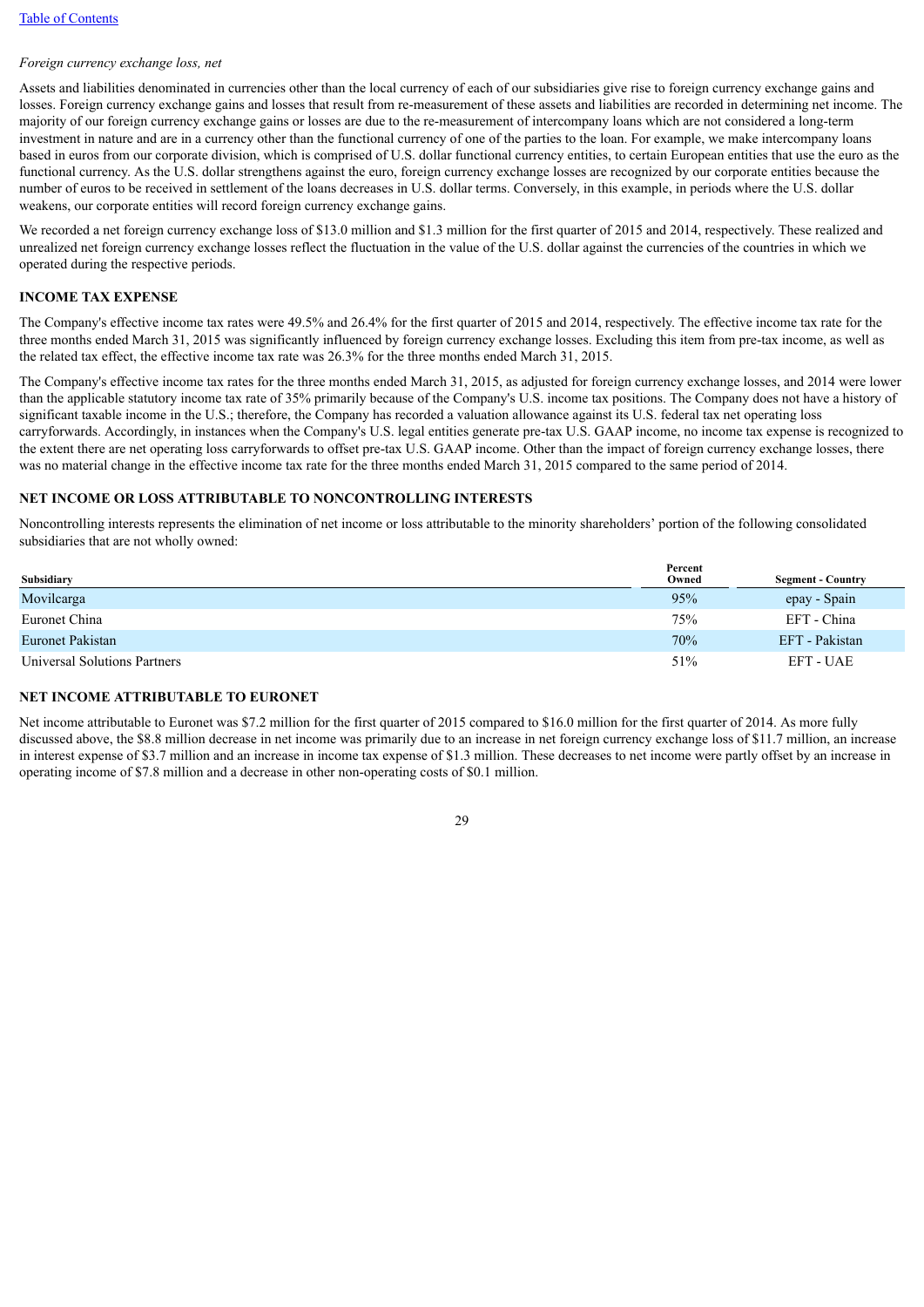# **LIQUIDITY AND CAPITAL RESOURCES**

#### *Working capital*

As of March 31, 2015 and December 31, 2014, we had working capital, which is calculated as the difference between total current assets and total current liabilities, of \$268.0 million and \$257.0 million, respectively. Our ratio of current assets to current liabilities at March 31, 2015 and December 31, 2014 was 1.35 and 1.30, respectively.

We require substantial working capital to finance operations. In the Money Transfer Segment, we fund the payout of the majority of Ria's consumer-toconsumer money transfers services before receiving the benefit of amounts collected from customers by agents. Working capital needs increase due to weekends and international banking holidays. As a result, we may report more or less working capital for the Money Transfer Segment based solely upon the day on which the reporting period ends. The epay Segment produces positive working capital, but much of it is restricted in connection with the administration of its customer collection and vendor remittance activities. In our EFT Processing Segment, we obtain the majority of the cash required to operate our ATMs through various cash supply arrangements, the amount of which is not recorded on Euronet's Consolidated Balance Sheets. In certain countries, we fund the cash required to operate our ATM network from borrowings under the revolving credit facility and cash flows from operations. As of March 31, 2015, we had approximately \$75 million of our own cash in use or designated for use in our ATM network, which is recorded in cash and cash equivalents on Euronet's Consolidated Balance Sheet.

We had cash and cash equivalents of \$480.7 million at March 31, 2015, of which \$345.5 million was held outside of the United States and is expected to be indefinitely reinvested for continued use in foreign operations. Repatriation of these assets to the U.S. could have negative tax consequences.

The following table identifies cash and cash equivalents provided by/(used in) our operating, investing and financing activities for the three-month periods ended March 31, 2015 and 2014 (in thousands):

|                                                                               |      | <b>Three Months Ended</b><br>March 31, |              |           |
|-------------------------------------------------------------------------------|------|----------------------------------------|--------------|-----------|
| Liquidity                                                                     | 2015 |                                        | 2014         |           |
| Cash and cash equivalents provided by (used in):                              |      |                                        |              |           |
| Operating activities                                                          |      | 54,501                                 | <sup>S</sup> | 53,059    |
| Investing activities                                                          |      | (14, 783)                              |              | (12, 245) |
| Financing activities                                                          |      | (4,368)                                |              | 39,804    |
| Effect of foreign currency exchange rate changes on cash and cash equivalents |      | (22, 648)                              |              | 1,856     |
| Increase in cash and cash equivalents                                         |      | 12.702                                 |              | 82,474    |

### *Operating activity cash flow*

Cash flows provided by operating activities were \$54.5 million for the first three months of 2015 compared to \$53.1 million for the first three months of 2014. The increase is primarily due to improved operating results and fluctuations in working capital mainly associated with the timing of the settlement processes with mobile operators in the epay Segment and with correspondents in the Money Transfer Segment.

#### *Investing activity cash flow*

Cash flows used in investing activities were \$14.8 million for the first three months of 2015 compared to \$12.2 million for the first three months of 2014. During the first three months of 2015, we used \$13.4 million for purchases of property and equipment compared to \$11.0 million during the first three months of 2014; the increase was primarily related to ATM network expansion. Cash used for software development and other investing activities totaled \$1.4 million for the first three months of 2015 compared to \$1.2 million for the same period of 2014.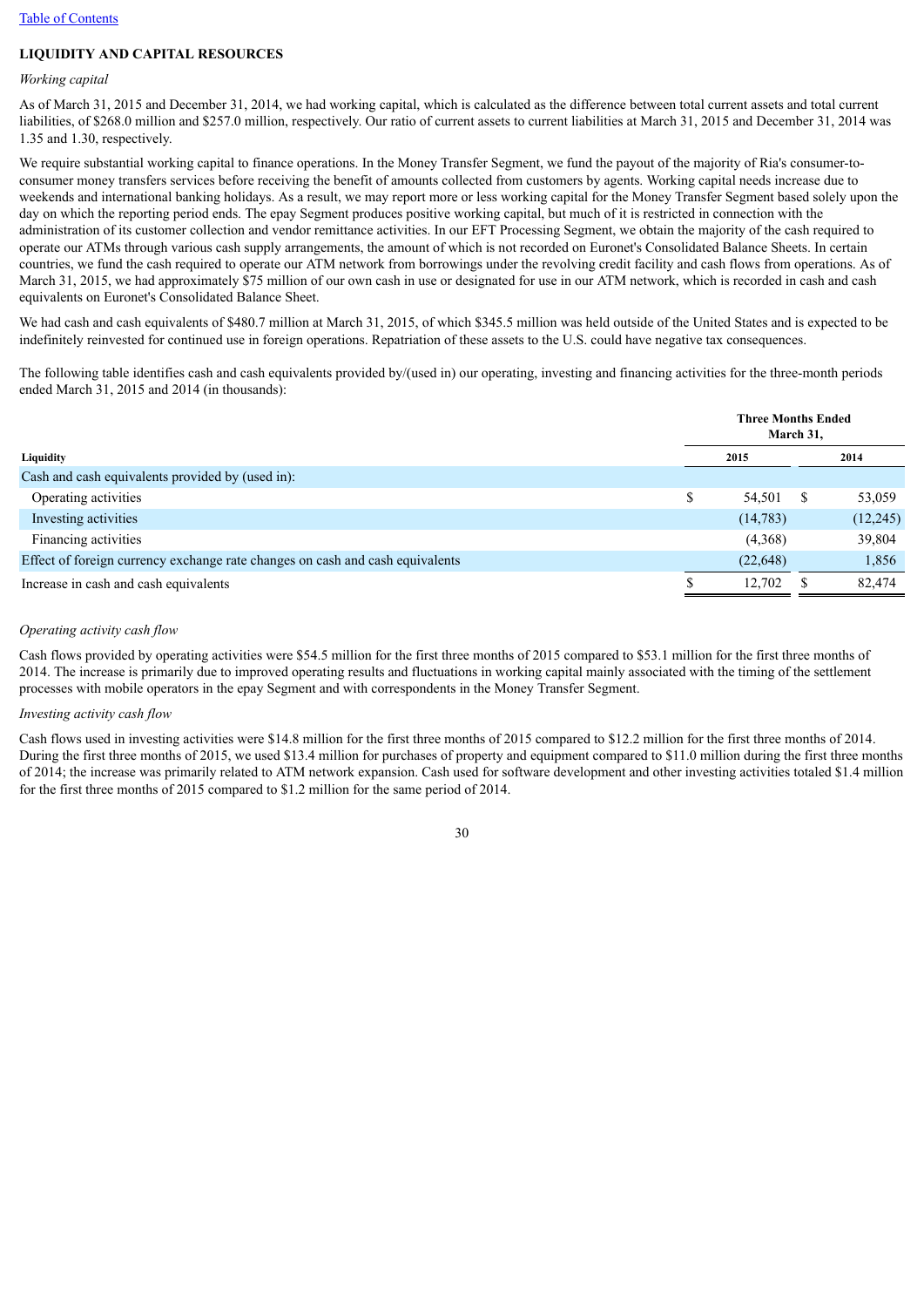## *Financing activity cash flow*

Cash flows used in financing activities were \$4.4 million for the first three months of 2015 compared to cash flows provided by financing activities of \$39.8 million for the first three months of 2014. Our financing activities for the first three months of 2015 consisted of net debt payments of \$1.3 million compared to net borrowings of \$39.0 million for the first three months of 2014. The decrease in net borrowings during the first three months of 2015 compared to the same period of 2014 was the result of having adequate cash on hand from the fourth quarter 2014 issuance of the Convertible Notes compared to borrowings needed for working capital purposes in the first quarter of 2014. Additionally, we used \$0.7 million and \$0.6 million during the first three months of 2015 and 2014, respectively, for capital lease repayments. During the first three months of 2015, we paid \$4.9 million for the amount of payroll taxes represented by the common stock withheld on restricted stock vestings and stock option exercises compared to \$0.6 million for the same period of 2014; we also purchased \$0.1 million of our stock in the open market during the first three months of 2015. We received proceeds from stock option exercises of \$2.4 million and \$2.0 million for the first three months of 2015 and 2014, respectively.

*Other sources of capital*

### Credit Facility

As of March 31, 2015, we had a \$675 million senior secured credit facility (the "Credit Facility") consisting of a \$590 million revolving credit facility, a \$10 million India revolving credit facility and an \$75 million term loan ("Term Loan A"), which had been reduced to \$71.2 million through principal amortization payments. The revolving credit facility allows for borrowings in U.S. dollars, euros, British pounds, Australian dollars and/or Indian rupees and contains a \$200 million sublimit for the issuance of letters of credit and a \$25 million sublimit for swingline loans. The Credit Facility expires April 9, 2019. We use the revolving credit facility primarily to fund working capital requirements which are expected to increase as we expand the Money Transfer business and our independent ATM network. Based on our current projected working capital requirements, we anticipate that our revolving credit facility will be sufficient to fund our working capital needs.

As of March 31, 2015, fees and interest on borrowings varied based upon the Company's consolidated total leverage ratio (as defined in the Company's Amended and Restated Credit Agreement) (the "Credit Agreement") and are based, in the case of letter of credit fees, on a margin, and in the case of interest, on a margin over LIBOR or a margin over the base rate, as selected by us, with the applicable margin ranging from 1.375% to 2.375% for LIBOR loans and 0.375% to 1.375% for base rate loans.

As of March 31, 2015, we had borrowings of \$71.2 million outstanding under Term Loan A. We had \$5.6 million of borrowings and \$41.5 million of stand-by letters of credit outstanding under the revolving credit facility as of March 31, 2015. The remaining \$552.9 million under the revolving credit facility was available for borrowing. As of March 31, 2015, our weighted average interest rates under the revolving credit facility and Term Loan A were 10.75% and 1.80%, respectively, excluding amortization of deferred financing costs.

Convertible debt — On October 30, 2014, we completed the sale of \$402.5 million of Convertible Senior Notes due 2044 ("Convertible Notes"). The Convertible Notes have an interest rate of 1.5% per annum payable semi-annually in April and October, and are convertible into shares of Euronet Common Stock at a conversion price of approximately \$72.18 per share if certain conditions are met (relating to the closing prices of Euronet Common Stock exceeding certain thresholds for specified periods). Holders of the Convertible Notes have the option to require us to purchase their notes at par on October 1, 2020, and have additional options to require us to purchase their notes at par on October 1, 2024, 2029, 2034, and 2039, or upon a change in control of the Company. In connection with the issuance of the Convertible Notes, we recorded \$10.7 million in debt issuance costs, which are being amortized through October 1, 2020.

Short-term debt obligations - Short-term debt obligations as of March 31, 2015 were primarily comprised of \$5.6 million of payments due in the next twelve months under Term Loan A. Certain of our subsidiaries also have available credit lines and overdraft facilities to supplement short-term working capital requirements, when necessary, and there was \$4.9 million outstanding under these facilities as of March 31, 2015.

#### *Other uses of capital*

Capital expenditures and needs - Total capital expenditures for the first three months of 2015 were \$14.8 million. These capital expenditures were made primarily for the purchase of ATMs in Poland and India, as well as for office, data center and company store computer equipment and software, and POS terminals for the epay Segment. Total capital expenditures for 2015 are currently estimated to range from approximately \$55.0 million to \$65.0 million.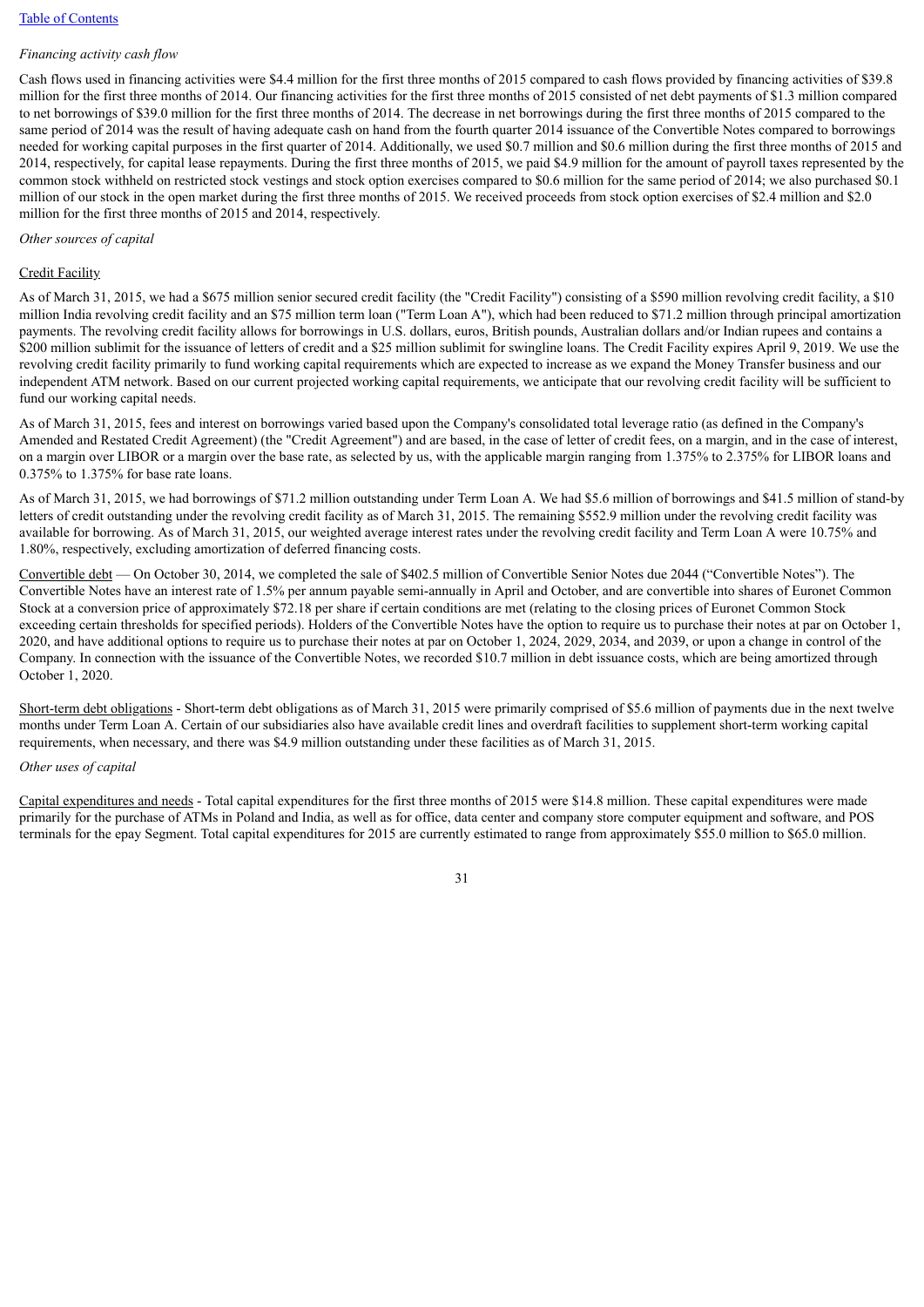At current and projected cash flow levels, we anticipate that cash generated from operations, together with cash on hand and amounts available under our revolving credit facility and other existing and potential future financing sources, will be sufficient to meet our debt, leasing and capital expenditure obligations. If our capital resources are not sufficient to meet these obligations, we will seek to issue additional debt and/or equity under terms acceptable to us. However, we can offer no assurances that we will be able to obtain favorable terms for the refinancing of any of our debt or other obligations or for the issuance of additional equity.

### *Share repurchase plan*

In September 2013, the Board of Directors authorized a stock repurchase program ("2013 Program") allowing Euronet to repurchase up to \$100 million in value or 5 million shares of its common stock through September 19, 2015. Repurchases under the 2013 Program may take place in the open market or in privately negotiated transactions, including derivative transactions, and may be made under a Rule 10b5-1 plan. We purchased 1,600 shares for \$85 thousand during the first quarter of 2015.

### *Inflation and functional currencies*

Generally, the countries in which we operate have experienced low and stable inflation in recent years. Therefore, the local currency in each of these markets is the functional currency. Currently, we do not believe that inflation will have a significant effect on our results of operations or financial position. We continually review inflation and the functional currency in each of the countries where we operate.

# **OFF BALANCE SHEET ARRANGEMENTS**

On occasion, we grant guarantees of the obligations of our subsidiaries and we sometimes enter into agreements with commercial counterparties that contain indemnification provisions, the terms of which may vary depending on the negotiated terms of each respective agreement. Our liability under such indemnification provisions may be subject to time and materiality limitations, monetary caps and other conditions and defenses. As of March 31, 2015, there were no material changes from the disclosure in our Annual Report on Form 10-K for the year ended December 31, 2014. To date, we are not aware of any significant claims made by the indemnified parties or parties to whom we have provided guarantees on behalf of our subsidiaries and, accordingly, no liabilities have been recorded as of March 31, 2015. See also Note 11, Commitments, to the unaudited consolidated financial statements included elsewhere in this report.

# **CONTRACTUAL OBLIGATIONS**

<span id="page-31-0"></span>As of March 31, 2015, our future contractual obligations have not changed significantly from the amounts reported within our 2014 Form 10-K.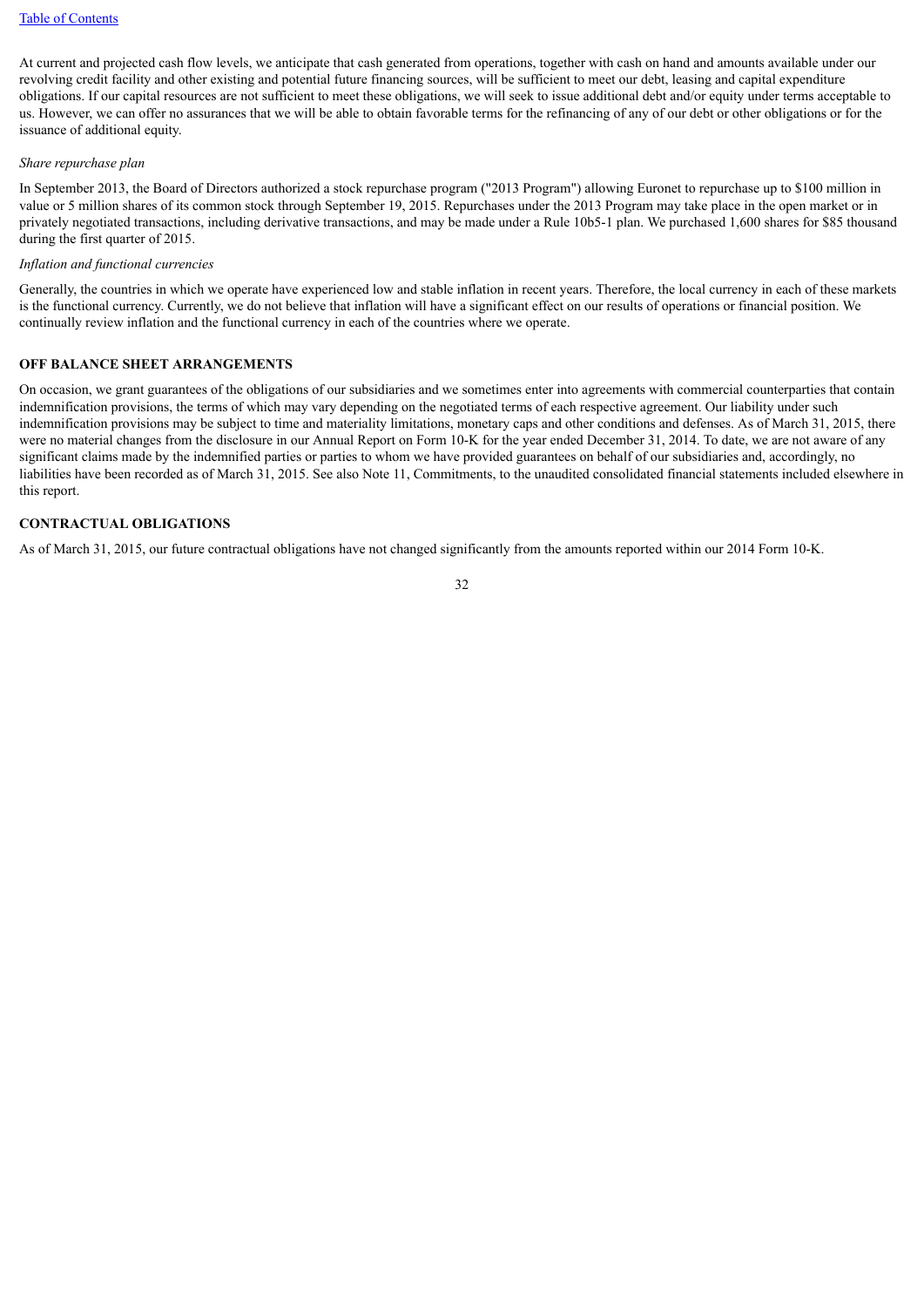# **ITEM 3. QUANTITATIVE AND QUALITATIVE DISCLOSURES ABOUT MARKET RISK**

# *Interest rate risk*

As of March 31, 2015, our total debt outstanding was \$427.5 million. Of this amount, \$340.4 million, 80% of our total debt obligations, relates to our Convertible Notes having a fixed coupon rate. Our \$402.5 million principal amount of Convertible Notes, issued in October 2014, accrue cash interest of 1.5% of the principal amount per annum. Based on quoted market prices, as of March 31, 2015, the fair value of our fixed rate Convertible Notes was \$432.3 million, compared to a carrying value of \$340.4 million. Interest expense for these notes, including accretion and amortization of deferred debt issuance costs, has a weighted average interest rate of 4.7% annually. Additionally, \$81.7 million, or 19% of our total debt obligations, relates to debt that accrues interest at variable rates. If we were to maintain these borrowings for one year and maximize the potential borrowings available under the revolving credit facility for one year, a 1% (100 basis points) increase in the applicable interest rate would result in additional annual interest expense to the Company of approximately \$6.3 million.

The remaining \$5.4 million, or 1% of our total debt obligations, relates to capitalized leases with fixed payment and interest terms that expire between 2015 and 2019.

Our excess cash is invested in instruments with original maturities of three months or less or in certificates of deposit that may be withdrawn at any time without penalty; therefore, as investments mature and are reinvested, the amount we earn will increase or decrease with changes in the underlying short-term interest rates.

# *Foreign currency exchange rate risk*

For the first quarter of 2015, approximately 70% of our revenues were generated in non-U.S. dollar countries and we expect to continue generating a significant portion of our revenues in countries with currencies other than the U.S. dollar.

We are particularly vulnerable to fluctuations in exchange rates of the U.S. dollar to the currencies of countries in which we have significant operations, primarily the Australian dollar, Brazilian real, British pound, euro, Indian Rupee, Hungarian forint and Polish zloty. As of March 31, 2015, we estimate that a 10% fluctuation in these foreign currency exchange rates would have the combined annualized effect on reported net income and working capital of approximately \$50 million to \$55 million. This effect is estimated by applying a 10% adjustment factor to our non-U.S. dollar results from operations, intercompany loans that generate foreign currency exchange gains or losses and working capital balances that require translation from the respective functional currency to the U.S. dollar reporting currency.

Additionally, we have other non-current, non-U.S. dollar assets and liabilities on our balance sheet that are translated to the U.S. dollar during consolidation. These items primarily represent goodwill and intangible assets recorded in connection with acquisitions in countries other than the U.S. We estimate that a 10% fluctuation in foreign currency exchange rates would have a non-cash impact on total comprehensive income of approximately \$60 million to \$65 million as a result of the change in value of these items during translation to the U.S. dollar. For the fluctuations described above, a strengthening U.S. dollar produces a financial loss, while a weakening U.S. dollar produces a financial gain.

We believe this quantitative measure has inherent limitations and does not take into account any governmental actions or changes in either customer purchasing patterns or our financing or operating strategies. Because a majority of our revenues and expenses are incurred in the functional currencies of our international operating entities, the profits we earn in foreign currencies are positively impacted by the weakening of the U.S. dollar and negatively impacted by the strengthening of the U.S. dollar. Additionally, our debt obligations are primarily in U.S. dollars; therefore, as foreign currency exchange rates fluctuate, the amount available for repayment of debt will also increase or decrease.

<span id="page-32-0"></span>We are also exposed to foreign currency exchange rate risk in our Money Transfer Segment. A majority of the money transfer business involves receiving and disbursing different currencies, in which we earn a foreign currency spread based on the difference between buying currency at wholesale exchange rates and selling the currency to customers at retail exchange rates. We enter into foreign currency forwards and cross-currency swaps, to minimize exposure related to fluctuations in foreign currency exchange rates. As of March 31, 2015, we had foreign currency derivative contracts outstanding with a notional value of \$921 million, primarily in Australian dollars, British pounds, euros and Mexican pesos, that were not designated as hedges and mature within the next twelve months. See Note 7, Derivative Instruments and Hedging Activities to our Consolidated Financial Statements for additional information.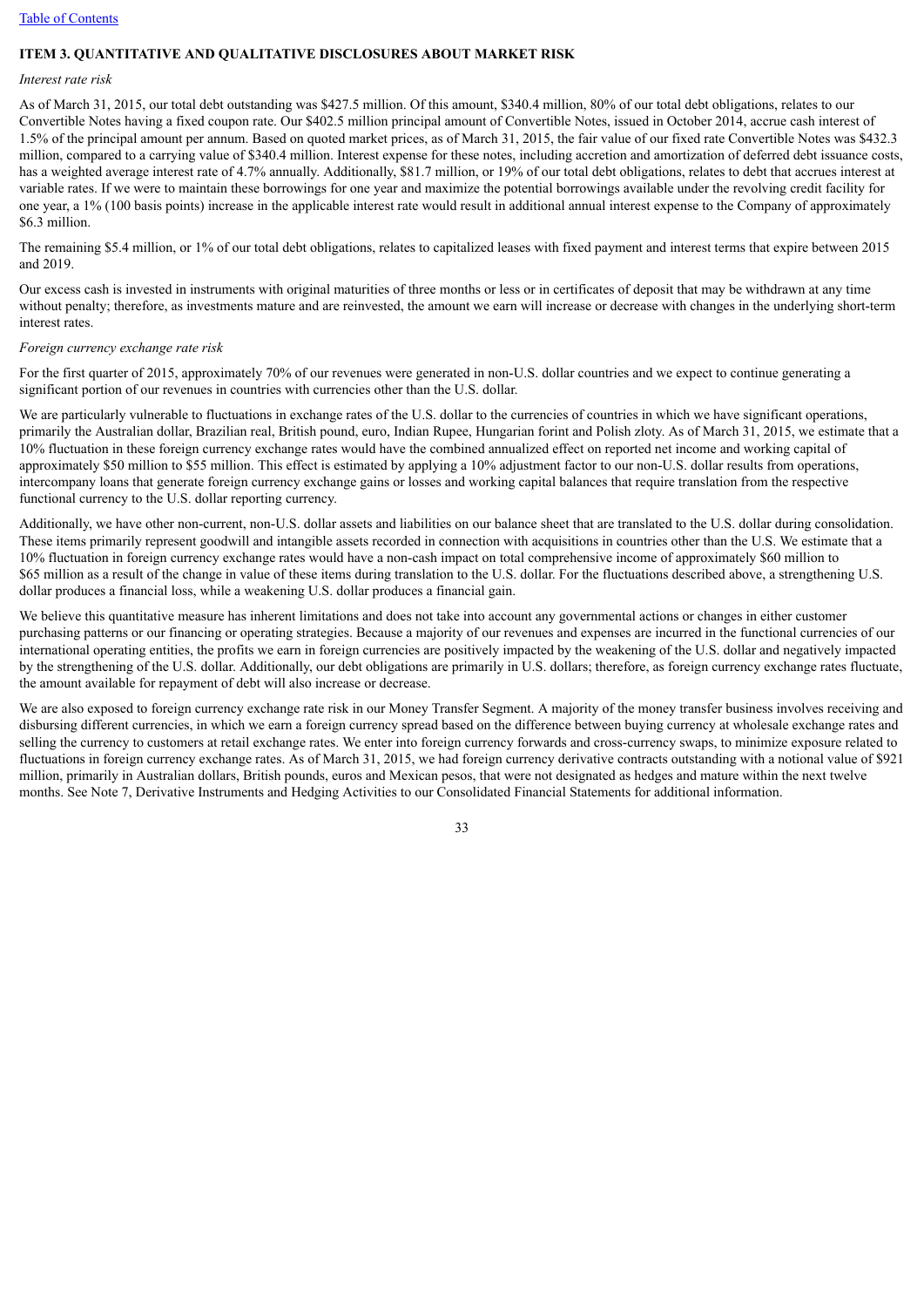# **ITEM 4. CONTROLS AND PROCEDURES**

Our executive management, including our Chief Executive Officer and Chief Financial Officer, evaluated the effectiveness of the design and operation of our disclosure controls and procedures pursuant to Rule 13a-15(b) under the Exchange Act as of March 31, 2015. Based on this evaluation, our Chief Executive Officer and Chief Financial Officer have concluded that the design and operation of these disclosure controls and procedures were effective as of such date to provide reasonable assurance that information required to be disclosed in our reports under the Exchange Act is recorded, processed, summarized and reported within the time periods specified in the rules and forms of the SEC, and that such information is accumulated and communicated to our management, including our Chief Executive Officer and Chief Financial Officer, as appropriate, to allow timely decisions regarding required disclosures.

### *Change in Internal Controls*

There have not been any changes in internal control over financial reporting during the three months ended March 31, 2015 that have materially affected, or are reasonably likely to materially affect, our internal control over financial reporting.

# **PART II—OTHER INFORMATION**

### <span id="page-33-1"></span><span id="page-33-0"></span>**ITEM 1. LEGAL PROCEEDINGS**

The Company is, from time to time, a party to legal or regulatory proceedings arising in the ordinary course of its business.

The discussion regarding contingencies in Part I, Item 1 — Financial Statements (Unaudited), Note 12, Litigation and Contingencies, to the unaudited consolidated financial statements in this report is incorporated herein by reference.

<span id="page-33-2"></span>Currently, there are no other legal or regulatory proceedings that management believes, either individually or in the aggregate, would have a material adverse effect on the Company's consolidated financial condition or results of operations. In accordance with U.S. GAAP, we record a liability when it is both probable that a liability has been incurred and the amount of the loss can be reasonably estimated. These liabilities are reviewed at least quarterly and adjusted to reflect the impacts of negotiations, settlements, rulings, advice of legal counsel, and other information and events pertaining to a particular case or proceeding.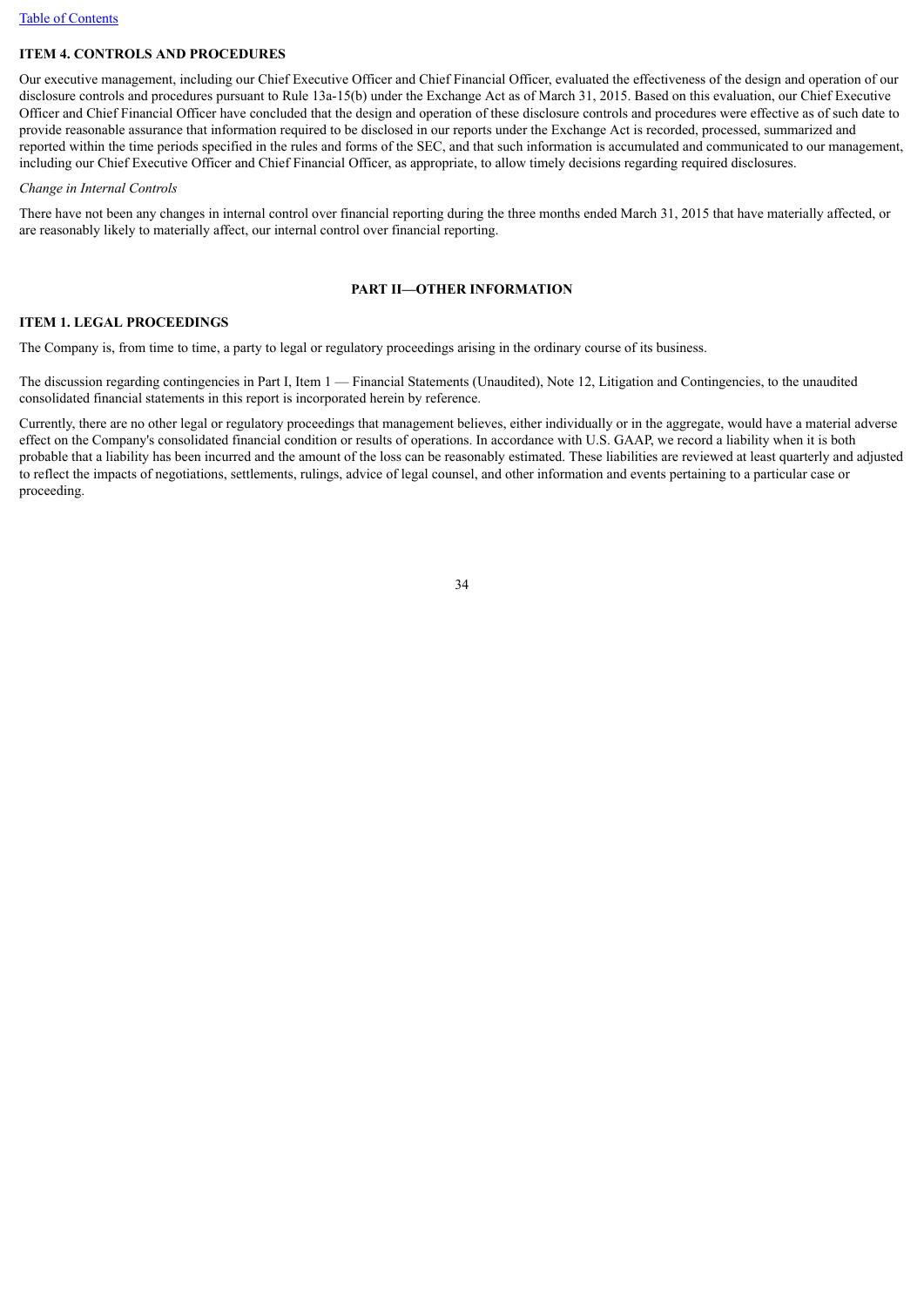# **ITEM 1A. RISK FACTORS**

You should carefully consider the risks described in Part I, Item 1A. Risk Factors in our Annual Report on Form 10-K for the fiscal year ended December 31, 2014, as may be updated in our subsequent filings with the SEC, before making an investment decision. Our operations are subject to a number of risks and uncertainties, including the risks and uncertainties described in our Annual Report on Form 10-K, as may be updated by any subsequent Quarterly Reports on Form 10-Q, including this Form 10-Q. If any of the risks identified in our Annual Report on Form 10-K, as may be updated by any subsequent Quarterly Reports on Form 10-O, actually occurs, our business, financial condition or results of operations could be materially adversely affected. In that case, the trading price of our common stock could decline substantially. This Quarterly Report also contains forward-looking statements that involve risks and uncertainties. Our actual results could differ materially from those anticipated in the forward-looking statements as a result of a number of factors, including *the risks described in our Risk Factors and elsewhere in this Quarterly Report.*

There have been no material changes from the risk factors previously disclosed in the Company's Annual Report on Form 10-K for the year ended December *31, 2014, as filed with the SEC.*

# <span id="page-34-0"></span>**ITEM 2. UNREGISTERED SALES OF EQUITY SECURITIES AND USE OF PROCEEDS**

The following table provides information with respect to shares of the Company's Common Stock that were purchased by the Company during the three months ended March 31, 2015.

| <b>Period</b>                  | <b>Total Number of Shares</b><br>Purchased | <b>Total Number of Shares</b><br>Purchased as Part of<br><b>Average Price Paid per</b><br><b>Publicly Announced Plans</b><br><b>Share</b><br>or Programs |       | <b>Maximum Dollar Value of</b><br><b>Shares that May Yet Be</b><br><b>Purchased Under the</b><br>Programs (1) |  |
|--------------------------------|--------------------------------------------|----------------------------------------------------------------------------------------------------------------------------------------------------------|-------|---------------------------------------------------------------------------------------------------------------|--|
| January 1 - January 31, 2015   |                                            |                                                                                                                                                          |       | 100,000,000                                                                                                   |  |
| February 1 - February 28, 2015 |                                            |                                                                                                                                                          |       | 100,000,000                                                                                                   |  |
| March 1, 2014 - March 31, 2015 | .600                                       | 53.07                                                                                                                                                    | 1.600 | 99.915,058                                                                                                    |  |
| Total                          | .600                                       | 53.07                                                                                                                                                    | .600  |                                                                                                               |  |

<span id="page-34-1"></span>(1) In September 2013, the Board of Directors authorized a stock repurchase program allowing Euronet to repurchase up to \$100 million in value or 5 million shares of its common stock through September 19, 2015. Repurchases may take place in the open market or in privately negotiated transactions, including derivative transactions, and may be made under a Rule 10b5-1 plan. As of March 31, 2015, the maximum number of shares that could be purchased by Euronet under the program was \$99.9 million in value or 4,998,400 shares.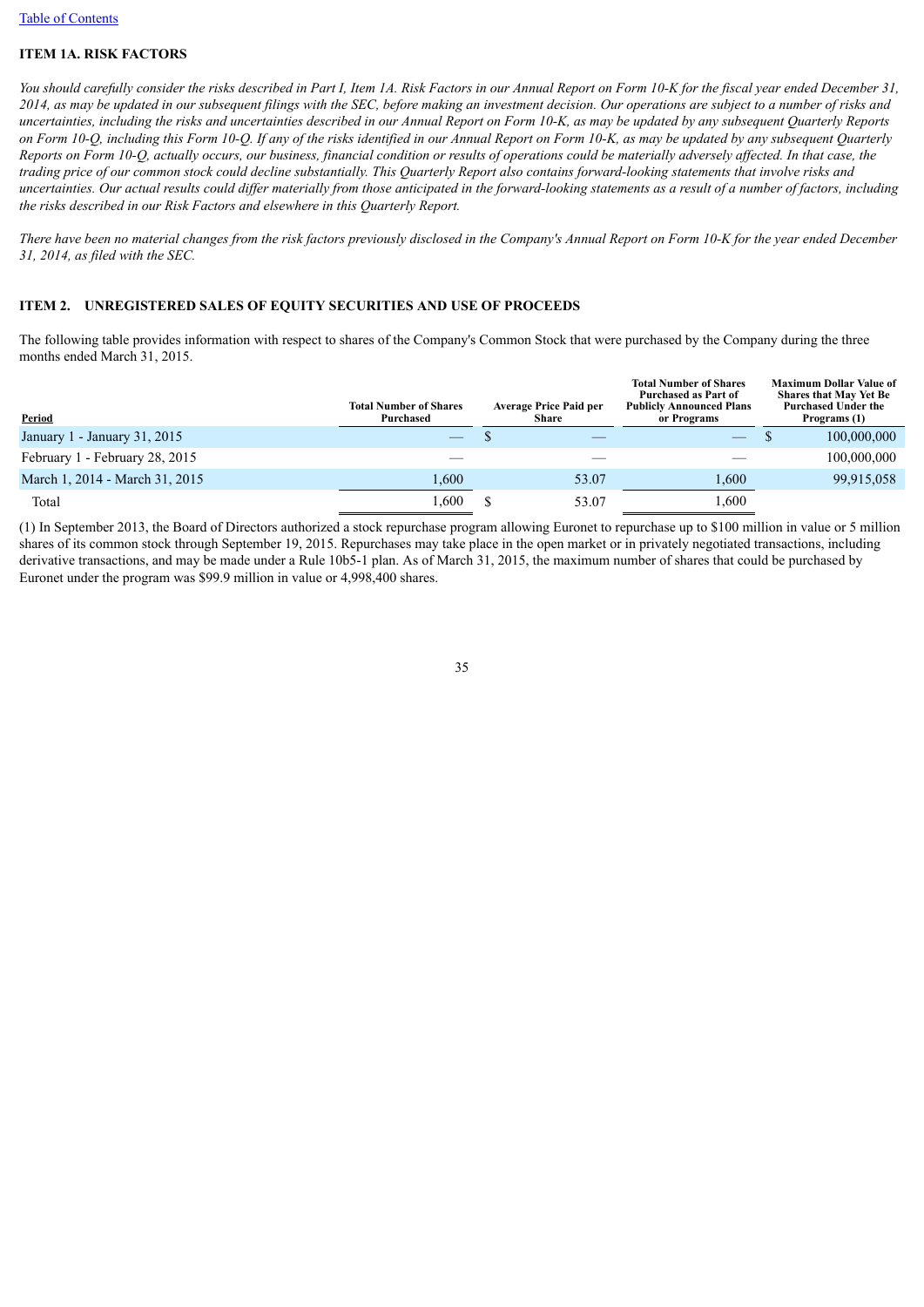# **ITEM 6. EXHIBITS**

| Exhibit                                   | <b>Description</b>                                                                                                                                                                                                                                                                                                                                                                                                                                                                                                                                                                                                                                                                                       |
|-------------------------------------------|----------------------------------------------------------------------------------------------------------------------------------------------------------------------------------------------------------------------------------------------------------------------------------------------------------------------------------------------------------------------------------------------------------------------------------------------------------------------------------------------------------------------------------------------------------------------------------------------------------------------------------------------------------------------------------------------------------|
| $12.1*$<br>$31.1*$<br>$31.2*$<br>$32.1**$ | Computation of Ratio of Earnings to Fixed Charges<br>Section 302 — Certification of Chief Executive Officer<br>Section 302 — Certification of Chief Financial Officer<br>Section 906 — Certification of Chief Executive Officer                                                                                                                                                                                                                                                                                                                                                                                                                                                                          |
| $32.2**$                                  | Section 906 — Certification of Chief Financial Officer                                                                                                                                                                                                                                                                                                                                                                                                                                                                                                                                                                                                                                                   |
| $101*$                                    | The following materials from Euronet Worldwide, Inc.'s Quarterly Report on Form 10-Q for the quarter ended March 31, 2015, formatted in<br>XBRL (eXtensible Business Reporting Language): (i) Consolidated Balance Sheets at March 31, 2015 (unaudited) and December 31, 2014,<br>(ii) Consolidated Statements of Income (unaudited) for the three months ended March 31, 2015 and 2014, (iii) Consolidated Statements of<br>Comprehensive Income (Loss) (unaudited) for the three months ended March 31, 2015 and 2014, (iv) Consolidated Statements of Cash<br>Flows (unaudited) for the three months ended March 31, 2015 and 2014, and (v) Notes to the Unaudited Consolidated Financial Statements. |

\* Filed herewith.

\*\* Pursuant to Item 601(b)(32) of Regulation S-K, this Exhibit is furnished rather than filed with this Form 10-Q.

<span id="page-35-0"></span>PLEASE NOTE: Pursuant to the rules and regulations of the Securities and Exchange Commission, we have filed or incorporated by reference the agreements referenced above as exhibits to this Quarterly Report on Form 10-Q. The agreements have been filed to provide investors with information regarding their respective terms. The agreements are not intended to provide any other factual information about the Company or its business or operations. In particular, the assertions embodied in any representations, warranties and covenants contained in the agreements may be subject to qualifications with respect to knowledge and materiality different from those applicable to investors and may be qualified by information in confidential disclosure schedules not included with the exhibits. These disclosure schedules may contain information that modifies, qualifies and creates exceptions to the representations, warranties and covenants set forth in the agreements. Moreover, certain representations, warranties and covenants in the agreements may have been used for the purpose of allocating risk between the parties, rather than establishing matters as facts. In addition, information concerning the subject matter of the representations, warranties and covenants may have changed after the date of the respective agreement, which subsequent information may or may not be fully reflected in the Company's public disclosures. Accordingly, investors should not rely on the representations, warranties and covenants in the agreements as characterizations of the actual state of facts about the Company or its business or operations on the date hereof.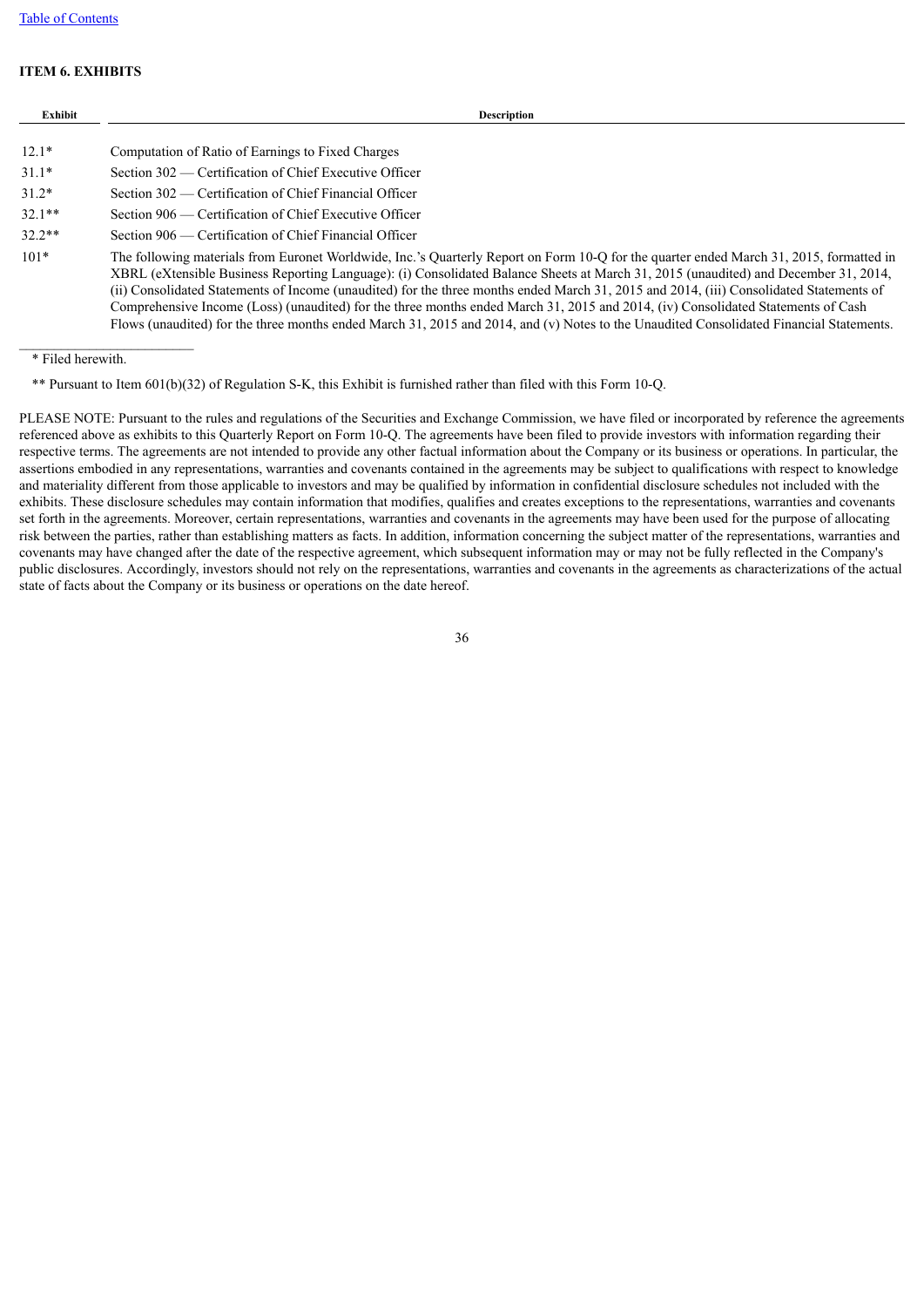# **SIGNATURES**

Pursuant to the requirements of the Securities Exchange Act of 1934, the registrant has duly caused this report to be signed on its behalf by the undersigned, thereunto duly authorized.

April 29, 2015

Euronet Worldwide, Inc.

| By: | /s/ MICHAEL J. BROWN    |
|-----|-------------------------|
|     | Michael J. Brown        |
|     | Chief Executive Officer |

By:  $\frac{1}{s}$  RICK L. WELLER

Rick L. Weller Chief Financial Officer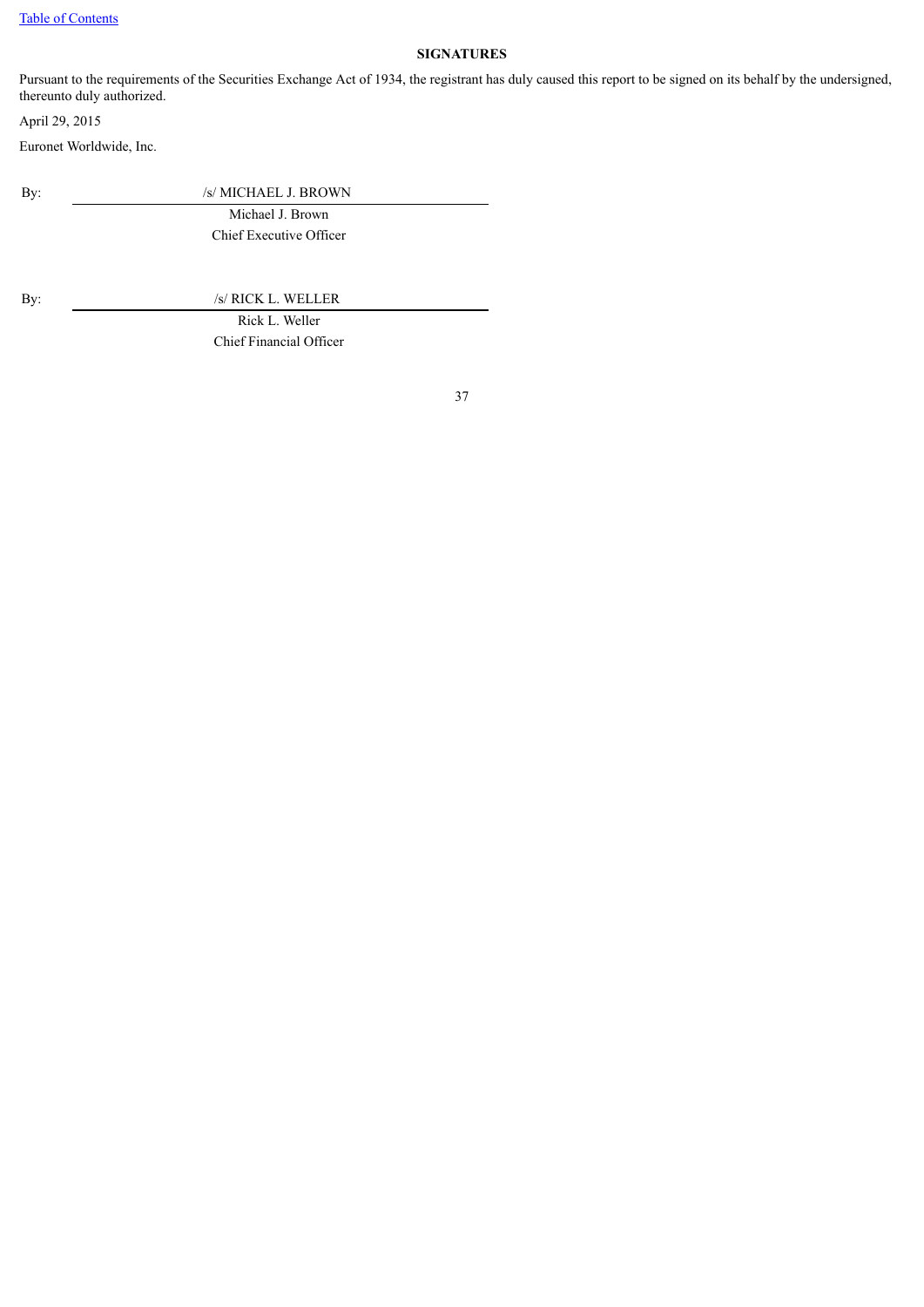# **EURONET WORLDWIDE, INC. COMPUTATION OF RATIO OF EARNINGS TO FIXED CHARGES (Unaudited)**

|                                                                             | <b>Three Months Ended</b><br>March 31, |        |      |        |
|-----------------------------------------------------------------------------|----------------------------------------|--------|------|--------|
| (dollar amounts in thousands)                                               | 2015                                   |        | 2014 |        |
| Pretax income before adjustment for income from unconsolidated subsidiaries | \$                                     | 14,122 | \$   | 21,657 |
| Add:                                                                        |                                        |        |      |        |
| Fixed charges                                                               |                                        | 7,257  |      | 3,723  |
| Adjusted pretax income                                                      |                                        | 21,379 | S    | 25,380 |
| Fixed charges:                                                              |                                        |        |      |        |
| Interest expense                                                            | \$                                     | 5,698  | S    | 1,988  |
| Estimate of interest within rental expense                                  |                                        | 1,559  |      | 1,735  |
| Total fixed charges                                                         |                                        | 7,257  | S    | 3,723  |
| Ratio of earnings to fixed charges                                          |                                        | 2.9    |      | 6.8    |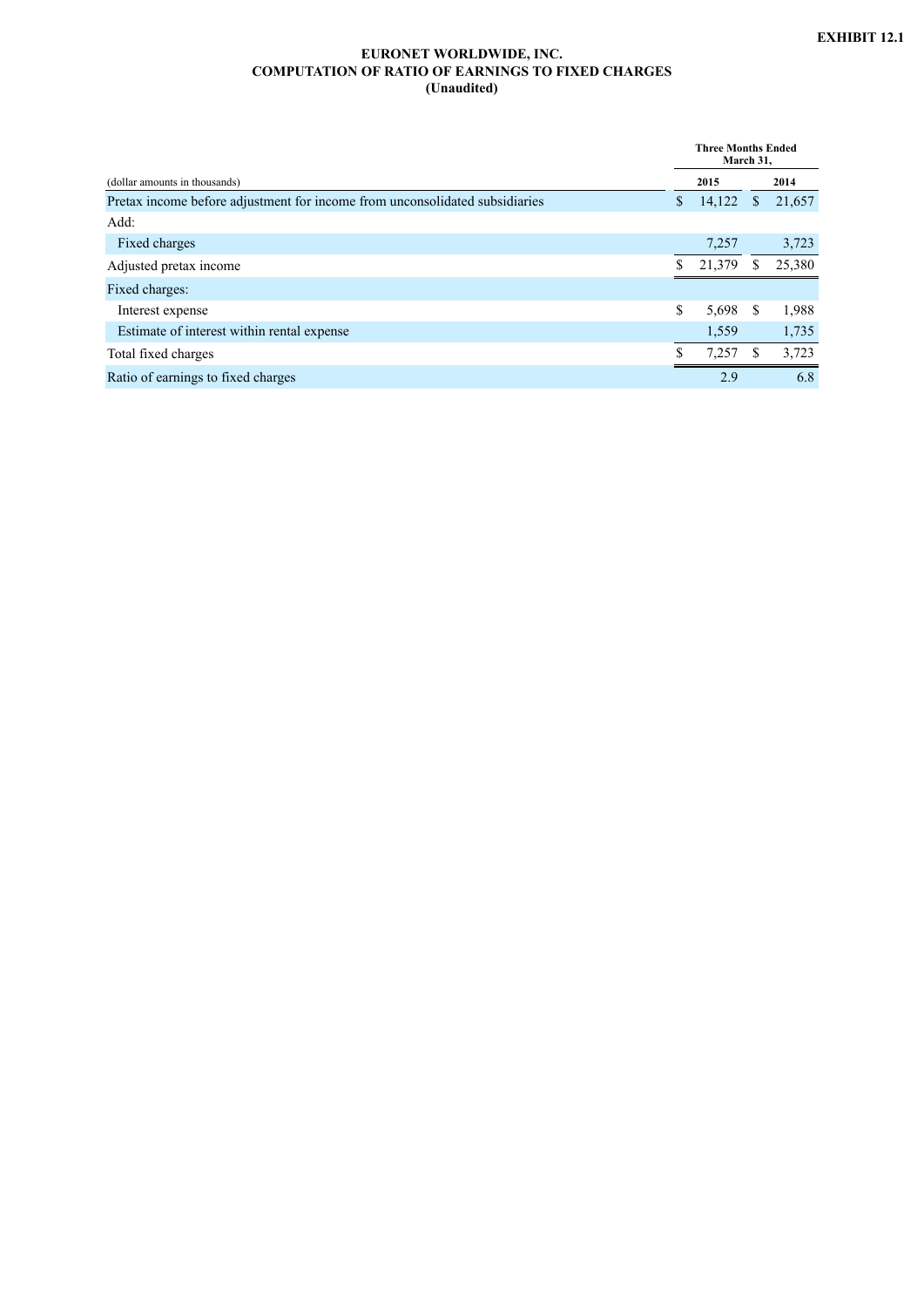### **CERTIFICATIONS OF CHIEF EXECUTIVE OFFICER**

I, Michael J. Brown, certify that:

- 1) I have reviewed this Quarterly Report on Form 10-Q of Euronet Worldwide, Inc.;
- 2) Based on my knowledge, this report does not contain any untrue statement of a material fact or omit to state a material fact necessary to make the statements made, in light of the circumstances under which such statements were made, not misleading with respect to the period covered by this report;
- 3) Based on my knowledge, the financial statements, and other financial information included in this report, fairly present in all material respects the financial condition, results of operations and cash flows of the registrant as of, and for, the periods presented in this report;
- 4) The registrant's other certifying officer and I are responsible for establishing and maintaining disclosure controls and procedures (as defined in Exchange Act Rules  $13a-15(e)$  and  $15d-15(e)$ ) and internal control over financial reporting (as defined in Exchange Act Rules  $13a-15(f)$ ) and  $15d-15(f)$ ) for the registrant and have:
	- a) designed such disclosure controls and procedures, or caused such disclosure controls and procedures to be designed under our supervision, to ensure that material information relating to the registrant, including its consolidated subsidiaries, is made known to us by others within those entities, particularly during the period in which this report is being prepared;
	- b) designed such internal control over financial reporting, or caused such internal control over financial reporting to be designed under our supervision, to provide reasonable assurance regarding the reliability of financial reporting and the preparation of financial statements for external purposes in accordance with generally accepted accounting principles;
	- c) evaluated the effectiveness of the registrant's disclosure controls and procedures and presented in this report our conclusions about the effectiveness of the disclosure controls and procedures, as of the end of the period covered by this report based on such evaluation; and
	- d) disclosed in this report any change in the registrant's internal control over financial reporting that occurred during the registrant's most recent fiscal quarter (the registrant's fourth fiscal quarter in the case of an annual report) that has materially affected, or is reasonably likely to materially affect, the registrant's internal control over financial reporting; and
- 5) The registrant's other certifying officer and I have disclosed, based on our most recent evaluation of internal control over financial reporting, to the registrant's auditors and the audit committee of the registrant's Board of Directors (or persons performing the equivalent functions):
	- a) all significant deficiencies and material weaknesses in the design or operation of internal control over financial reporting which are reasonably likely to adversely affect the registrant's ability to record, process, summarize and report financial information; and
	- b) any fraud, whether or not material, that involves management or other employees who have a significant role in the registrant's internal control over financial reporting.

Date: April 29, 2015

/s/ Michael J. Brown

**Michael J. Brown Chief Executive Officer**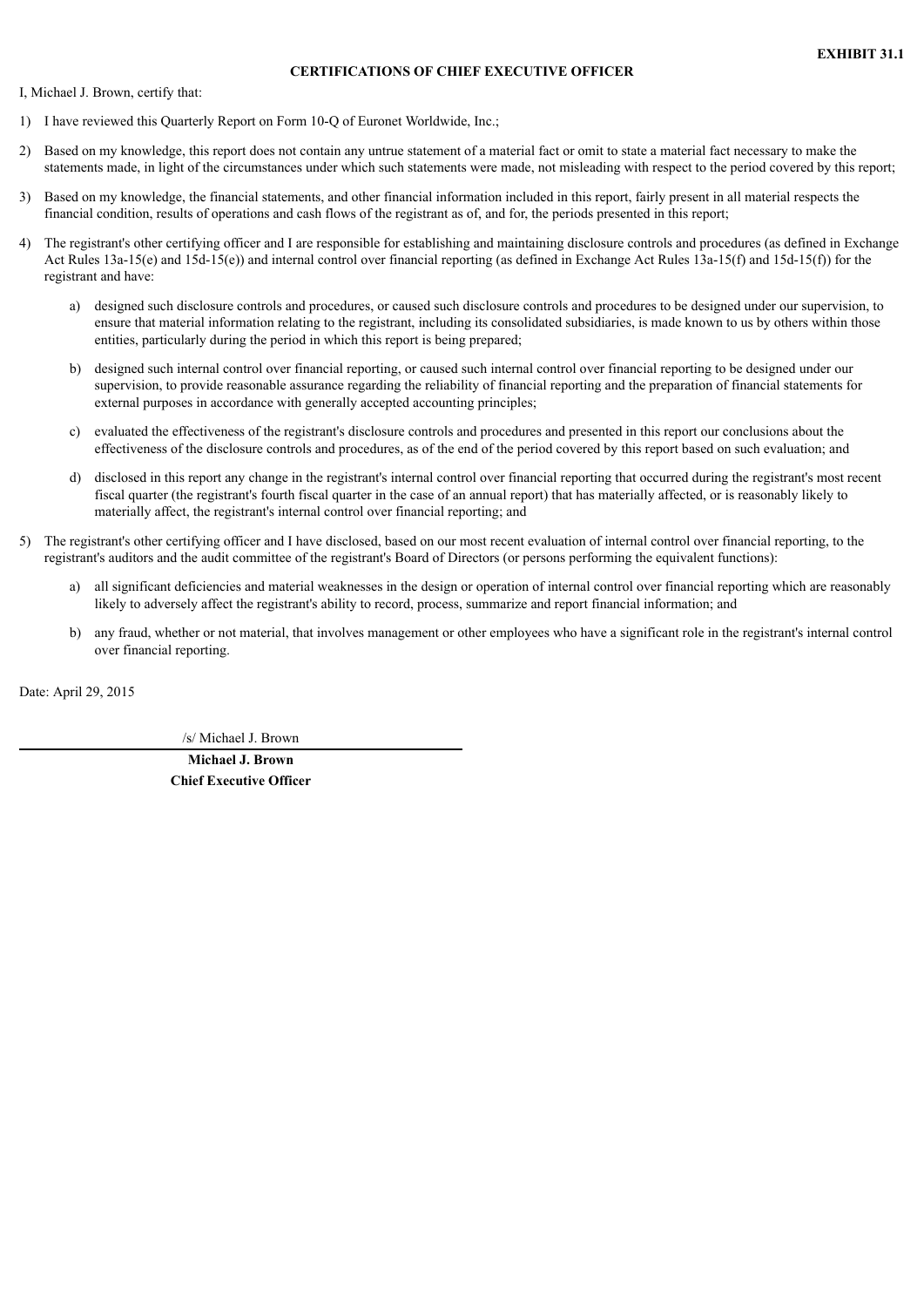### **CERTIFICATIONS OF CHIEF FINANCIAL OFFICER**

I, Rick L. Weller, certify that:

- 1) I have reviewed this Quarterly Report on Form 10-Q of Euronet Worldwide, Inc.;
- 2) Based on my knowledge, this report does not contain any untrue statement of a material fact or omit to state a material fact necessary to make the statements made, in light of the circumstances under which such statements were made, not misleading with respect to the period covered by this report;
- 3) Based on my knowledge, the financial statements, and other financial information included in this report, fairly present in all material respects the financial condition, results of operations and cash flows of the registrant as of, and for, the periods presented in this report;
- 4) The registrant's other certifying officer and I are responsible for establishing and maintaining disclosure controls and procedures (as defined in Exchange Act Rules  $13a-15(e)$  and  $15d-15(e)$ ) and internal control over financial reporting (as defined in Exchange Act Rules  $13a-15(f)$ ) and  $15d-15(f)$ ) for the registrant and have:
	- a) designed such disclosure controls and procedures, or caused such disclosure controls and procedures to be designed under our supervision, to ensure that material information relating to the registrant, including its consolidated subsidiaries, is made known to us by others within those entities, particularly during the period in which this report is being prepared;
	- b) designed such internal control over financial reporting, or caused such internal control over financial reporting to be designed under our supervision, to provide reasonable assurance regarding the reliability of financial reporting and the preparation of financial statements for external purposes in accordance with generally accepted accounting principles;
	- c) evaluated the effectiveness of the registrant's disclosure controls and procedures and presented in this report our conclusions about the effectiveness of the disclosure controls and procedures, as of the end of the period covered by this report based on such evaluation; and
	- d) disclosed in this report any change in the registrant's internal control over financial reporting that occurred during the registrant's most recent fiscal quarter (the registrant's fourth fiscal quarter in the case of an annual report) that has materially affected, or is reasonably likely to materially affect, the registrant's internal control over financial reporting; and
- 5) The registrant's other certifying officer and I have disclosed, based on our most recent evaluation of internal control over financial reporting, to the registrant's auditors and the audit committee of the registrant's Board of Directors (or persons performing the equivalent functions):
	- a) all significant deficiencies and material weaknesses in the design or operation of internal control over financial reporting which are reasonably likely to adversely affect the registrant's ability to record, process, summarize and report financial information; and
	- b) any fraud, whether or not material, that involves management or other employees who have a significant role in the registrant's internal control over financial reporting.

Date: April 29, 2015

/s/ Rick L. Weller

**Rick L. Weller Chief Financial Officer**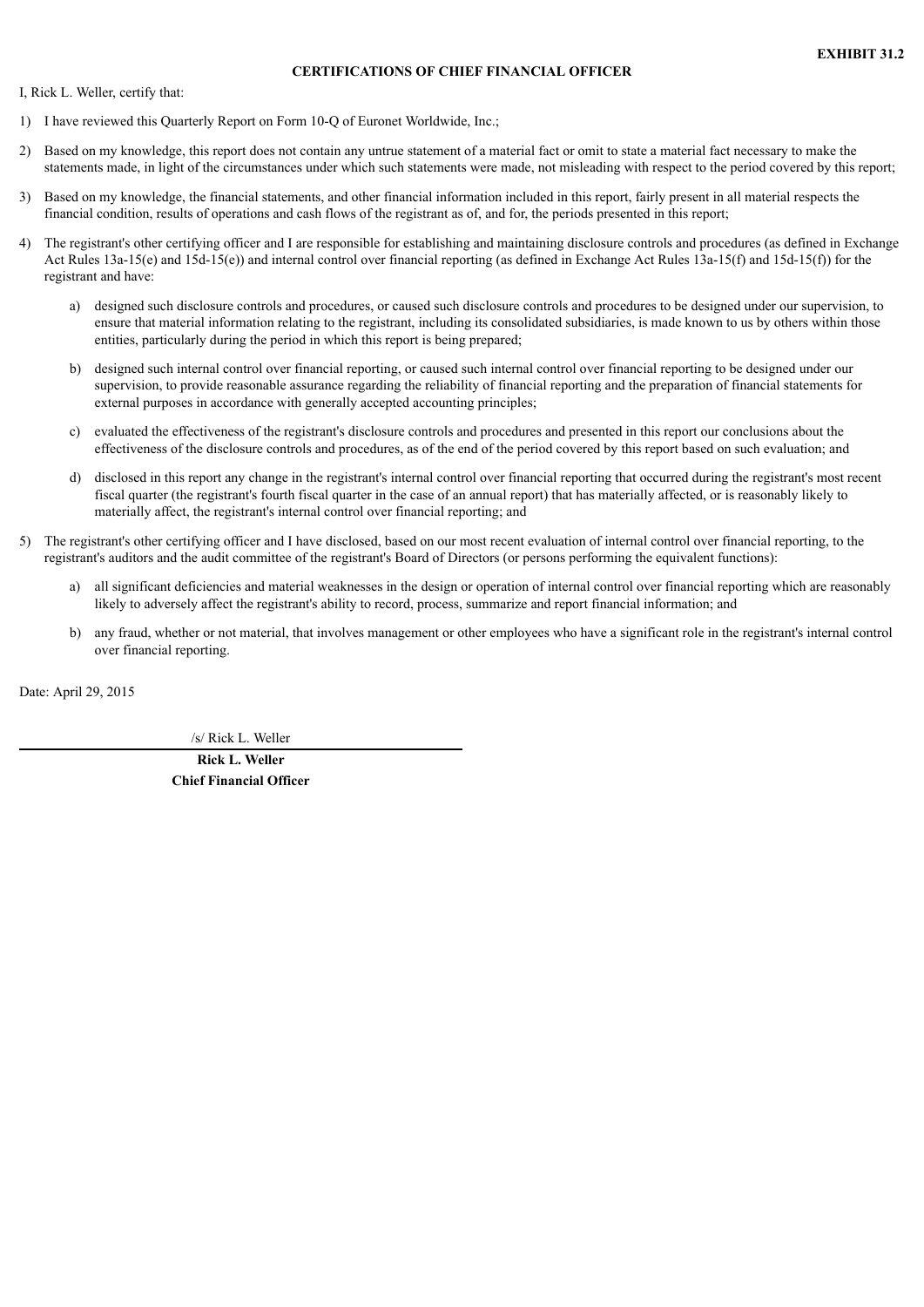# **CERTIFICATION PURSUANT TO 18 U.S.C. SECTION 1350, AS ADOPTED PURSUANT TO SECTION 906 OF THE SARBANES-OXLEY ACT OF 2002**

In connection with the Quarterly Report on Form 10-Q of Euronet Worldwide, Inc. (the "Company") for the period ended March 31, 2015 as filed with the Securities and Exchange Commission on the date hereof (the "Report"), the undersigned hereby certifies, pursuant to 18 U.S.C. Section 1350, as adopted pursuant to Section 906 of the Sarbanes-Oxley Act of 2002, that:

- (1) the Report fully complies with the requirements of Section 13(a) or 15(d) of the Securities Exchange Act of 1934, as amended; and
- (2) the information contained in the Report fairly presents, in all material respects, the financial condition and results of operations of the Company.

/s/ Michael J. Brown

**Michael J. Brown Chief Executive Officer**

April 29, 2015